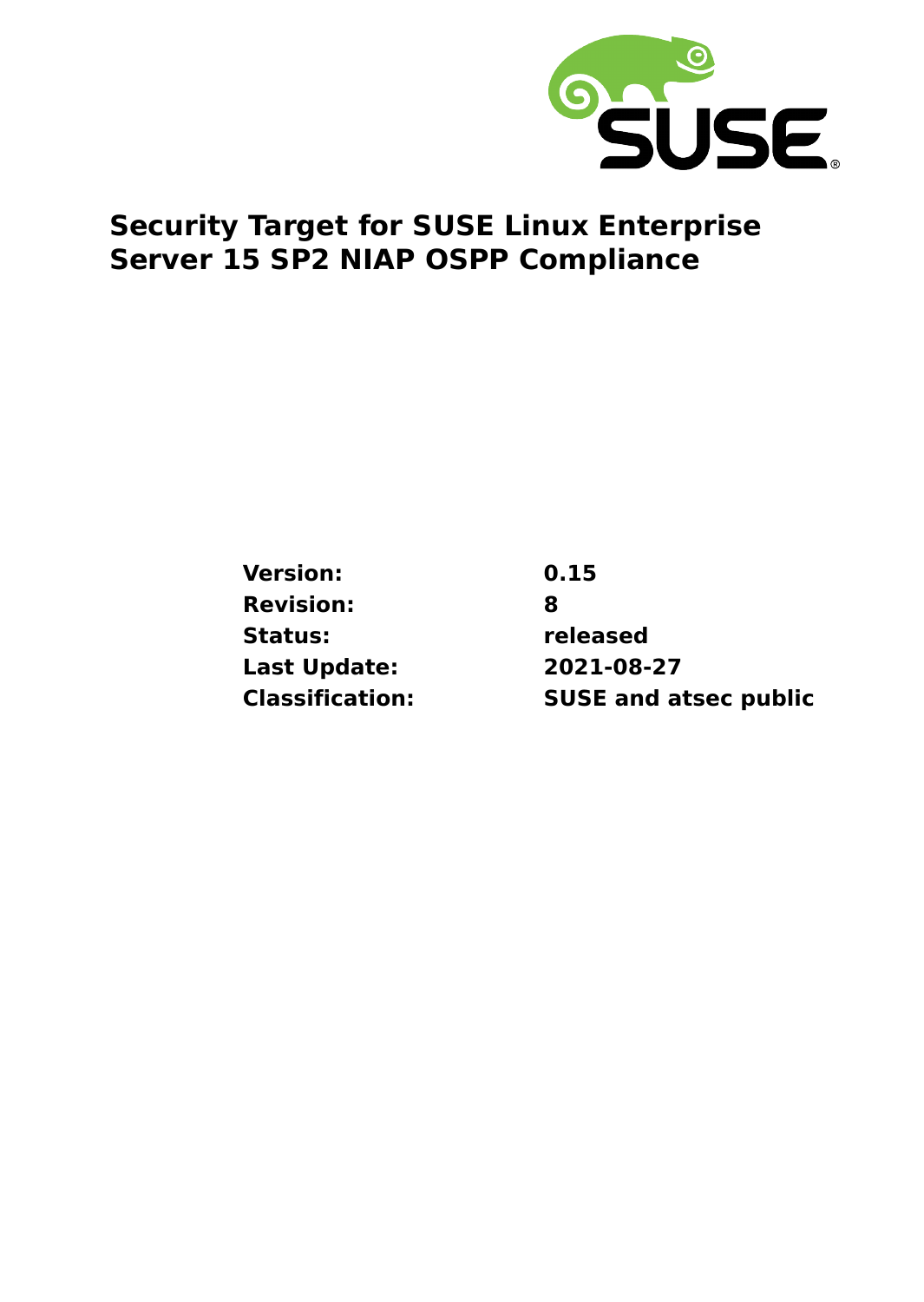# Trademarks

SUSE and the SUSE logo are trademarks or registered trademarks of SUSE LLC in US and other countries.

atsec is a trademark of atsec information security GmbH

Linux is a registered trademark of Linus Torvalds.

UNIX is a registered trademark of The Open Group in the United States and other countries.

IBM, IBM logo, bladecenter, eServer, iSeries, OS/400, , POWER3, POWER4, POWER4+, pSeries, System p, POWER5, POWER5+, POWER6, POWER6+, POWER7, POWER7+, System x, System z, S390, xSeries, zSeries, zArchitecture, and z/VM are trademarks or registered trademarks of International Business Machines Corporation in the United States, other countries, or both.

Intel, Xeon, and Pentium are trademarks of Intel Corporation in the United States, other countries, or both.

This document is based in parts on the Red Hat Enterprise Linux Version 5.1 Security Target, Copyright © 2010 by Red Hat, Inc. and atsec information security corp.

## Legal Notice

This document is provided AS IS with no express or implied warranties. Use the information in this document at your own risk.

This document may be reproduced or distributed in any form without prior permission provided the copyright notice is retained on all copies. Modified versions of this document may be freely distributed provided that they are clearly identified as such, and this copyright is included intact.

# Revision History

| <b>Revision Date</b> | $\vert$ Author(s) | <b>Changes to Previous Revision</b>                  |
|----------------------|-------------------|------------------------------------------------------|
| 0.15                 |                   | 2021-08-27   Stephan Mueller   Clarify FCS CKM EXT.4 |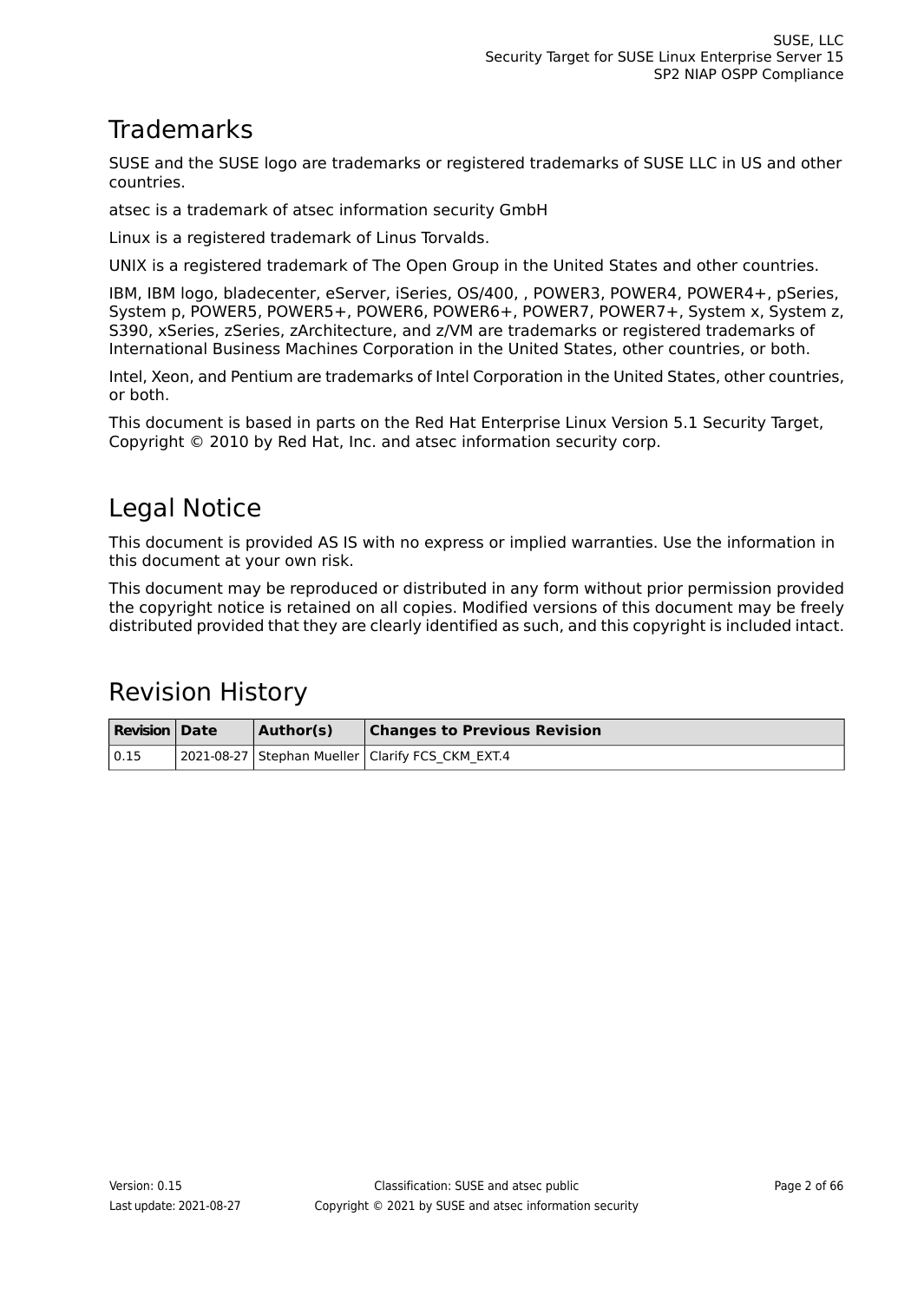# **Table of Contents**

| 1 |         |    |
|---|---------|----|
|   | 1.1     |    |
|   | 1.2     |    |
|   | 1.3     |    |
|   |         |    |
|   | 1.4.1   |    |
|   | 1.4.2   |    |
|   |         |    |
|   | 1.4.4   |    |
|   |         |    |
|   |         |    |
|   |         |    |
|   | 1.4.6   |    |
|   |         |    |
|   | 1.5.1   |    |
|   |         |    |
|   | 1.5.2.1 |    |
|   | 1.5.2.2 |    |
|   |         |    |
|   |         |    |
|   | 1.5.2.5 |    |
|   |         |    |
| 2 |         |    |
| 3 |         |    |
|   |         |    |
|   |         |    |
|   |         |    |
|   |         |    |
|   |         |    |
|   |         |    |
|   | 3.2.1.1 |    |
|   | 3.2.1.2 |    |
| 4 |         | 20 |
|   | 4.1     | 20 |
|   | 4.2     |    |
|   |         |    |
|   | 4.3.1   | 21 |
|   | 4.3.2   |    |
| 5 |         | 23 |
|   |         | 24 |
| 6 |         |    |
|   |         | 24 |
|   |         |    |
|   | 6.1.1.1 |    |
|   | 6.1.1.2 |    |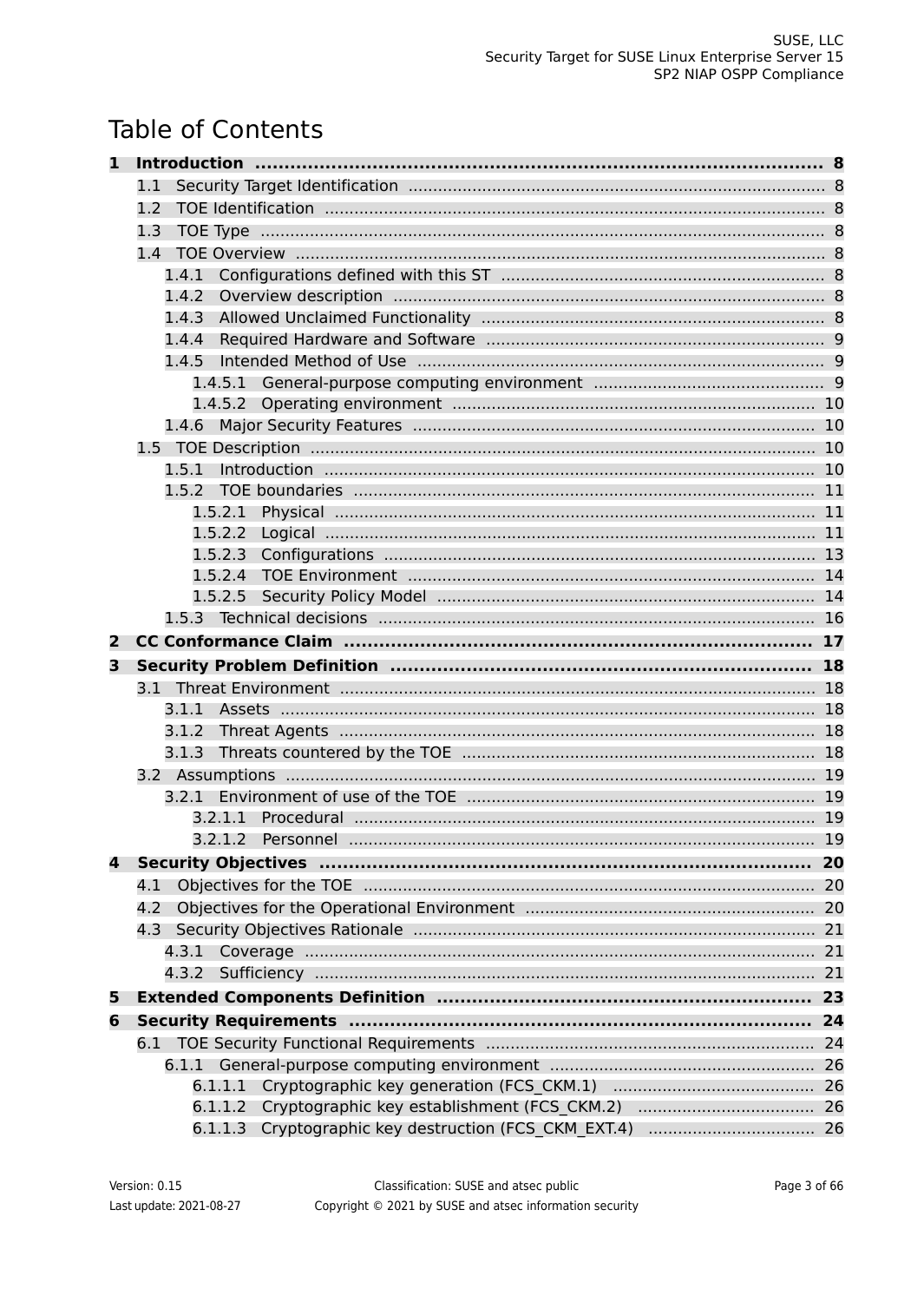|   |                | 6.1.1.4 Cryptographic Operation - Encryption/Decryption (FCS COP.1(1))  27   |     |
|---|----------------|------------------------------------------------------------------------------|-----|
|   |                |                                                                              |     |
|   |                |                                                                              |     |
|   | 6.1.1.7        | Cryptographic Operation - Keyed-Hash Message Authentication                  |     |
|   | (FCS COP.1(4)) |                                                                              |     |
|   | 6.1.1.8        |                                                                              |     |
|   |                |                                                                              |     |
|   |                |                                                                              |     |
|   | 6.1.1.11       |                                                                              |     |
|   | 6.1.1.12       | Access Controls for Protecting User Data (FDP ACF EXT.1)  30                 |     |
|   | 6.1.1.13       | Management of security functions behavior (FMT MOF EXT.1)  30                |     |
|   | 6.1.1.14       | Specification of Management Functions (FMT SMF EXT.1)  30                    |     |
|   | 6.1.1.15       |                                                                              |     |
|   | 6.1.1.16       | Address Space Layout Randomization (FPT ASLR EXT.1)  31                      |     |
|   | 6.1.1.17       | Stack Buffer Overflow Protection (FPT SBOP EXT.1)  31                        |     |
|   | 6.1.1.18       |                                                                              |     |
|   | 6.1.1.19       |                                                                              |     |
|   | 6.1.1.20       | Trusted Update for Application Software (FPT TUD EXT.2)  32                  |     |
|   | 6.1.1.21       |                                                                              |     |
|   | 6.1.1.22       |                                                                              |     |
|   | 6.1.1.23       |                                                                              |     |
|   | 6.1.1.24       |                                                                              |     |
|   | 6.1.1.25       |                                                                              |     |
|   | 6.1.1.26       |                                                                              |     |
|   | 6.1.1.27       |                                                                              |     |
|   |                |                                                                              |     |
|   |                | 6.1.2.1 Cryptographic operation - Encryption / Decryption (FCS COP.1(5))  34 |     |
|   |                |                                                                              |     |
|   |                |                                                                              |     |
|   |                |                                                                              |     |
|   |                |                                                                              |     |
|   |                |                                                                              |     |
|   |                |                                                                              | 37  |
|   |                |                                                                              |     |
|   | 6.3            |                                                                              |     |
|   | 6.4            |                                                                              | 39  |
| 7 |                |                                                                              | 40  |
|   | 7.1            |                                                                              | 40  |
|   |                |                                                                              | -40 |
|   | 7.1.1.1        |                                                                              | 40  |
|   | 7.1.1.2        |                                                                              | 41  |
|   |                |                                                                              |     |
|   |                |                                                                              | 42  |
|   | 7.1.2.1        |                                                                              | 42  |
|   | 7.1.2.2        |                                                                              | 44  |
|   | 7.1.2.3        |                                                                              |     |
|   | 7.1.3          |                                                                              |     |
|   | 7.1.3.1        | PAM-based identification and authentication mechanisms  46                   |     |
|   |                |                                                                              |     |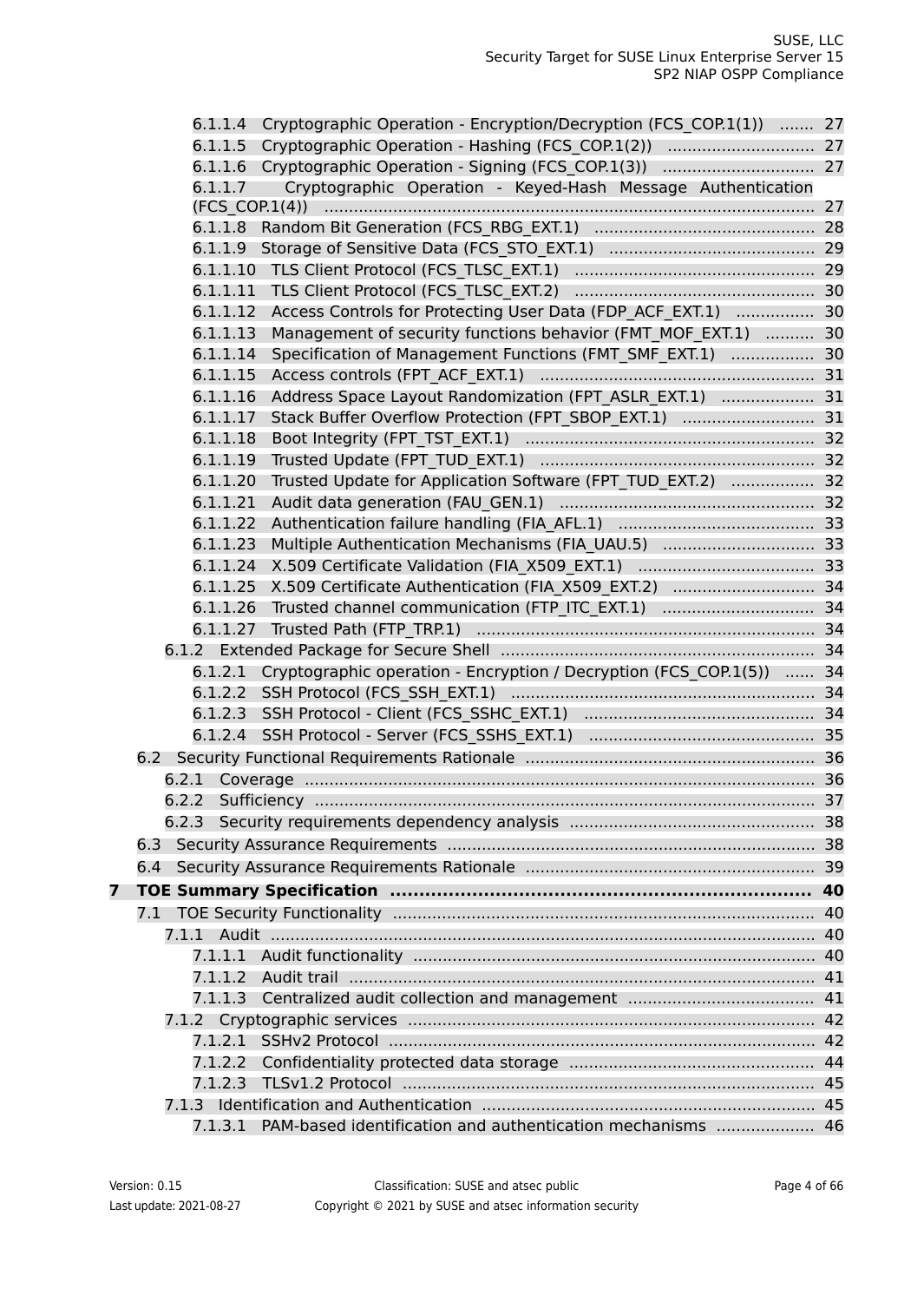|   | 7.1.3.2  |                                                                   |    |
|---|----------|-------------------------------------------------------------------|----|
|   | 7.1.3.3  |                                                                   |    |
|   | 7.1.3.4  |                                                                   |    |
|   | 7.1.3.5  |                                                                   | 48 |
|   |          |                                                                   |    |
|   | 7.1.4.1  |                                                                   | 49 |
|   | 7.1.4.2  |                                                                   | 49 |
|   |          |                                                                   |    |
|   |          |                                                                   |    |
|   | 7.1.4.5  |                                                                   |    |
|   |          |                                                                   | 51 |
|   | 7.1.5.1  |                                                                   |    |
|   | 7.1.5.2  | Approval and delegation of management functions                   | 51 |
|   | 7.1.6    |                                                                   |    |
|   | 7.1.7    |                                                                   |    |
|   | 7.1.8    |                                                                   | 52 |
|   | 7.1.9    | Cryptographic operation - Encryption/Decryption (Disk Encryption) | 53 |
|   | 7.1.10   |                                                                   |    |
|   | 7.1.11   |                                                                   | 54 |
|   | 7.1.12   | Cryptographic operation - Keyed-Hash Message Authentication  54   |    |
|   | 7.1.13   |                                                                   |    |
|   | 7.1.14   |                                                                   | 54 |
|   | 7.1.15   |                                                                   | 54 |
|   | 7.1.16   |                                                                   |    |
|   | 7.1.17   |                                                                   |    |
|   | 7.1.18   |                                                                   |    |
|   | 7.1.19   |                                                                   |    |
|   | 7.1.20   |                                                                   |    |
|   | 7.1.21   |                                                                   | 55 |
|   | 7.1.22   |                                                                   |    |
|   | 7.1.23   |                                                                   |    |
|   |          |                                                                   |    |
|   | 7.1.23.2 |                                                                   |    |
|   | 7.1.23.3 |                                                                   |    |
|   | 7.1.24   |                                                                   | 58 |
|   | 7.1.25   |                                                                   |    |
|   | 7.1.26   |                                                                   | 59 |
|   | 7.1.27   |                                                                   | 59 |
|   | 7.1.28   |                                                                   |    |
|   | 7.1.29   |                                                                   | 59 |
|   | 7.1.30   |                                                                   |    |
|   | 7.1.31   |                                                                   |    |
|   | 7.1.32   |                                                                   |    |
|   | 7.1.33   |                                                                   | 61 |
|   | 7.1.34   |                                                                   |    |
| 8 |          |                                                                   | 63 |
|   | 8.1      |                                                                   |    |
|   | 8.2      |                                                                   |    |
|   |          |                                                                   |    |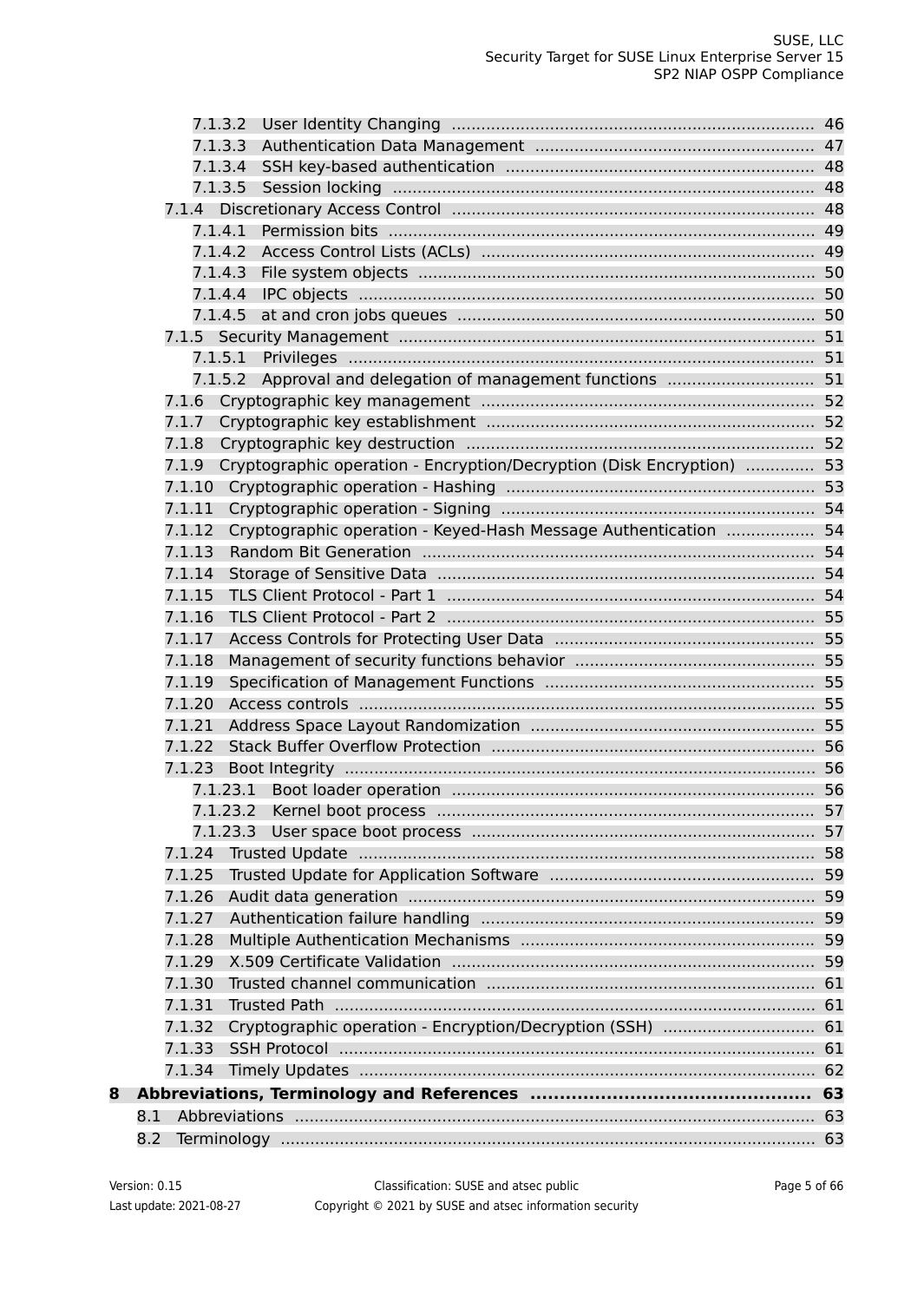#### SUSE, LLC Security Target for SUSE Linux Enterprise Server 15 SP2 NIAP OSPP Compliance

| 8.3 |  |  |  |
|-----|--|--|--|
|-----|--|--|--|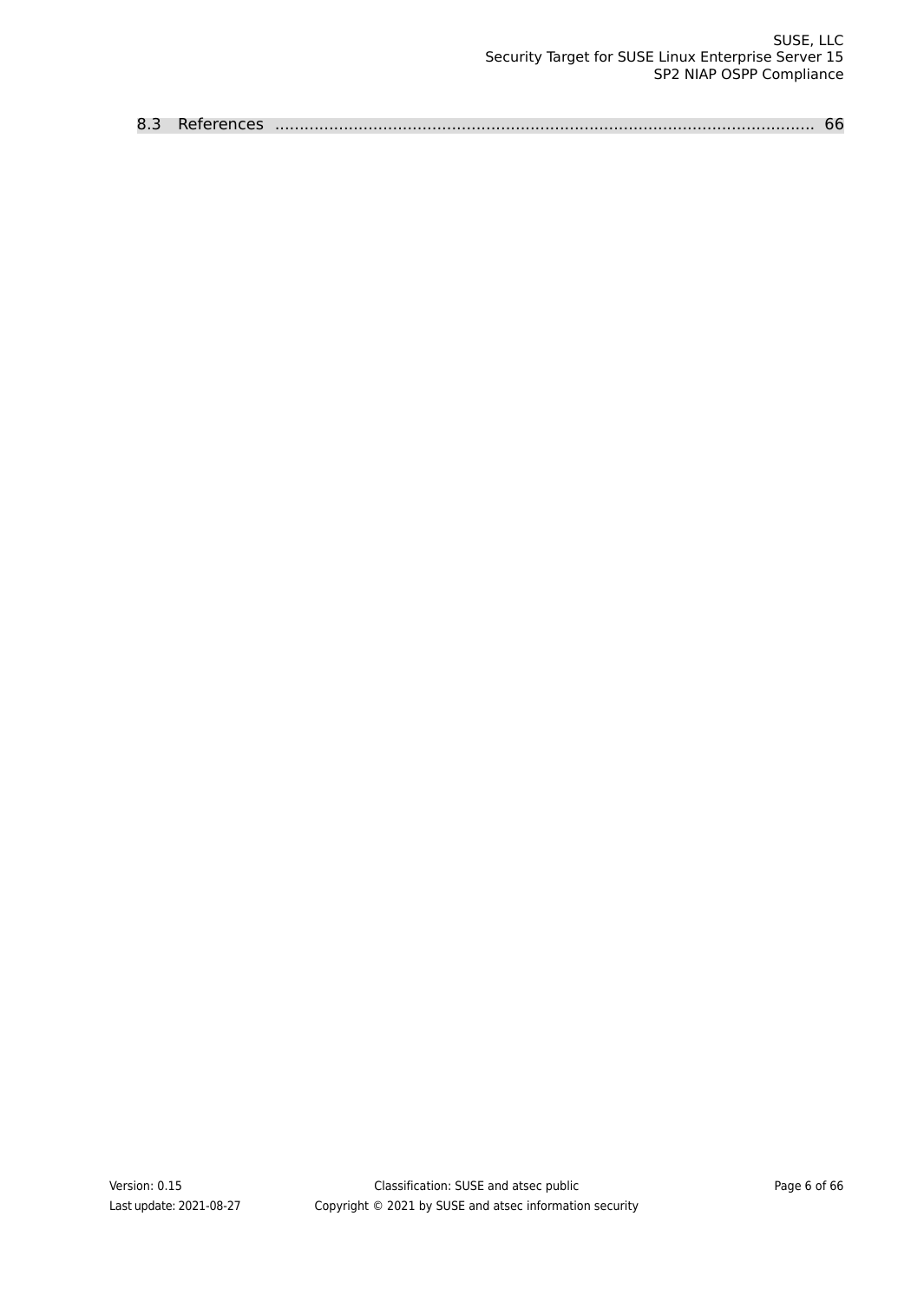# List of Tables

| Table 3: Mapping of security objectives for the Operational Environment to assumptions, |  |
|-----------------------------------------------------------------------------------------|--|
|                                                                                         |  |
|                                                                                         |  |
|                                                                                         |  |
|                                                                                         |  |
| Table 8: Mapping of security functional requirements to security objectives  36         |  |
|                                                                                         |  |
|                                                                                         |  |
|                                                                                         |  |
|                                                                                         |  |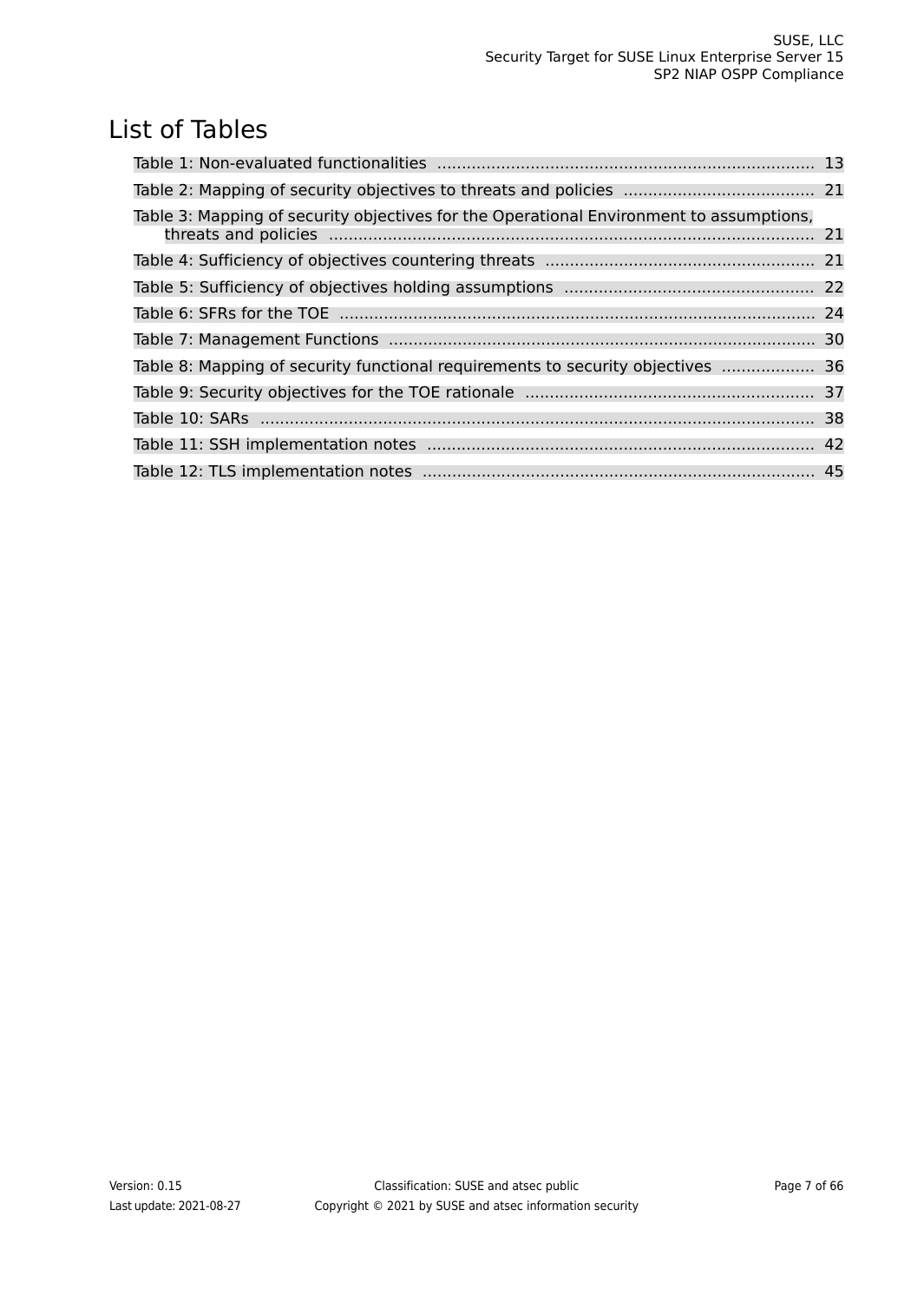# <span id="page-7-0"></span>**1 Introduction**

## <span id="page-7-1"></span>**1.1 Security Target Identification**

| Title:                  | Security Target for SUSE Linux Enterprise Server 15 SP2 NIAP OSPP<br>Compliance |
|-------------------------|---------------------------------------------------------------------------------|
| Version:                | 0.15                                                                            |
| Revision:               | 8                                                                               |
| Status:                 | released                                                                        |
| Date:                   | 2021-08-27                                                                      |
| Sponsor:                | SUSE, LLC                                                                       |
| Developer:              | SUSE, LLC                                                                       |
| Certification Body: BSI |                                                                                 |
| Certification ID:       | <b>BSI-DSZ-CC-1168</b>                                                          |
| Keywords:               | Security Target, Common Criteria, Linux Distribution                            |
|                         |                                                                                 |

## <span id="page-7-2"></span>**1.2 TOE Identification**

<span id="page-7-3"></span>The TOE is SUSE Linux Enterprise Server Version 15 SP2.

## <span id="page-7-4"></span>**1.3 TOE Type**

<span id="page-7-5"></span>The TOE type is Linux-based general-purpose operating system.

## **1.4 TOE Overview**

## **1.4.1 Configurations defined with this ST**

<span id="page-7-6"></span>This security target documents the security characteristics of the SUSE Linux Enterprise Server distribution (abbreviated with SLES throughout this document).

## **1.4.2 Overview description**

<span id="page-7-7"></span>SUSE Linux Enterprise Server is a highly-configurable Linux-based operating system which has been developed to provide a good level of security as required in commercial environments. It also meets all requirements of the Operating System Protection Profile [\[OSPP\]](#page-65-1).

## **1.4.3 Allowed Unclaimed Functionality**

The TOE implements mechanisms without any security claims specified in this Security Target. This section outlines such mechanism which are allowed to be used in the evaluated configuration. As these listed mechanisms may interfere with the operation of the claimed security functionality, the evaluation ensures that the interference does not weaken any security functionality.

SLES offers full virtualization using the KVM framework. The virtual machines execute as unprivileged processes on the Linux operating system. SLES provides management interfaces to the KVM functionality.

SLES provides userspace virtualization environment called Linux Containers based on the Linux namespace and Linux control groups technology. SLES implements the host system for the Linux Containers and manages these containers.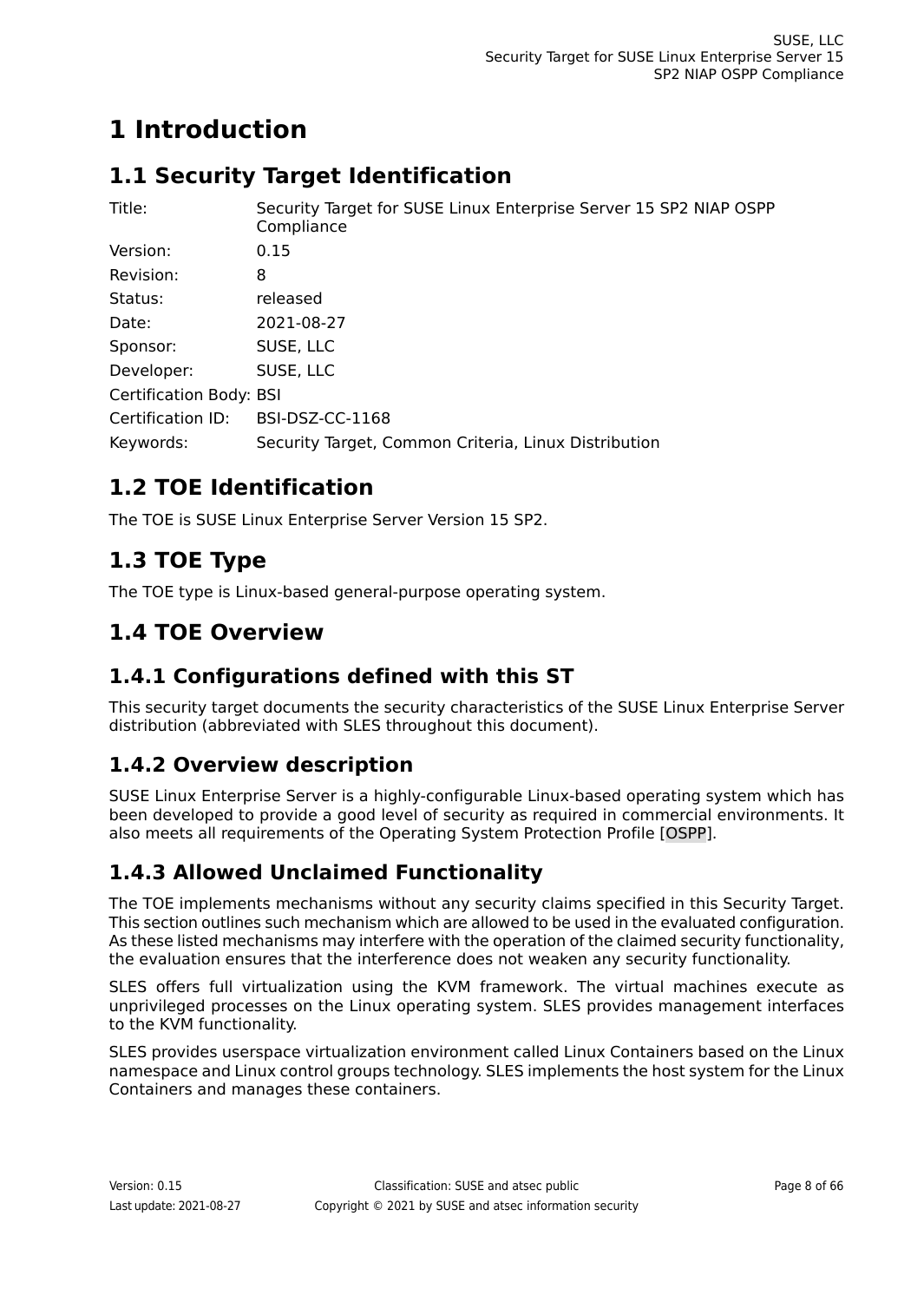The Linux Container technology separates the runtime environment of applications from each other. Resources accessible by applications cannot be shared with other applications. Non-shared resources include PIDs, network, IPC, user IDs, hostname, and mount points. The Linux kernel enforces the separation of these resources but provides other applications. Therefore, the Linux kernel supports the concurrent execution of Linux Containers and regular applications.

## <span id="page-8-0"></span>**1.4.4 Required Hardware and Software**

The following hardware / firmware allows the installation of the TOE:

- x86 64bit Intel Xeon processors:
	- ❍ Delta D20x-M1-PC-32-8-96GB-1TB-2x1G
- x86 64bit AMD EPYC processors:
	- ❍ AMD EPYC DP Server R181-Z90
- IBM Z System based on z/Architecture processors:
	- ❍ IBM Z System z15
- <span id="page-8-1"></span>System based on ARM processors:
	- ❍ Gigabyte R181-T90

## <span id="page-8-2"></span>**1.4.5 Intended Method of Use**

### **1.4.5.1 General-purpose computing environment**

The TOE is a Linux-based multi-user multi-tasking operating system. The TOE may provide services to several users at the same time. After successful login, the users have access to a general computing environment, allowing the start-up of user applications, issuing user commands at shell level, creating and accessing files. The TOE provides adequate mechanisms to separate the users and protect their data. Privileged commands are restricted to administrative users.

The TOE is intended to operate in a networked environment with other instantiations of the TOE as well as other well-behaved peer systems operating within the same management domain. All those systems need to be configured in accordance with a defined common security policy.

It is assumed that responsibility for the safeguarding of the user data protected by the TOE can be delegated to human users of the TOE if such users are allowed to log on and spawn processes on their behalf. All user data is under the control of the TOE. The user data is stored in named objects, and the TOE can associate a description of the access rights to that object with each named object.

The TOE enforces controls such that access to data objects can only take place in accordance with the access restrictions placed on that object by its owner, and by administrative users. Ownership of named objects may be transferred under the control of the access control policies implemented by the TOE.

Discretionary access rights (e.g. read, write, execute) can be assigned to data objects with respect to subjects identified with their UID, GID and supplemental GIDs. Once a subject is granted access to an object, the content of that object may be used freely to influence other objects accessible to this subject.

SLES has significant security extensions compared to standard UNIX systems:

- **Access Control Lists**
- Labels assigned to a number of kernel objects within a security context defined and managed by the AppArmor security module
- Block device encryption and ensuring the confidentiality of data at rest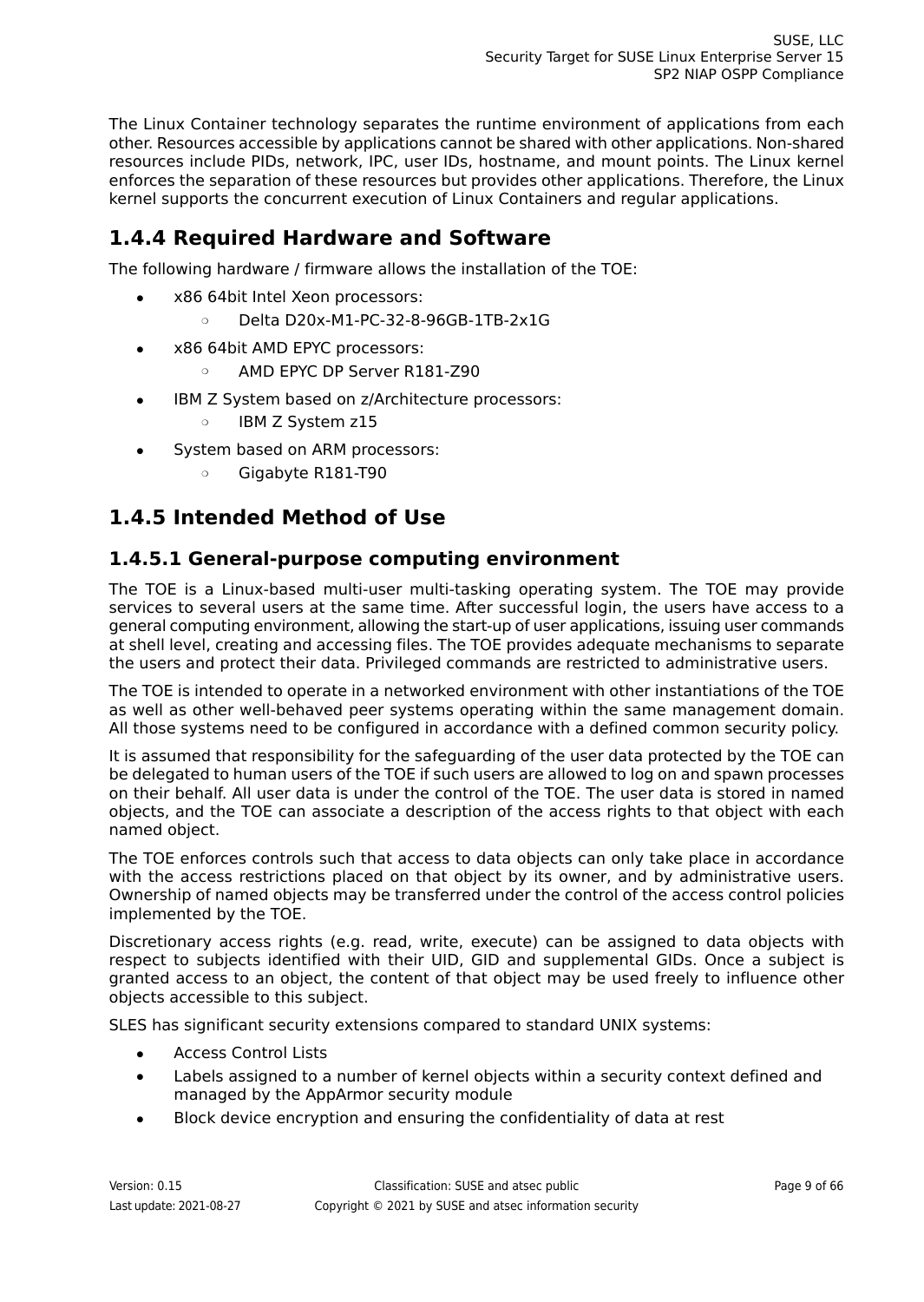## <span id="page-9-0"></span>**1.4.5.2 Operating environment**

The TOE permits one or more processors and attached peripheral and storage devices to be used by multiple applications assigned to different UIDs to perform a variety of functions requiring controlled shared access to the data stored on the system. With different UIDs proper access restrictions to resources assigned to processes can be enforced using the access control mechanisms provided by the TOE. Such installations and usage scenarios are typical for systems accessed by processes or users local to, or with otherwise protected access to, the computer system.

Note: The TOE provides the platform for installing and running arbitrary services. These additional services are not part of the TOE. The TOE is solely the operating system which provides the runtime environment for such services.

All human users, if existent, as well as all services offered by SLES are assigned unique user identifiers within the single host system that forms the TOE. This user identifier is used together with the attributes assigned to the user identifier as the basis for access control decisions. Except for virtual machine accesses, the TOE authenticates the claimed identity of the user before allowing the user to perform any further actions. Services may be spawned by the TOE without the need for user-interaction. The TOE internally maintains a set of identifiers associated with processes, which are derived from the unique user identifier upon login of the user or from the configured user identifier for a TOE-spawned service. Some of those identifiers may change during the execution of the process according to a policy implemented by the TOE.

## <span id="page-9-1"></span>**1.4.6 Major Security Features**

The primary security features of the TOE are specified as part of the logical boundary [description](#page-10-2).

<span id="page-9-2"></span>These primary security features are supported by domain separation and reference mediation, which ensure that the features are always invoked and cannot be bypassed.

## <span id="page-9-3"></span>**1.5 TOE Description**

## **1.5.1 Introduction**

SLES is a general purpose, multi-user, multi-tasking Linux based operating system. It provides a platform for a variety of applications.

The SLES evaluation covers a potentially distributed network of systems running the evaluated versions and configurations of SLES as well as other peer systems operating within the same management domain. The hardware platforms selected for the evaluation consist of machines which are available when the evaluation has completed and to remain available for a substantial period of time afterwards.

The TOE Security Functions (TSF) consist of functions of SLES that run in kernel mode plus a set of trusted processes. These are the functions that enforce the security policy as defined in this Security Target. Tools and commands executed in user mode that are used by an administrative user need also to be trusted to manage the system in a secure way. But as with other operating system evaluations they are not considered to be part of this TSF.

The hardware, the BIOS firmware and potentially other firmware layers between the hardware and the TOE are considered to be part of the TOE environment.

The TOE includes standard networking applications, including applications allowing access of the TOE via cryptographically protected communication channels, such as SSH.

System administration tools include the standard command line tools. A graphical user interface for system administration or any other operation is not included in the evaluated configuration.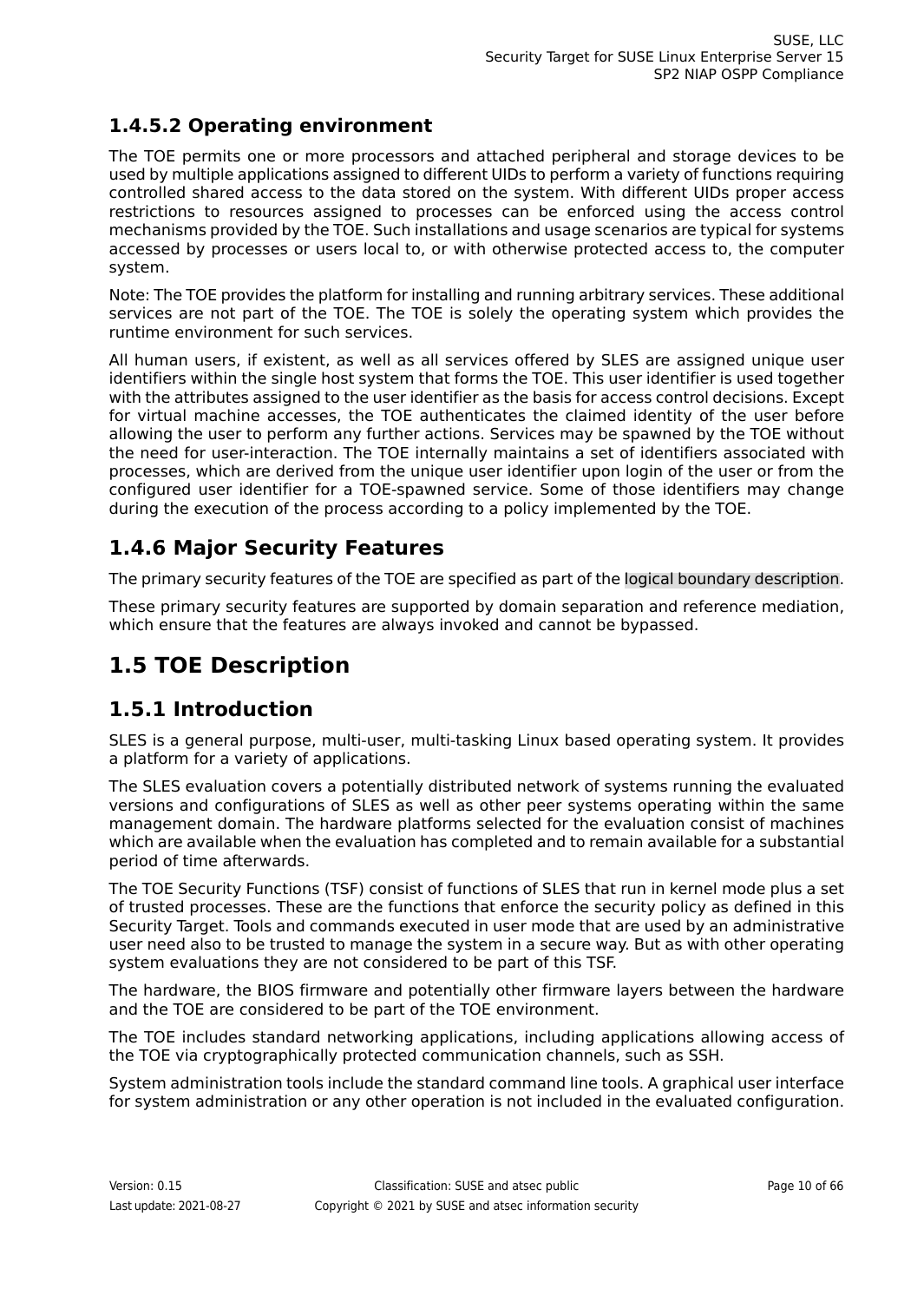The TOE environment also includes applications that are not evaluated, but are used as unprivileged tools to access public system services. For example a network server using a port above 1024 may be used as a normal application running without root privileges on top of the TOE. The additional documentation specific for the evaluated configuration provides guidance how to set up such applications on the TOE in a secure way.

## <span id="page-10-1"></span><span id="page-10-0"></span>**1.5.2 TOE boundaries**

## **1.5.2.1 Physical**

The Target of Evaluation is based on the following system software:

SUSE Linux Enterprise Server in the above mentioned version

The TOE and its documentation are supplied on ISO images distributed via the SUSE Portal. The TOE includes a package holding the additional user and administrator documentation.

In addition to the installation media, the following documentation is provided:

- Evaluated Configuration Guide published by SUSE at the end of the evaluation
- Manual pages for all applications, configuration files and system calls

The hardware applicable to the evaluated configuration is listed [above](#page-8-0) at page 9. The analysis of the hardware capabilities as well as the firmware functionality is covered by this evaluation to the extent that the following capabilities supporting the security functionality are analyzed and tested:

- Memory separation capability
- <span id="page-10-2"></span>Unavailability of privileged processor states to untrusted user code (like the hypervisor state or the SMM)
- Full testing of the security functionality on all listed hardware systems

## **1.5.2.2 Logical**

The primary security features of the TOE are:

### **Auditing**

The Lightweight Audit Framework (LAF) is designed to be an audit system making Linux compliant with the requirements from Common Criteria. LAF is able to intercept all system calls as well as retrieving audit log entries from privileged user space applications. The subsystem allows configuring the events to be actually audited from the set of all events that are possible to be audited.

The TOE can be deployed as an audit server that receives audit logs from other TOE instances. These audit logs are stored locally. The TOE provides search and review facilities to authorized administrators for all audit logs.

### **Cryptographic support**

The TOE provides cryptographically secured communication to allow remote entities to log into the TOE. For interactive usage, the SSHv2 protocol is provided. The TOE provides the server side as well as the client side applications. Using OpenSSH, password-based and public-key-based authentication are allowed.

In addition, the TOE provides confidentiality protected data storage using the device mapper target dm\_crypt. Using this device mapper target, the Linux operating system offers administrators and users cryptographically protected block device storage space. With the help of a Password-Based Key-Derivation Function version 2 (PBKDF2) implemented with the LUKS mechanism, a user-provided passphrase protects the volume key which is the symmetric key for encrypting and decrypting data stored on disk. Any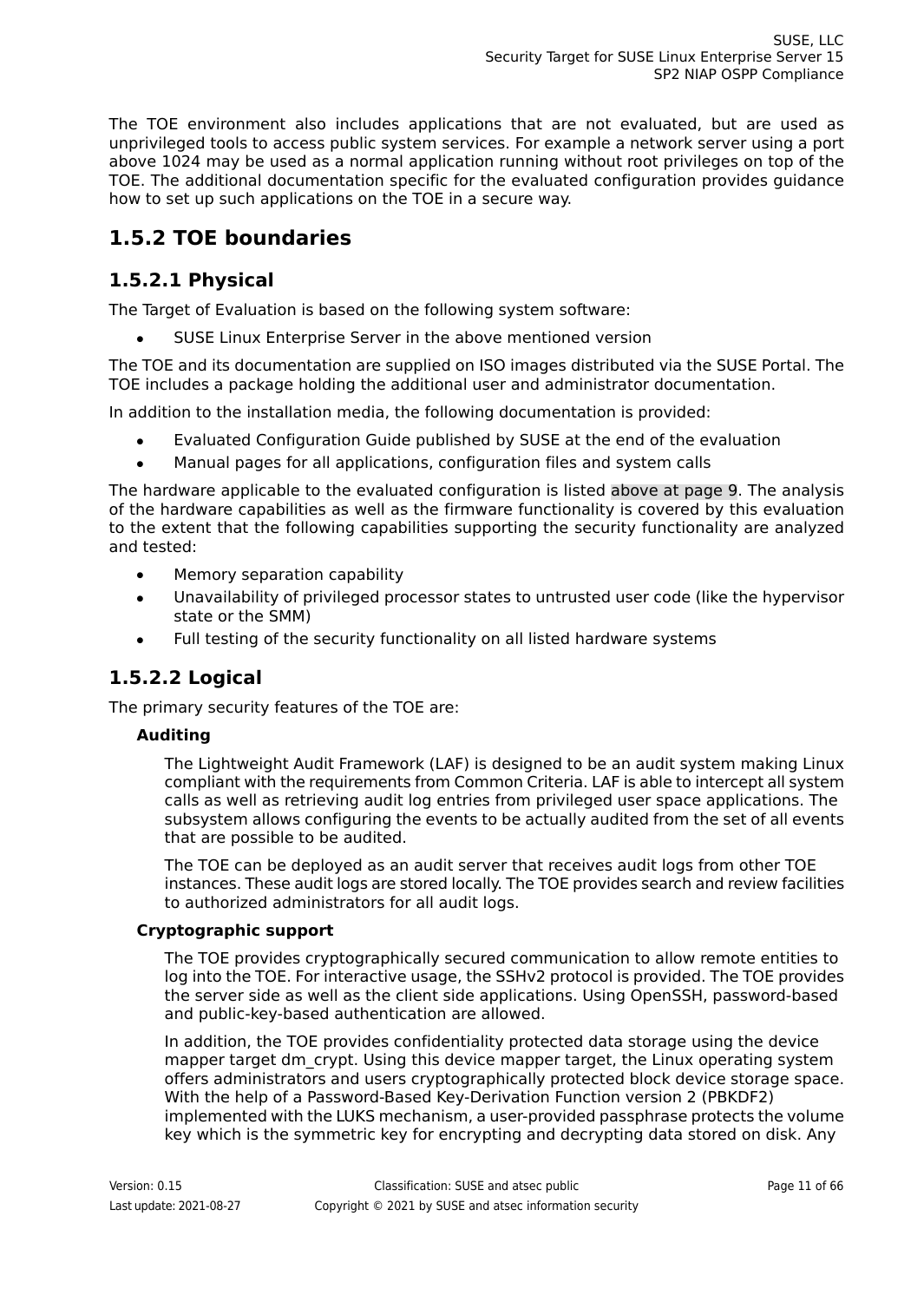data stored on the block devices protected by dm\_crypt is encrypted and cannot be decrypted unless the volume key for the block device is decrypted with the passphrase processed by PBKDF2. With the device mapper mechanism, the TOE allows for transparent encryption and decryption of data stored on block devices, such as hard disks.

Also, the TOE offers the TLS protocol to protect network links to remote systems. The TLS protocol stack can be used as TLS client.

### **Identification and Authentication**

User identification and authentication in the TOE includes all forms of interactive login (e.g. using the SSH protocol or log in at the local console) as well as identity changes through the su or sudo command. These all rely on explicit authentication information provided interactively by a user.

The authentication security function allows password-based authentication. For SSH access, public-key-based authentication is also supported.

Password quality enforcement mechanisms are offered by the TOE which are enforced at the time when the password is changed.

### **Discretionary Access Control**

DAC allows owners of named objects to control the access permissions to these objects. These owners can permit or deny access for other users based on the configured permission settings. The DAC mechanism is also used to ensure that untrusted users cannot tamper with the TOE mechanisms.

In addition to the standard Unix-type permission bits for file system objects as well as IPC objects, the TOE implements POSIX access control lists. These ACLs allow the specification of the access to individual file system objects down to the granularity of a single user.

### **Security Management**

The security management facilities provided by the TOE are usable by authorized users and/or authorized administrators to modify the configuration of TSF.

### **Additional Functions**

The TOE provides many more functions and mechanisms. The evaluation ensures that all these additional functions do not interfere with the above mentioned security mechanisms in the evaluated configuration. The mechanisms given in the following list, however, may interfere with the security functionality of the TOE and should be allowed in the evaluated configuration. Therefore, the evaluation assesses the functionality to verify that the impact on the security functionality at most adds further restrictions as outlined below.

- Linux Container support: The TOE offers userspace virtualization support via Linux Container. That virtualization support shall be allowed to be used such that it does not interfere with the operation of the security functions. The evaluation ensures that the constraints associated with the use of Linux Containers in the evaluated configuration guide has no adverse impact on the security functionality. In addition, the libvirt daemon is allowed to run with the privileges of the root user to allow management of Linux Containers.
- Virtual machine support: The TOE offers the KVM framework allowing the execution of virtual machines. This support is allowed to be used such that it does not interfere with the operation of the security functions. The evaluation ensures that the constraints associated with the use of KVM in the evaluated configuration has no adverse impact on the security functionality. In addition, the libvirt daemon is allowed to run with the privileges of the root user to allow management of KVM.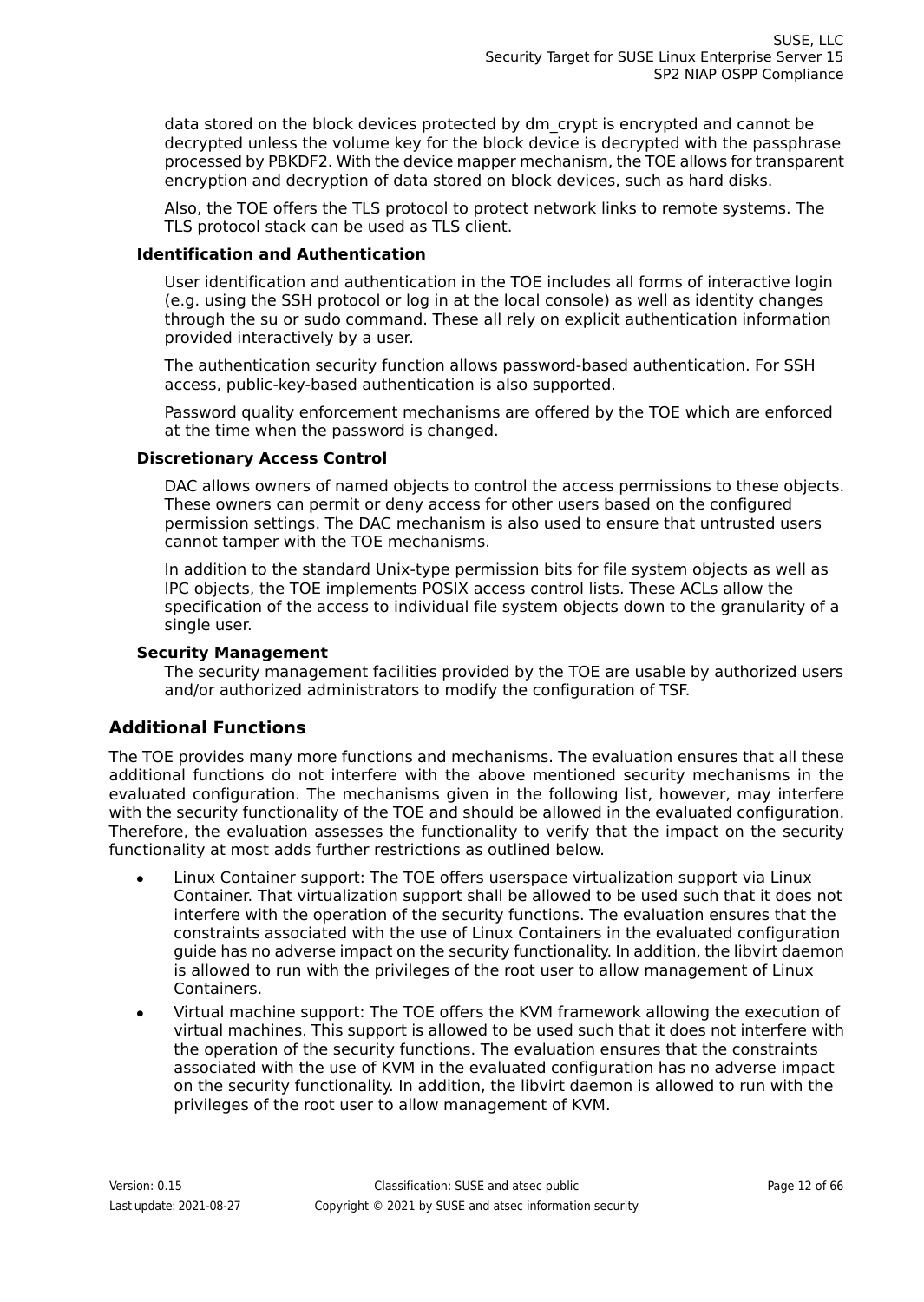Additional mechanisms and functions that would interfere with the operation of the security functions are disallowed in the evaluated configuration and the Evaluation Configuration Guide provides instructions to the administrator on how to disable them. Note: TOE mechanism which provide additional restrictions to the above claimed security functions are allowed in the evaluated configuration. For example, the eCryptFS cryptographic file system provided with the TOE and permitted in the evaluated configuration even though they have not been subject to this evaluation. The eCryptFS provides further restrictions on, for example, the security function of discretionary access control mechanism for file system objects and therefore cannot breach the security functionality as the discretionary access control rules of the "lower" file system are still enforced. The following table enumerates mechanisms that are provided with the TOE but which are excluded from the evaluation:

<span id="page-12-1"></span>

| <b>Functions</b>                   | <b>Exclusion discussion</b>                                                                                                                                                                                                                       |
|------------------------------------|---------------------------------------------------------------------------------------------------------------------------------------------------------------------------------------------------------------------------------------------------|
| eCryptFS                           | eCryptFS is not allowed to be used in the evaluated configuration. The<br>encryption capability provided with this file system is therefore<br>unavailable to any user.                                                                           |
| Ext4 file-based encryption         | Ext4 file-based encryption is not allowed to be used in the evaluated<br>configuration. The encryption capability provided with this file system<br>is therefore unavailable to any user.                                                         |
| <b>SMACK</b>                       | The mandatory access control functionality offered by the SMACK LSM<br>is not assessed by the evaluation and disabled in the evaluated<br>configuration.                                                                                          |
| <b>SELinux</b>                     | The mandatory access control functionality offered by the SELinux<br>LSM is not assessed by the evaluation and disabled in the evaluated<br>configuration.                                                                                        |
| AppArmor                           | The mandatory access control functionality offered by the AppArmor<br>LSM is not assessed by the evaluation but is allowed the evaluated<br>configuration to support the KVM framework.                                                           |
| <b>GSS-API Security Mechanisms</b> | The GSS-API is used to secure the connection between different audit<br>daemons. The security mechanisms used by the GSS-API, however, is<br>not part of the evaluation. Therefore, A.CONNECT applies to the<br>audit-related communication link. |

### **Table 1: Non-evaluated functionalities**

<span id="page-12-0"></span>Note: Packages and mechanisms not covered with security claims and subsequent assessments during the evaluation or disabling the respective functionality in the evaluated configuration result from the exact conformance requirement stipulated by the chosen protection profile but does not imply that the respective package or functionality is implemented insecurely.

## **1.5.2.3 Configurations**

The evaluated configurations are defined as follows:

- The CC evaluated package set must be selected at install time in accordance with the description provided in the Evaluated Configuration Guide and installed accordingly.
- The TOE supports the use of IPv4 and IPv6, both are also supported in the evaluated configuration. IPv6 conforms to the following RFCs:
	- ❍ RFC 2460 specifying the basic IPv6 protocol
	- ❍ IPv6 source address selection as documented in RFC 3484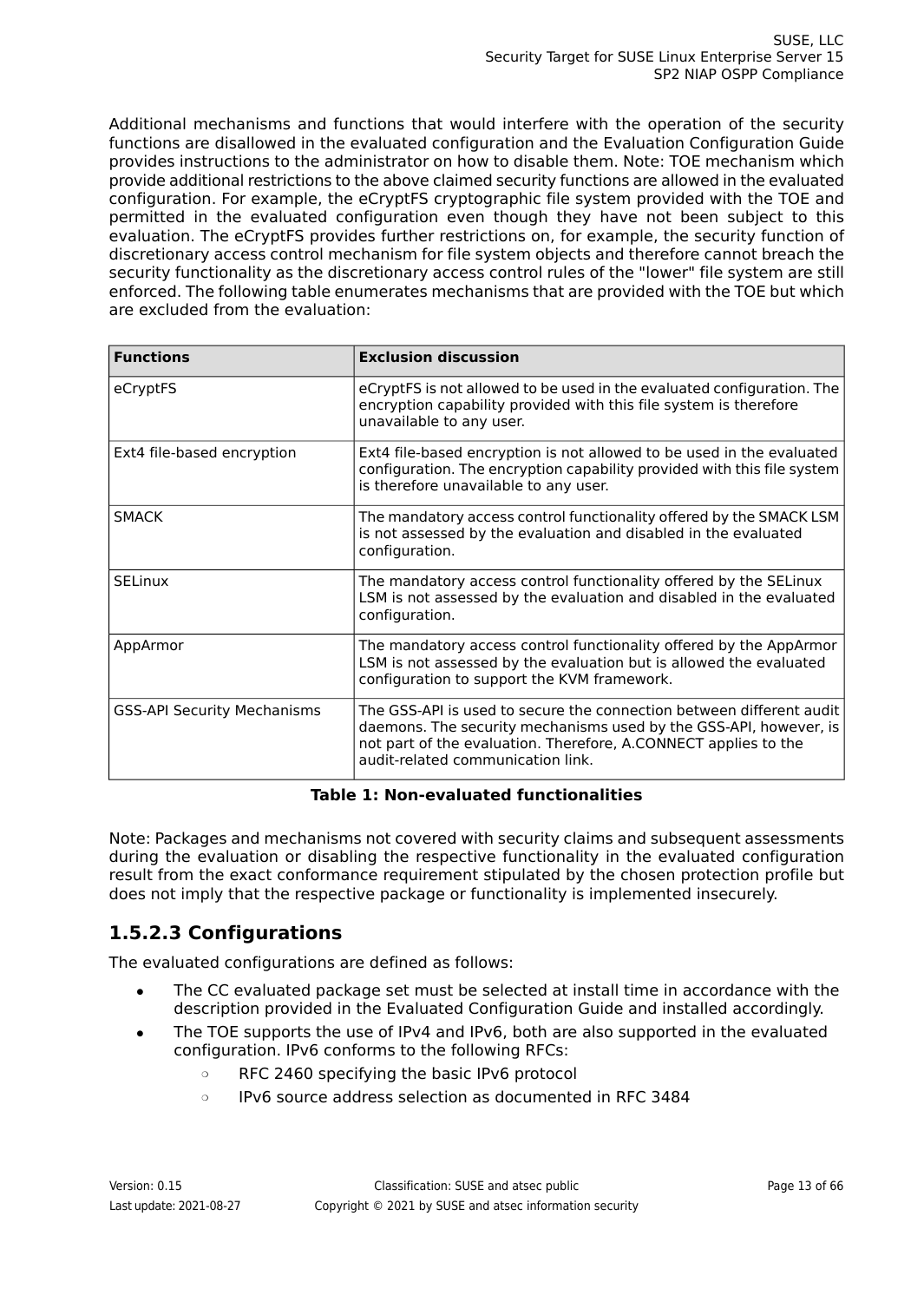- o Linux implements several new socket options (IPV6 RECVPKTINFO, IPV6\_PKTINFO, IPV6\_RECVHOPOPTS, IPV6\_HOPOPTS, IPV6\_RECVDSTOPTS, IPV6\_DSTOPTS, IPV6\_RTHDRDSTOPTS, IPV6\_RECVRTHDR, IPV6\_RTHDR, IPV6<sup>-</sup>RECVHOPOPTS, IPV6\_HOPOPTS, IPV6\_{RECV,}TCLASS) and ancillary data in order to support advanced IPv6 applications including ping, traceroute, routing daemons and others. The following section introduces Internet Protocol Version 6 (IPv6). For additional information about referenced socket options and advanced IPv6 applications, see RFC 3542
- ❍ Transition from IPv4 to IPv6: dual stack, and configured tunneling according to RFC 4213.
- ❍ Additional RFCs covering various cryptographic aspects are outlined as part of the Security Functional Requirements.
- The default configuration for identification and authentication are the defined password-based PAM modules as well as key based authentication for OpenSSH. Support for other authentication options, e.g. smart card authentication, is not included in the evaluation configuration.
- If the system console is used, it must be connected directly to the TOE and afforded the same physical protection as the TOE.

Deviations from the configurations and settings specified with the Evaluated Configuration Guide are not permitted.

<span id="page-13-0"></span>The TOE comprises a single system (and optional peripherals) running the TOE software listed. Cluster configurations are not permitted in the evaluated configuration.

## **1.5.2.4 TOE Environment**

Several TOE systems may be interlinked in a network, and individual networks may be joined by bridges and/or routers, or by TOE systems which act as routers and/or gateways. Each of the TOE systems implements its own security policy. The TOE does not include any synchronization function for those policies. As a result a single user may have user accounts on each of those systems with different UIDs, different roles, and other different attributes. (A synchronization method may optionally be used, but it not part of the TOE and must not use methods that conflict with the TOE requirements.)

<span id="page-13-1"></span>If other systems are connected to a network they need to be configured and managed by the same authority using an appropriate security policy that does not conflict with the security policy of the TOE. All links between this network and untrusted networks (e. g. the Internet) need to be protected by appropriate measures such as carefully configured firewall systems that prohibit attacks from the untrusted networks. Those protections are part of the TOE environment.

## **1.5.2.5 Security Policy Model**

The security policy for the TOE is defined by the security functional requirements in chapter 6. The following is a list of the subjects and objects participating in the policy.

### **Subjects:**

Processes acting on behalf of a human user or technical entity.

### **Named objects:**

- File system objects in the following allowed file systems:
	- ❍ BTRFS standard file system for general data
	- ❍ Ext3 standard file system for general data
	- ❍ Ext4 standard file system for general data
	- ❍ XFS standard file system for general data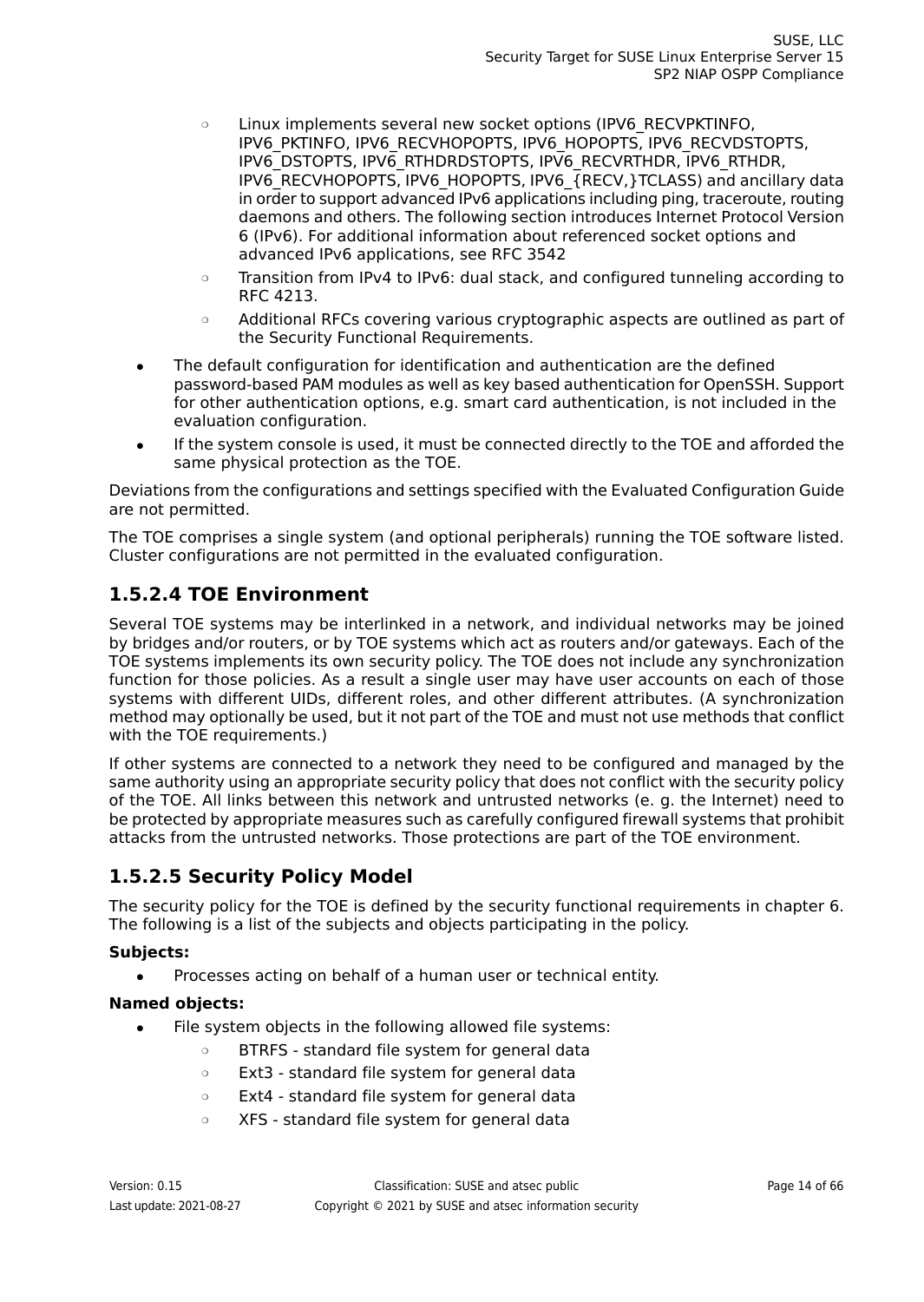- ❍ VFAT special purpose file system for UEFI BIOS support mounted at /boot/efi
- ❍ iso9660 ISO9660 file system for CD-ROM and DVD
- o tmpfs the temporary file system backed by RAM
- ❍ rootfs the virtual root file system used temporarily during system boot
- ❍ procfs process file system holding information about processes, general statistical data and tunable kernel parameters
- ❍ sysfs system-related file system covering general information about resources maintained by the kernel including several tunable parameters for these resources
- ❍ devpts pseudoterminal file system for allocating virtual TTYs on demand
- ❍ devtmpfs temporary file system that allows the kernel to generate character or block device nodes
- o binfmt misc configuration interface allowing the assignment of executable file formats with user space applications
- ❍ securityfs interface for loadable security modules (LSM) to provide tunables and configuration interfaces to user space
- ❍ cgroup interface for configuring the control groups mechanism provided by the kernel
- ❍ debugfs interface for accessing low-level kernel data

Please note that the TOE supports a number of additional virtual (i.e. without backing of persistent storage) file systems which are only accessible to the TSF - they are not or cannot be mounted. All above mentioned virtual file systems implement access decisions based DAC attributes inferred from the underlying process' DAC attributes. Additional restrictions may apply for specific objects in this file system.

- Inter Process Communication (IPC) objects:
	- ❍ Semaphores
	- ❍ Shared memory
	- o Message queues
	- ❍ Named pipes
	- ❍ UNIX domain socket special files
- Network sockets (irrespectively of their type such as Internet sockets and netlink sockets)
- Storage device objects (covered by dm\_crypt note that such storage device objects may be provided by either block devices or LVM devices)
- at and cron job queues maintained for each user

### **TSF data:**

- TSF executable code
- Subject meta data all data used for subjects except data which is not interpreted by the TSF and does not implement parts of the TSF (this data is called user data)
- Named object meta data all data used for the respective objects except data which is not interpreted by the TSF and does not implement parts of the TSF (this data is called user data)
- User accounts
- Audit records
- Volume keys for dm crypt block devices and passphrases protecting the session keys

### **User data:**

Non-TSF executable code used to drive the behavior of subjects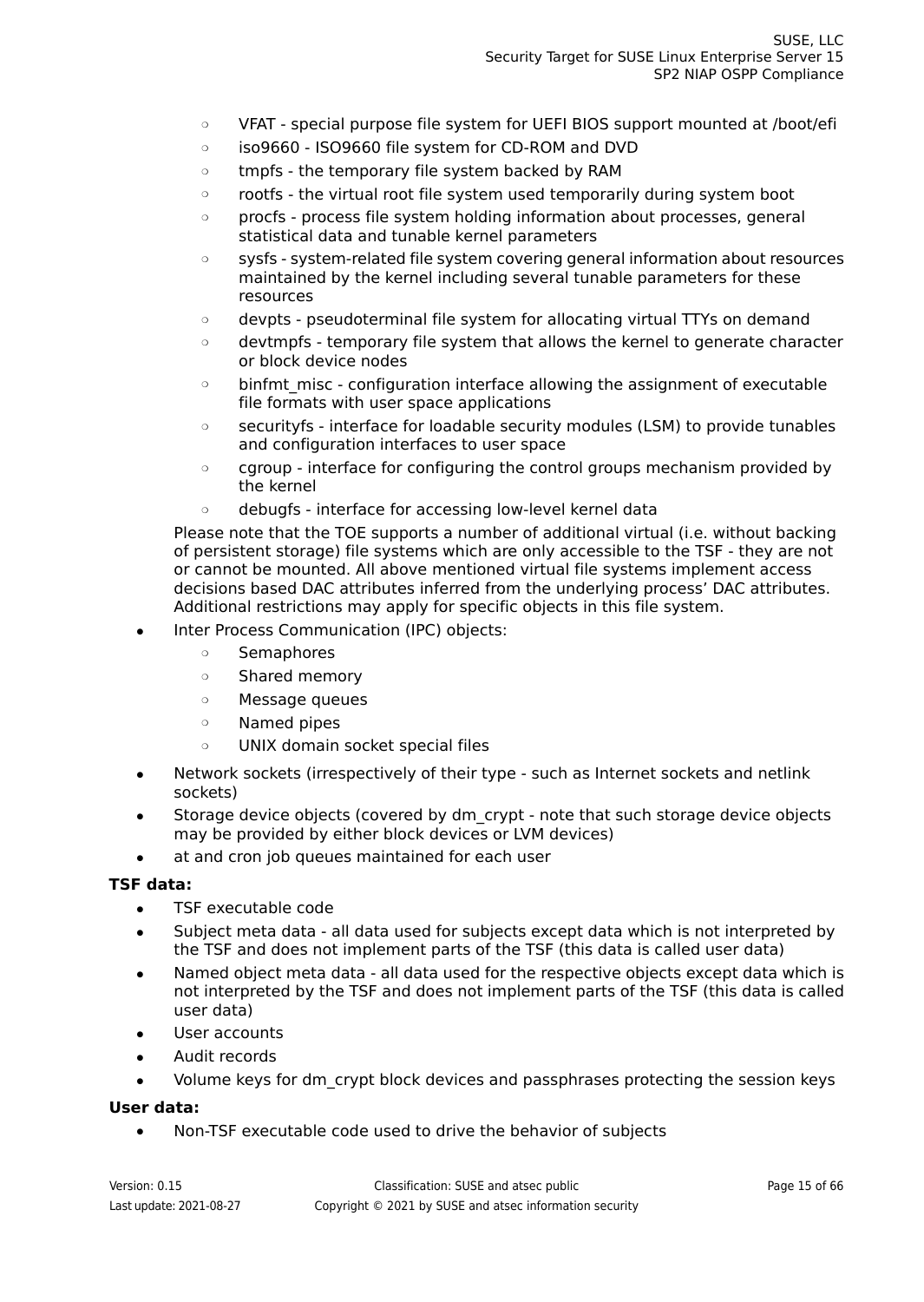• Data not interpreted by TSF and stored or transmitted using named objects

## <span id="page-15-0"></span>**1.5.3 Technical decisions**

The following table enumerates the applied technical decisions raised by NIAP for the applied protection profiles. In addition, the table outlines how the technical decisions are applied to the ST.

| <b>TD</b> | <b>TD Summary</b>                                                        | <b>Application in ST</b>                                  |
|-----------|--------------------------------------------------------------------------|-----------------------------------------------------------|
| TD0578    | SHA-1 is no longer mandatory                                             | Changes applied                                           |
| TD0525    | Updates to Certificate Revocation<br>(FIA_X509_EXT.1)                    | Changes applied                                           |
| TD0501    | Cryptographic selections and updates for<br>OS PP                        | Changes applied                                           |
| TD0496    | GPOS PP adds allow-with statement for<br>VPN Client V2.1                 | Change not applied as VPN functionality<br>is not claimed |
| TD0493    | X.509v3 certificates when using digital<br>signatures for Boot Integrity | Change applied                                            |
| TD0463    | Clarification for FPT_TUD_EXT                                            | Change applied                                            |
| TD0446    | Missing selections for SSH                                               | Change applied                                            |
| TD0441    | Updated TLS Ciphersuites for OS PP                                       | Change applied                                            |
| TD0420    | Conflict in FCS_SSHC_EXT.1.1 and<br>FCS_SSHS_EXT.1.1                     | Change affects assurance activity only                    |
| TD0386    | Platform-Provided Verification of Update                                 | Change applied                                            |
| TD0365    | FCS CKM EXT.4 selections                                                 | Change applied                                            |
| TD0332    | Support for RSA SHA2 host keys                                           | Change applied                                            |
| TD0331    | <b>SSH Rekey Testing</b>                                                 | Change affects assurance activity only                    |
| TD0240    | <b>SSH Rekey Testing</b>                                                 | Change applied                                            |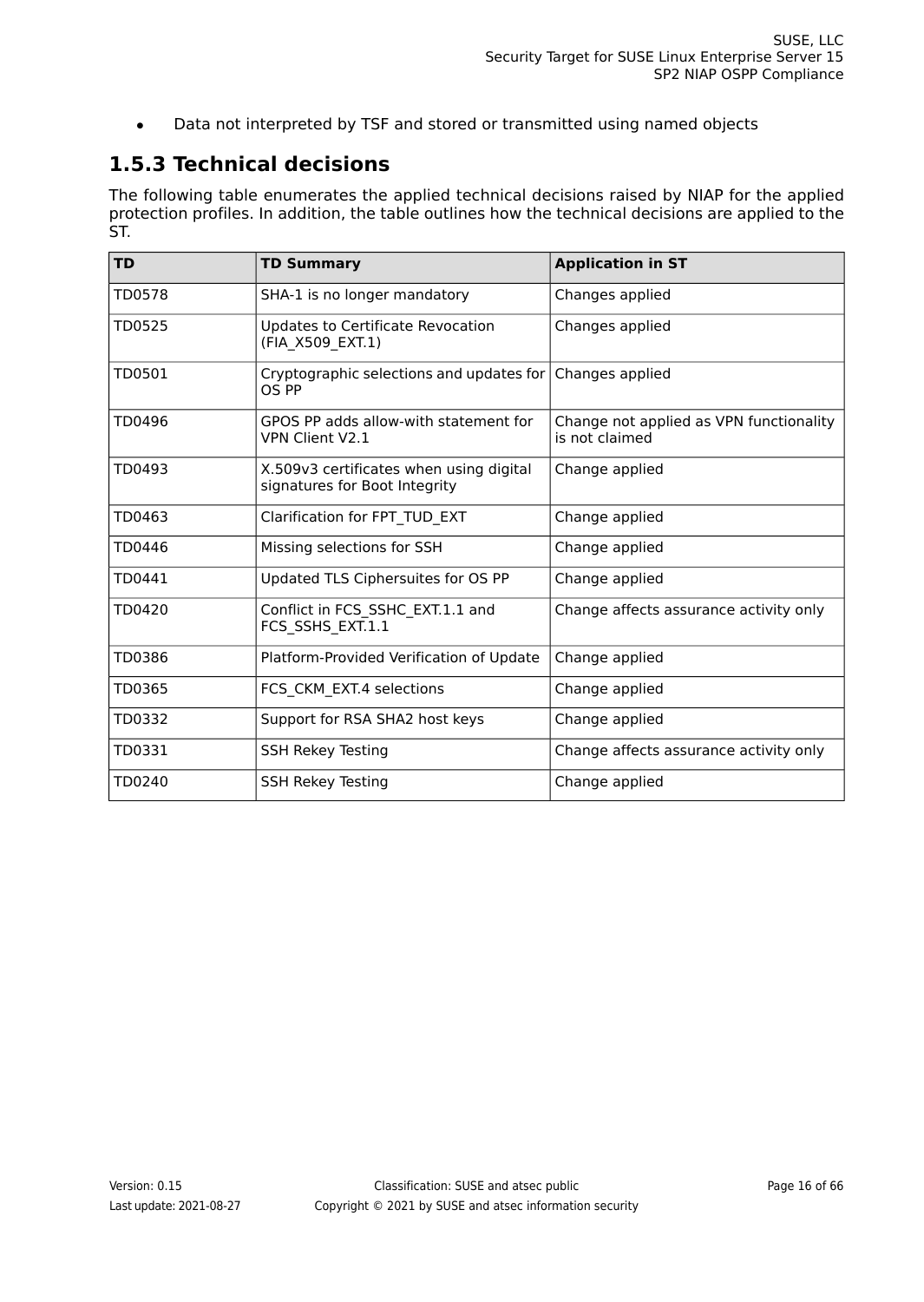# <span id="page-16-0"></span>**2 CC Conformance Claim**

This Security Target is CC Part 2 extended and CC Part 3 extended.

This Security Target claims conformance to the following Protection Profiles and PP packages:

- [\[OSPP\]:](#page-65-1) Protection Profile for General Purpose Operating Systems. Version 4.2.1 as of 2019-04-22; exact conformance.
- [\[SSHEP\]:](#page-65-2) Extended Package for Secure Shell (SSH). Version 1.0 as of 2016-02-19; exact conformance.

Common Criteria [\[CC\]](#page-65-3) version 3.1 revision 5 is the basis for this conformance claim.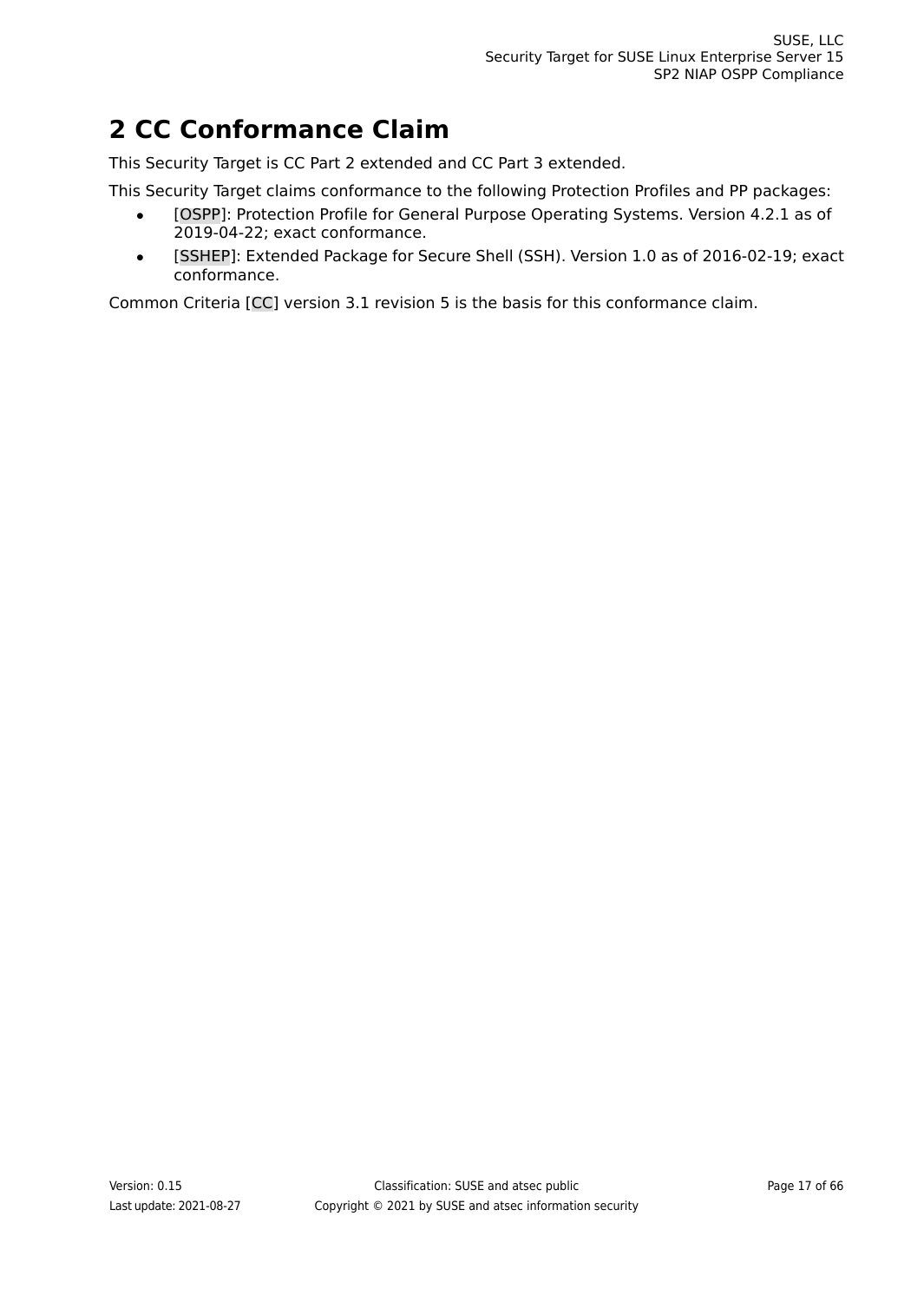# <span id="page-17-0"></span>**3 Security Problem Definition**

## <span id="page-17-1"></span>**3.1 Threat Environment**

Threats to be countered by the TOE are characterized by the combination of an asset being subject to a threat, a threat agent and an adverse action.

The definition of threat agents and protected assets that follows is applicable to the OSPP unless noted otherwise.

## <span id="page-17-2"></span>**3.1.1 Assets**

Assets to be protected are:

- Persistent storage objects used to store user data and/or TSF data, where this data needs to be protected from any of the following operations:
	- ❍ Unauthorized read access
	- ❍ Unauthorized modification
	- ❍ Unauthorized deletion of the object
	- ❍ Unauthorized creation of new objects
	- ❍ Unauthorized management of object attributes
- Transient storage objects, including network data
- TSF functions and associated TSF data
- <span id="page-17-3"></span>The resources managed by the TSF that are used to store the above-mentioned objects, including the metadata needed to manage these objects.

## **3.1.2 Threat Agents**

Threat agents are external entities that potentially may attack the TOE. They satisfy one or more of the following criteria:

- External entities not authorized to access assets may attempt to access them either by masquerading as an authorized entity or by attempting to use TSF services without proper authorization.
- External entities authorized to access certain assets may attempt to access other assets they are not authorized to either by misusing services they are allowed to use or by masquerading as a different external entity.
- Untrusted subjects may attempt to access assets they are not authorized to either by misusing services they are allowed to use or by masquerading as a different subject.

<span id="page-17-5"></span><span id="page-17-4"></span>Threat agents are typically characterized by a number of factors, such as expertise, available resources, and motivation, with motivation being linked directly to the value of the assets at stake. The TOE protects against intentional and unintentional breach of TOE security by attackers possessing an basic attack potential.

## **3.1.3 Threats countered by the TOE**

### **T.NETWORK\_ATTACK**

An attacker is positioned on a communications channel or elsewhere on the network infrastructure. Attackers may engage in communications with applications and services running on or part of the OS with the intent of compromise. Engagement may consist of altering existing legitimate communications.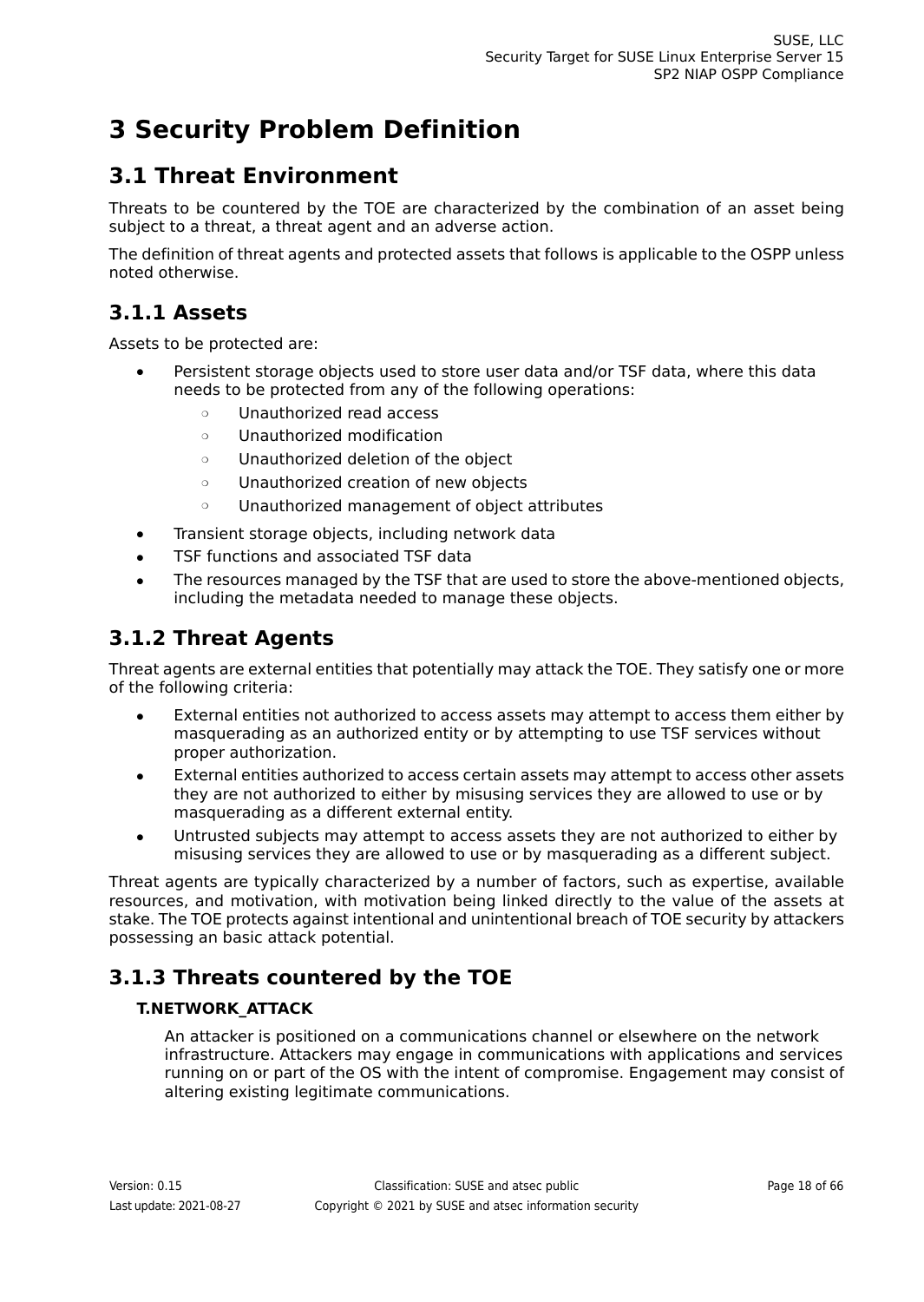### <span id="page-18-5"></span>**T.NETWORK\_EAVESDROP**

An attacker is positioned on a communications channel or elsewhere on the network infrastructure. Attackers may monitor and gain access to data exchanged between applications and services that are running on or part of the OS.

### <span id="page-18-4"></span>**T.LOCAL\_ATTACK**

An attacker may compromise applications running on the OS. The compromised application may provide maliciously formatted input to the OS through a variety of channels including unprivileged system calls and messaging via the file system.

### <span id="page-18-6"></span>**T.LIMITED\_PHYSICAL\_ACCESS**

An attacker may attempt to access data on the OS while having a limited amount of time with the physical device.

## <span id="page-18-1"></span><span id="page-18-0"></span>**3.2 Assumptions**

## <span id="page-18-2"></span>**3.2.1 Environment of use of the TOE**

### <span id="page-18-7"></span>**3.2.1.1 Procedural**

### <span id="page-18-3"></span>**A.PLATFORM**

The OS relies upon a trustworthy computing platform for its execution. This underlying platform is out of scope of this PP.

### <span id="page-18-8"></span>**3.2.1.2 Personnel**

### <span id="page-18-9"></span>**A.PROPER\_USER**

The user of the OS is not willfully negligent or hostile, and uses the software in compliance with the applied enterprise security policy. At the same time, malicious software could act as the user, so requirements which confine malicious subjects are still in scope.

### **A.PROPER\_ADMIN**

The administrator of the OS is not careless, willfully negligent or hostile, and administers the OS within compliance of the applied enterprise security policy.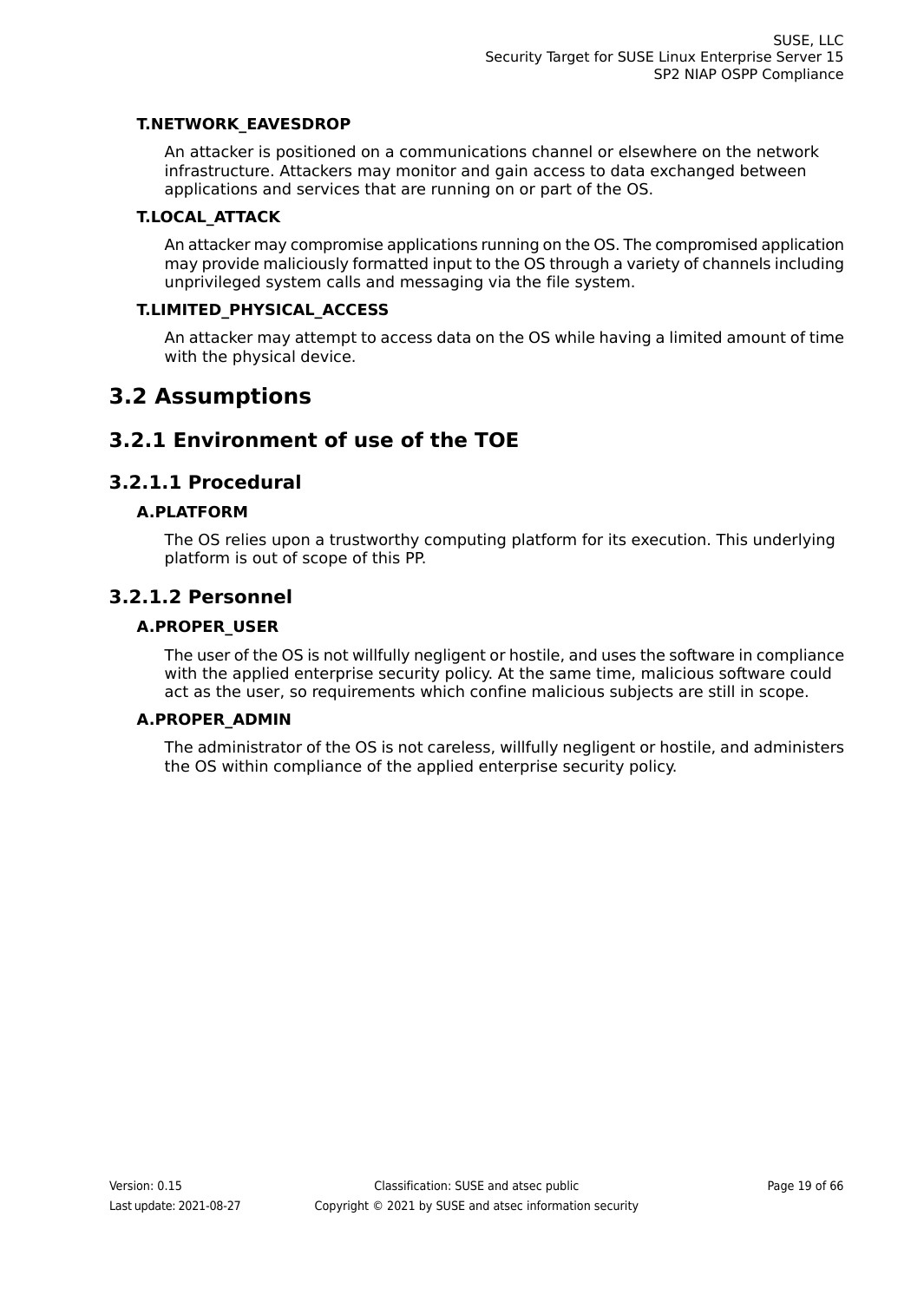# <span id="page-19-0"></span>**4 Security Objectives**

## <span id="page-19-1"></span>**4.1 Objectives for the TOE**

### <span id="page-19-3"></span>**O.ACCOUNTABILITY**

Conformant OSes ensure that information exists that allows administrators to discover unintentional issues with the configuration and operation of the operating system and discover its cause. Gathering event information and immediately transmitting it to another system can also enable incident response in the event of system compromise.

### <span id="page-19-4"></span>**O.INTEGRITY**

Conformant OSes ensure the integrity of their update packages. OSes are seldom if ever shipped without errors, and the ability to deploy patches and updates with integrity is critical to enterprise network security. Conformant OSes provide execution environment-based mitigations that increase the cost to attackers by adding complexity to the task of compromising systems.

### <span id="page-19-5"></span>**O.MANAGEMENT**

To facilitate management by users and the enterprise, conformant OSes provide consistent and supported interfaces for their security-relevant configuration and maintenance. This includes the deployment of applications and application updates through the use of platform-supported deployment mechanisms and formats, as well as providing mechanisms for configuration and application execution control.

### <span id="page-19-6"></span>**O.PROTECTED\_STORAGE**

<span id="page-19-7"></span>To address the issue of loss of confidentiality of credentials in the event of loss of physical control of the storage medium, conformant OSes provide data-at-rest protection for credentials. Conformant OSes also provide access controls which allow users to keep their files private from other users of the same system.

### <span id="page-19-2"></span>**O.PROTECTED\_COMMS**

To address both passive (eavesdropping) and active (packet modification) network attack threats, conformant OSes provide mechanisms to create trusted channels for CSP and sensitive data. Both CSP and sensitive data should not be exposed outside of the platform.

## <span id="page-19-9"></span><span id="page-19-8"></span>**4.2 Objectives for the Operational Environment**

### **OE.PLATFORM**

The OS relies on being installed on trusted hardware.

### <span id="page-19-10"></span>**OE.PROPER\_USER**

The user of the OS is not willfully negligent or hostile, and uses the software within compliance of the applied enterprise security policy. Standard user accounts are provisioned in accordance with the least privilege model. Users requiring higher levels of access should have a separate account dedicated for that use.

### **OE.PROPER\_ADMIN**

The administrator of the OS is not careless, willfully negligent or hostile, and administers the OS within compliance of the applied enterprise security policy.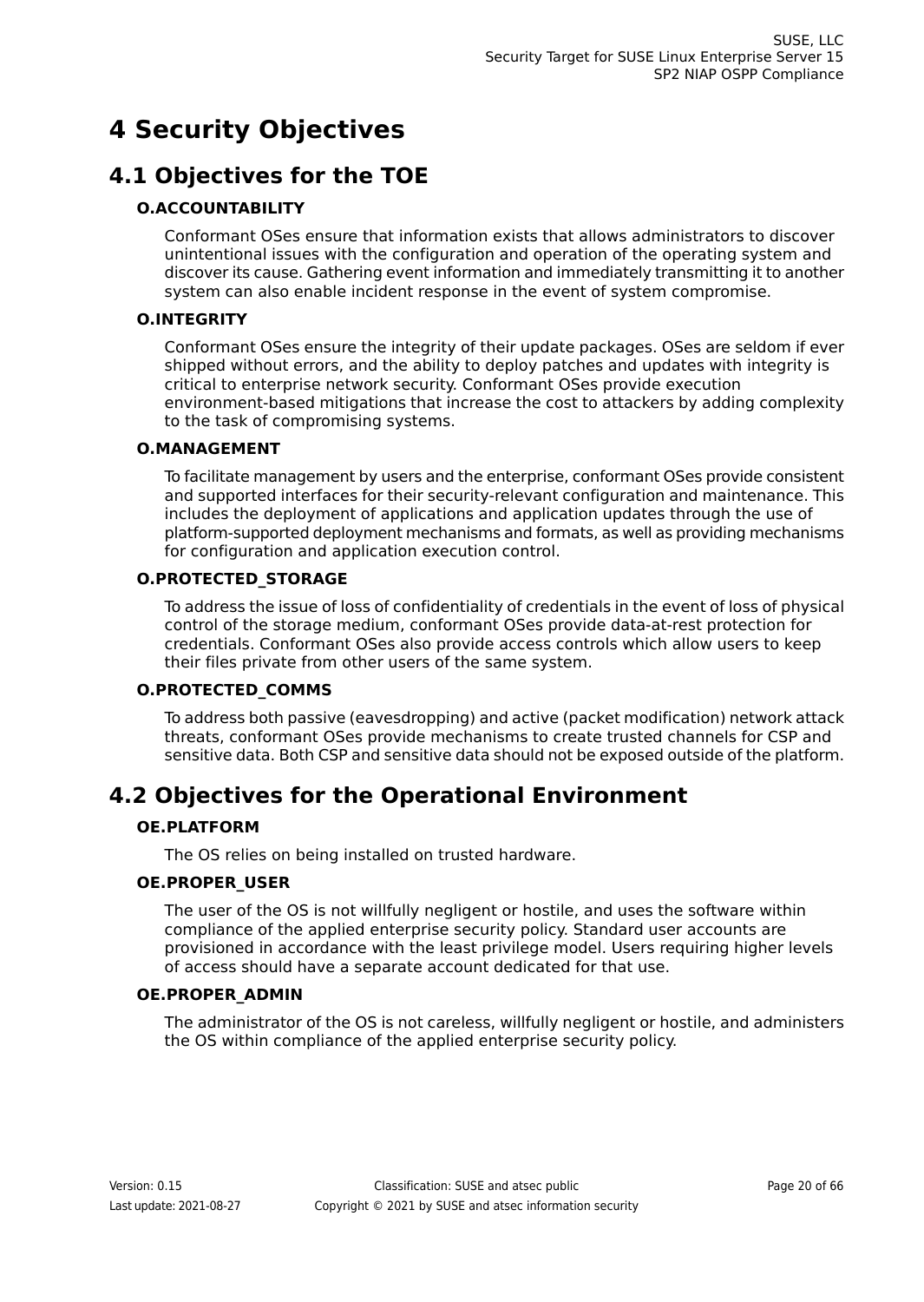## <span id="page-20-0"></span>**4.3 Security Objectives Rationale**

## <span id="page-20-1"></span>**4.3.1 Coverage**

The following table provides a mapping of TOE objectives to threats and policies, showing that each objective counters or enforces at least one threat or policy, respectively.

<span id="page-20-3"></span>

| <b>Objective</b>           | Threats / OSPs                                   |
|----------------------------|--------------------------------------------------|
| <b>O.ACCOUNTABILITY</b>    | <b>T.NETWORK ATTACK</b><br><b>T.LOCAL ATTACK</b> |
| O.INTEGRITY                | T.NETWORK ATTACK<br><b>T.LOCAL ATTACK</b>        |
| O.MANAGEMENT               | <b>T.NETWORK ATTACK</b><br>T.NETWORK EAVESDROP   |
| <b>O.PROTECTED STORAGE</b> | T.LIMITED PHYSICAL ACCESS                        |
| <b>O.PROTECTED COMMS</b>   | T.NETWORK ATTACK<br>T.NETWORK EAVESDROP          |

### **Table 2: Mapping of security objectives to threats and policies**

The following table provides a mapping of the objectives for the Operational Environment to assumptions, threats and policies, showing that each objective holds, counters or enforces at least one assumption, threat or policy, respectively.

<span id="page-20-4"></span>

| Objective              | <b>Assumptions / Threats / OSPs</b> |
|------------------------|-------------------------------------|
| OE.PLATFORM            | A.PLATFORM                          |
| OE.PROPER USER         | A.PROPER USER                       |
| <b>OE.PROPER ADMIN</b> | A.PROPER ADMIN                      |

### <span id="page-20-2"></span>**Table 3: Mapping of security objectives for the Operational Environment to assumptions, threats and policies**

## **4.3.2 Sufficiency**

<span id="page-20-5"></span>The following rationale provides justification that the security objectives are suitable to counter each individual threat and that each security objective tracing back to a threat, when achieved, actually contributes to the removal, diminishing or mitigation of that threat.

| <b>Threat</b>           | <b>Rationale for security objectives</b>                                                                                                                                                                                                                                                                                                                                                                                                                                                                                                                                                                                  |
|-------------------------|---------------------------------------------------------------------------------------------------------------------------------------------------------------------------------------------------------------------------------------------------------------------------------------------------------------------------------------------------------------------------------------------------------------------------------------------------------------------------------------------------------------------------------------------------------------------------------------------------------------------------|
| <b>T.NETWORK ATTACK</b> | The threat T.NETWORK ATTACK is countered by O.PROTECTED COMMS<br>as this provides for integrity of transmitted data. The threat<br>T.NETWORK ATTACK is countered by O.INTEGRITY as this provides for<br>integrity of software that is installed onto the system from the network.<br>The threat T.NETWORK ATTACK is countered by O.MANAGEMENT as<br>this provides for the ability to configure the OS to defend against<br>network attack. The threat T.NETWORK ATTACK is countered by<br>O.ACCOUNTABILITY as this provides a mechanism for the OS to report<br>behavior that may indicate a network attack has occurred. |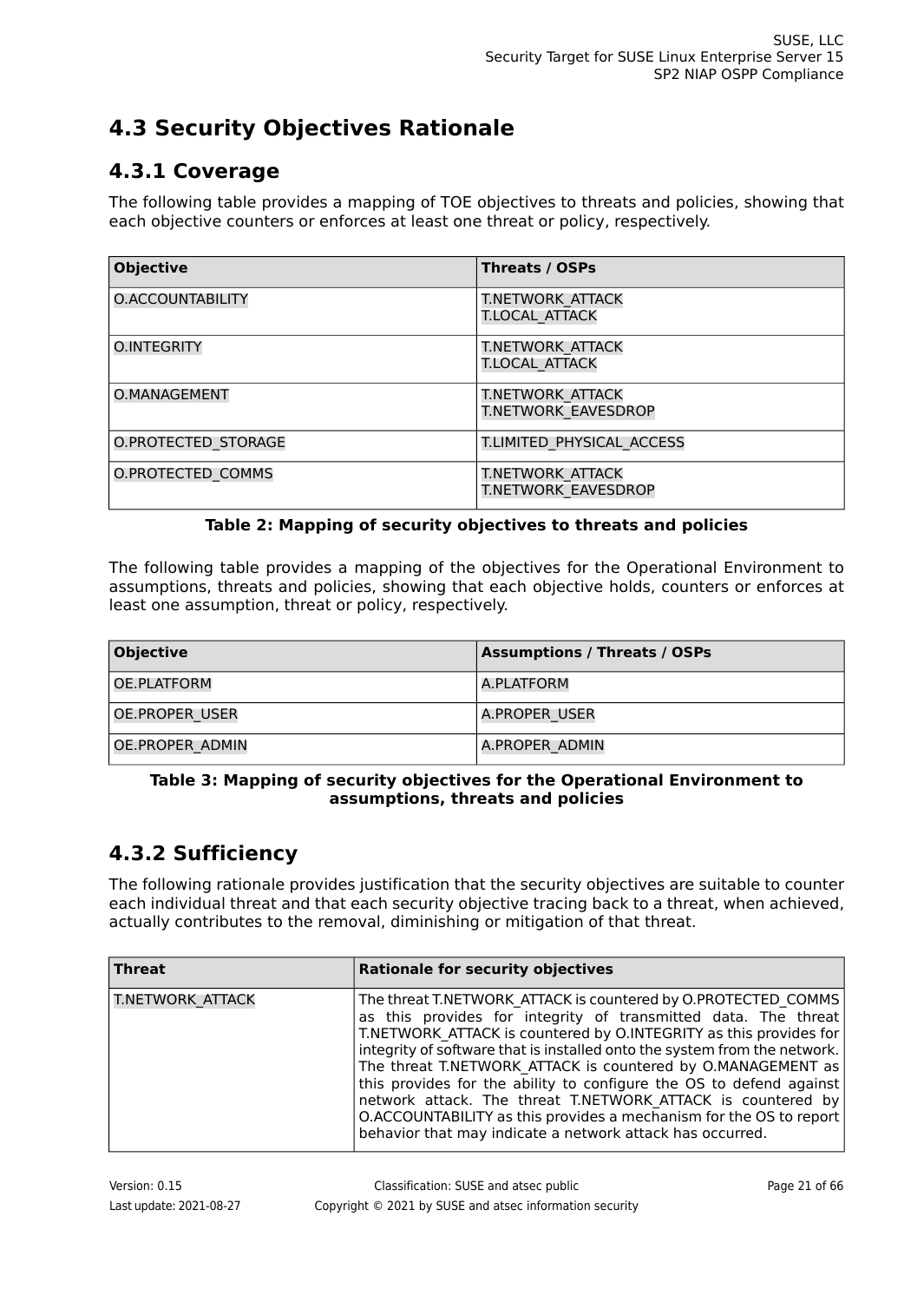| <b>Threat</b>              | <b>Rationale for security objectives</b>                                                                                                                                                                                                                                                                                           |
|----------------------------|------------------------------------------------------------------------------------------------------------------------------------------------------------------------------------------------------------------------------------------------------------------------------------------------------------------------------------|
| <b>T.NETWORK EAVESDROP</b> | threat T.NETWORK EAVESDROP is countered<br>The<br>by<br>O.PROTECTED COMMS as this provides for confidentiality of transmitted<br>data. The threat T.NETWORK EAVESDROP is countered<br>bv<br>O.MANAGEMENT as this provides for the ability to configure the OS to<br>protect the confidentiality of its transmitted data.           |
| <b>T.LOCAL ATTACK</b>      | The objective O.INTEGRITY protects against the use of mechanisms<br>that weaken the TOE with regard to attack by other software on the<br>platform. The objective O.ACCOUNTABILITY protects against local<br>attacks by providing a mechanism to report behavior that may indicate<br>a local attack is occurring or has occurred. |
| T.LIMITED PHYSICAL ACCESS  | The objective O.PROTECTED STORAGE protects against unauthorized<br>attempts to access physical storage used by the TOE.                                                                                                                                                                                                            |

### **Table 4: Sufficiency of objectives countering threats**

The following rationale provides justification that the security objectives for the environment are suitable to cover each individual assumption, that each security objective for the environment that traces back to an assumption about the environment of use of the TOE, when achieved, actually contributes to the environment achieving consistency with the assumption, and that if all security objectives for the environment that trace back to an assumption are achieved, the intended usage is supported.

<span id="page-21-0"></span>

| <b>Assumption</b> | <b>Rationale for security objectives</b>                                                     |
|-------------------|----------------------------------------------------------------------------------------------|
| A.PLATFORM        | The operational environment objective OE.PLATFORM is realized<br>through A.PLATFORM.         |
| A.PROPER USER     | The operational environment objective OE.PROPER USER is realized<br>through A.PROPER USER.   |
| A.PROPER ADMIN    | The operational environment objective OE.PROPER ADMIN is realized<br>through A.PROPER ADMIN. |

### **Table 5: Sufficiency of objectives holding assumptions**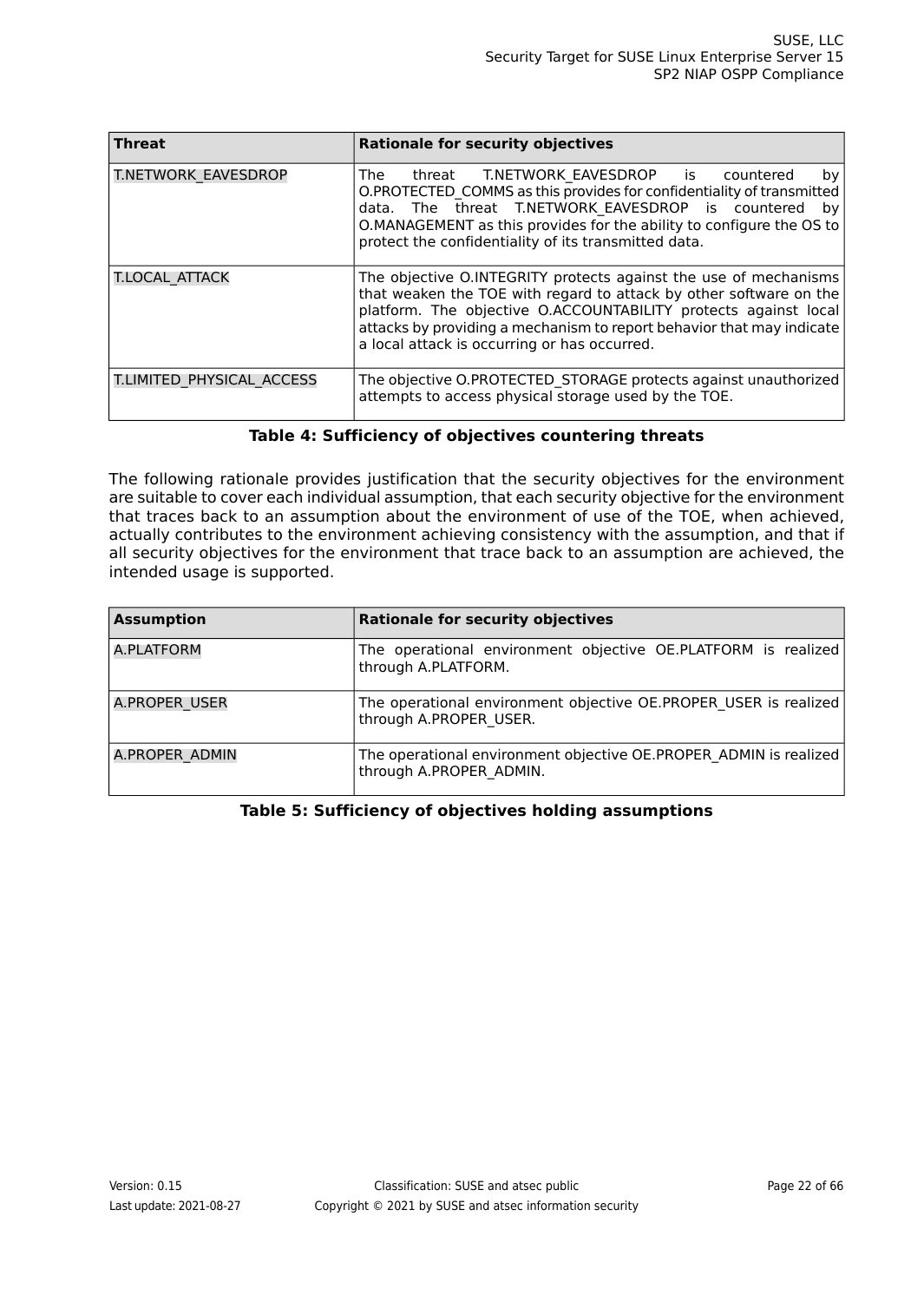# <span id="page-22-0"></span>**5 Extended Components Definition**

The Security Target uses the extended components defined by [\[OSPP\]](#page-65-1) and [\[SSHEP\].](#page-65-2) They are not re-defined here again.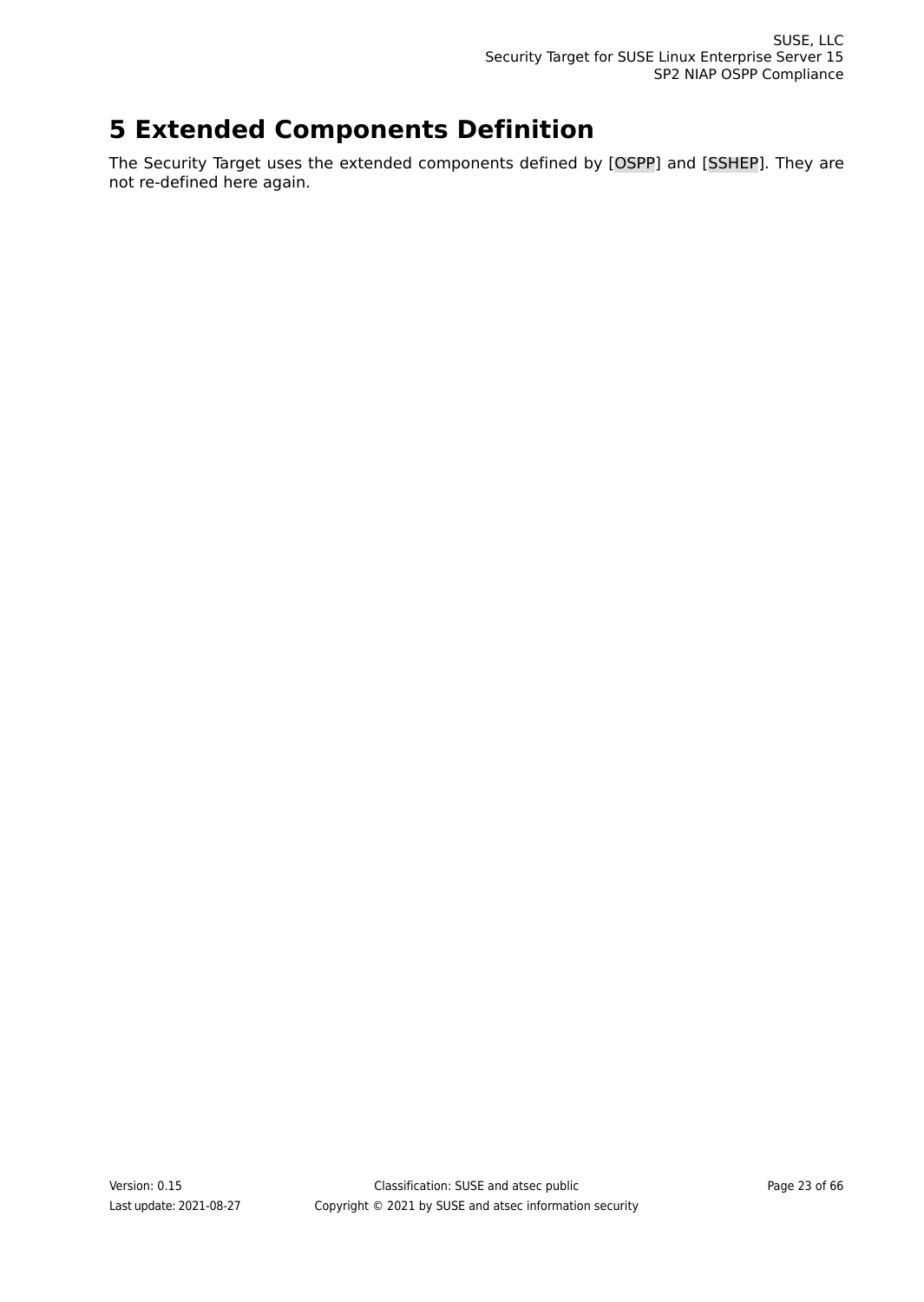# <span id="page-23-0"></span>**6 Security Requirements**

## <span id="page-23-1"></span>**6.1 TOE Security Functional Requirements**

All of the following SFRs are derived from the OSPP.

The operations of assignments and selections are marked with bold font. The operation of refinement is marked with strike through (deletion) or italics (addition). Iterations are marked with an ID added to the SFR number.

The table below summarizes the SFRs for the TOE and the operations performed on the components according to CC part 1. Operations in the SFRs use the following convention:

- Iterations (Iter.) are identified by appending a suffix to the original SFR.
- Refinements (Ref.) added to the text are shown in *italic text*, deletions are shown as strikethrough text.
- Assignments (Ass.) are shown in **bold text**.
- Selections (Sel.) are shown in **bold text**.

<span id="page-23-2"></span>

| <b>Security</b><br>functional               | <b>Security functional</b><br>requirement                                      | <b>Base</b><br>security |             | <b>Operations</b> |           |           |            |
|---------------------------------------------|--------------------------------------------------------------------------------|-------------------------|-------------|-------------------|-----------|-----------|------------|
| group                                       |                                                                                | functional<br>component |             | Iter.             | Ref.      | Ass.      | Sel.       |
| General-purpose<br>computing<br>environment | FCS CKM.1 Cryptographic key<br>generation                                      |                         | <b>OSPP</b> | No                | <b>No</b> | <b>No</b> | Yes        |
|                                             | FCS CKM.2 Cryptographic key<br>establishment                                   |                         | <b>OSPP</b> | No                | No        | No        | Yes        |
|                                             | FCS_CKM_EXT.4 Cryptographic<br>key destruction                                 |                         | <b>OSPP</b> | No                | No        | No        | Yes        |
|                                             | FCS COP.1(1) Cryptographic<br>Operation -<br>Encryption/Decryption             | FCS COP.1               | <b>OSPP</b> | <b>Yes</b>        | <b>No</b> | <b>No</b> | Yes        |
|                                             | FCS_COP.1(2) Cryptographic<br>Operation - Hashing                              | FCS COP.1               | <b>OSPP</b> | Yes               | <b>No</b> | <b>No</b> | Yes        |
|                                             | FCS_COP.1(3) Cryptographic<br>Operation - Signing                              | FCS_COP.1               | <b>OSPP</b> | Yes               | <b>No</b> | No        | Yes        |
|                                             | FCS COP.1(4) Cryptographic<br>Operation - Keyed-Hash Message<br>Authentication | FCS COP.1               | <b>OSPP</b> | Yes               | <b>No</b> | Yes       | <b>Yes</b> |
|                                             | FCS RBG EXT.1 Random Bit<br>Generation                                         |                         | <b>OSPP</b> | No                | <b>No</b> | <b>No</b> | Yes        |
|                                             | FCS STO EXT.1 Storage of<br>Sensitive Data                                     |                         | <b>OSPP</b> | No                | <b>No</b> | <b>No</b> | No         |
|                                             | FCS TLSC EXT.1 TLS Client<br>Protocol                                          |                         | <b>OSPP</b> | No                | No        | No        | Yes        |
|                                             | FCS TLSC EXT.2 TLS Client<br>Protocol                                          | FCS TLSC EXT.1          | <b>OSPP</b> | No                | No        | No        | Yes        |
|                                             | FDP ACF EXT.1 Access Controls<br>for Protecting User Data                      |                         | <b>OSPP</b> | No                | <b>No</b> | No        | No         |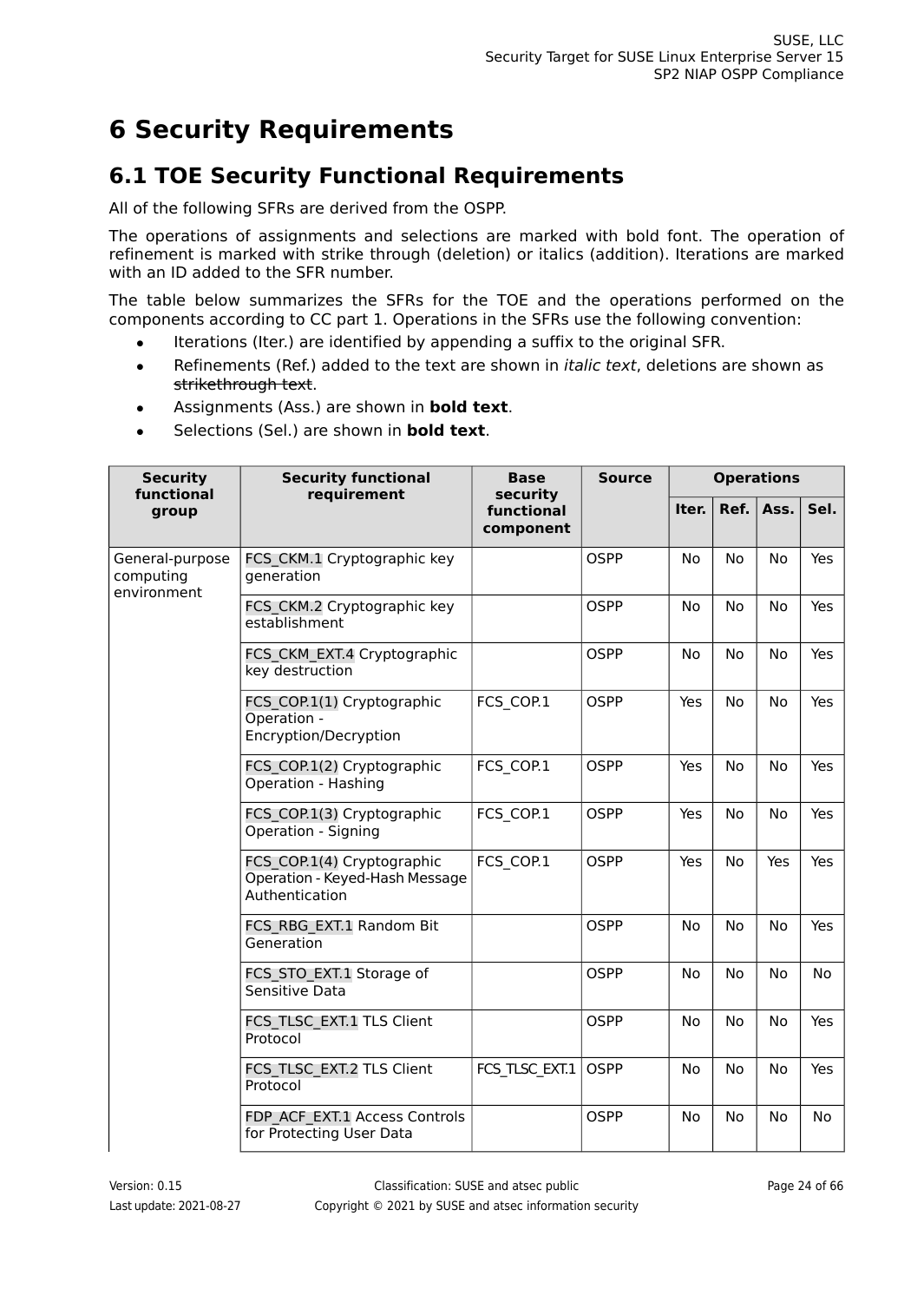| <b>Security</b><br>functional           | <b>Security functional</b>                                           | <b>Source</b><br><b>Base</b>        |              | <b>Operations</b> |      |           |      |
|-----------------------------------------|----------------------------------------------------------------------|-------------------------------------|--------------|-------------------|------|-----------|------|
| group                                   | requirement                                                          | security<br>functional<br>component |              | Iter.             | Ref. | Ass.      | Sel. |
|                                         | FMT MOF EXT.1 Management of<br>security functions behavior           |                                     | <b>OSPP</b>  | No                | No   | No        | No   |
|                                         | FMT_SMF_EXT.1 Specification of<br><b>Management Functions</b>        |                                     | <b>OSPP</b>  | No                | No   | Yes       | Yes  |
|                                         | FPT ACF EXT.1 Access controls                                        |                                     | <b>OSPP</b>  | No                | No   | Yes       | No   |
|                                         | FPT ASLR EXT.1 Address Space<br>Layout Randomization                 |                                     | <b>OSPP</b>  | No                | No   | Yes       | Yes  |
|                                         | FPT SBOP EXT.1 Stack Buffer<br><b>Overflow Protection</b>            |                                     | <b>OSPP</b>  | No                | No   | No        | Yes  |
|                                         | FPT_TST_EXT.1 Boot Integrity                                         |                                     | <b>OSPP</b>  | No                | No   | No        | Yes  |
|                                         | FPT TUD EXT.1 Trusted Update                                         |                                     | <b>OSPP</b>  | No                | No   | <b>No</b> | Yes  |
|                                         | FPT TUD EXT.2 Trusted Update<br>for Application Software             |                                     | <b>OSPP</b>  | No                | No   | No        | No   |
|                                         | FAU GEN.1 Audit data<br>generation                                   |                                     | <b>OSPP</b>  | No                | No   | Yes       | Yes  |
|                                         | FIA AFL.1 Authentication failure<br>handling                         |                                     | <b>OSPP</b>  | No                | No   | Yes       | Yes  |
|                                         | FIA UAU.5 Multiple<br>Authentication Mechanisms                      |                                     | <b>OSPP</b>  | No                | No   | Yes       | Yes  |
|                                         | FIA X509_EXT.1 X.509 Certificate<br>Validation                       |                                     | <b>OSPP</b>  | No                | No   | No        | Yes  |
|                                         | FIA X509 EXT.2 X.509 Certificate<br>Authentication                   |                                     | <b>OSPP</b>  | No                | No   | No        | Yes  |
|                                         | FTP ITC EXT.1 Trusted channel<br>communication                       |                                     | <b>OSPP</b>  | No                | No   | No        | Yes  |
|                                         | FTP TRP.1 Trusted Path                                               |                                     | <b>OSPP</b>  | No                | No   | No        | Yes  |
| Extended<br>Package for<br>Secure Shell | FCS_COP.1(5) Cryptographic<br>operation - Encryption /<br>Decryption | FCS_COP.1                           | <b>SSHEP</b> | Yes               | No   | No        | Yes  |
|                                         | FCS SSH EXT.1 SSH Protocol                                           |                                     | <b>SSHEP</b> | No                | No   | No        | Yes  |
|                                         | FCS SSHC EXT.1 SSH Protocol -<br>Client                              |                                     | <b>SSHEP</b> | No                | No   | Yes       | Yes  |
|                                         | FCS SSHS EXT.1 SSH Protocol -<br>Server                              |                                     | <b>SSHEP</b> | No                | No   | Yes       | Yes  |

### **Table 6: SFRs for the TOE**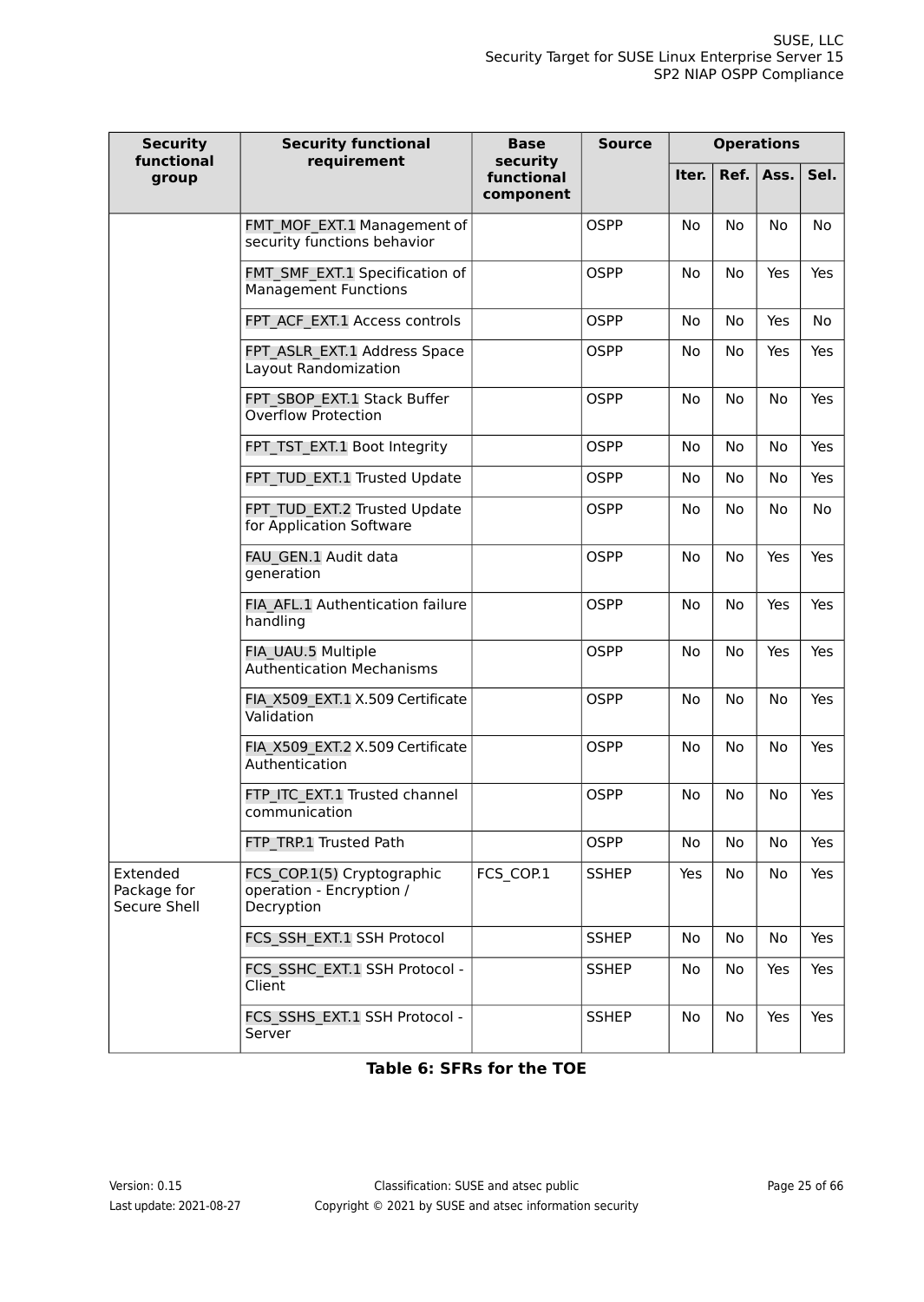## <span id="page-25-0"></span>**6.1.1 General-purpose computing environment**

## <span id="page-25-1"></span>**6.1.1.1 Cryptographic key generation (FCS\_CKM.1)**

- The OS shall generate asymmetric cryptographic keys in accordance with a specified cryptographic key generation algorithm **FCS\_CKM.1.1**
	- **1. RSA schemes using cryptographic key sizes of 2048-bit or greater that meet the following: FIPS PUB 186-4, "Digital Signature Standard (DSS)", Appendix B.3,**
	- **2. ECC schemes using "NIST curves" P-256, P-384 and P-521 that meet the following: FIPS PUB 186-4, "Digital Signature Standard (DSS)", Appendix B.4,**
	- **3. FFC schemes using cryptographic key sizes of 2048-bit or greater that meet the following: FIPS PUB 186-4, "Digital Signature Standard (DSS)", Appendix B.1.**
	- **4. FFC Schemes using safe primes that meet the following: 'NIST Special Publication 800-56A Revision 3, "Recommendation for Pair-Wise Key Establishment Schemes**

### <span id="page-25-2"></span>**6.1.1.2 Cryptographic key establishment (FCS\_CKM.2)**

- The OS shall implement functionality to perform cryptographic key establishment in accordance with a specified cryptographic key establishment method: **FCS\_CKM.2.1**
	- **1. RSA-based key establishment schemes that meets the following: RSAES-PKCS1-v1\_5 as specified in Section 7.2 of RFC 8017, "Public-Key Cryptography Standards (PKCS) #1: RSA Cryptography Specifications Version 2.2,**
	- **2. Elliptic curve-based key establishment schemes that meets the following: NIST Special Publication 800-56A Revision 3, "Recommendation for Pair-Wise Key Establishment Schemes Using Discrete Logarithm Cryptography",**
	- **3. Finite field-based key establishment schemes that meets the following: NIST Special Publication 800-56A Revision 3, "Recommendation for Pair-Wise Key Establishment Schemes Using Discrete Logarithm Cryptography".**

## <span id="page-25-3"></span>**6.1.1.3 Cryptographic key destruction (FCS\_CKM\_EXT.4)**

**FCS\_CKM\_EXT.4.1** The OS shall destroy cryptographic keys and key material in accordance with a specified cryptographic key destruction method

- **1. For volatile memory, the destruction shall be executed by a single overwrite consisting of zeroes,**
- **2. For non-volatile memory that consists of the invocation of an interface provided by the underlying platform that instructs the underlying platform to destroy the abstraction that represents the key.**

**FCS\_CKM\_EXT.4.2** The OS shall destroy all keys and key material when no longer needed.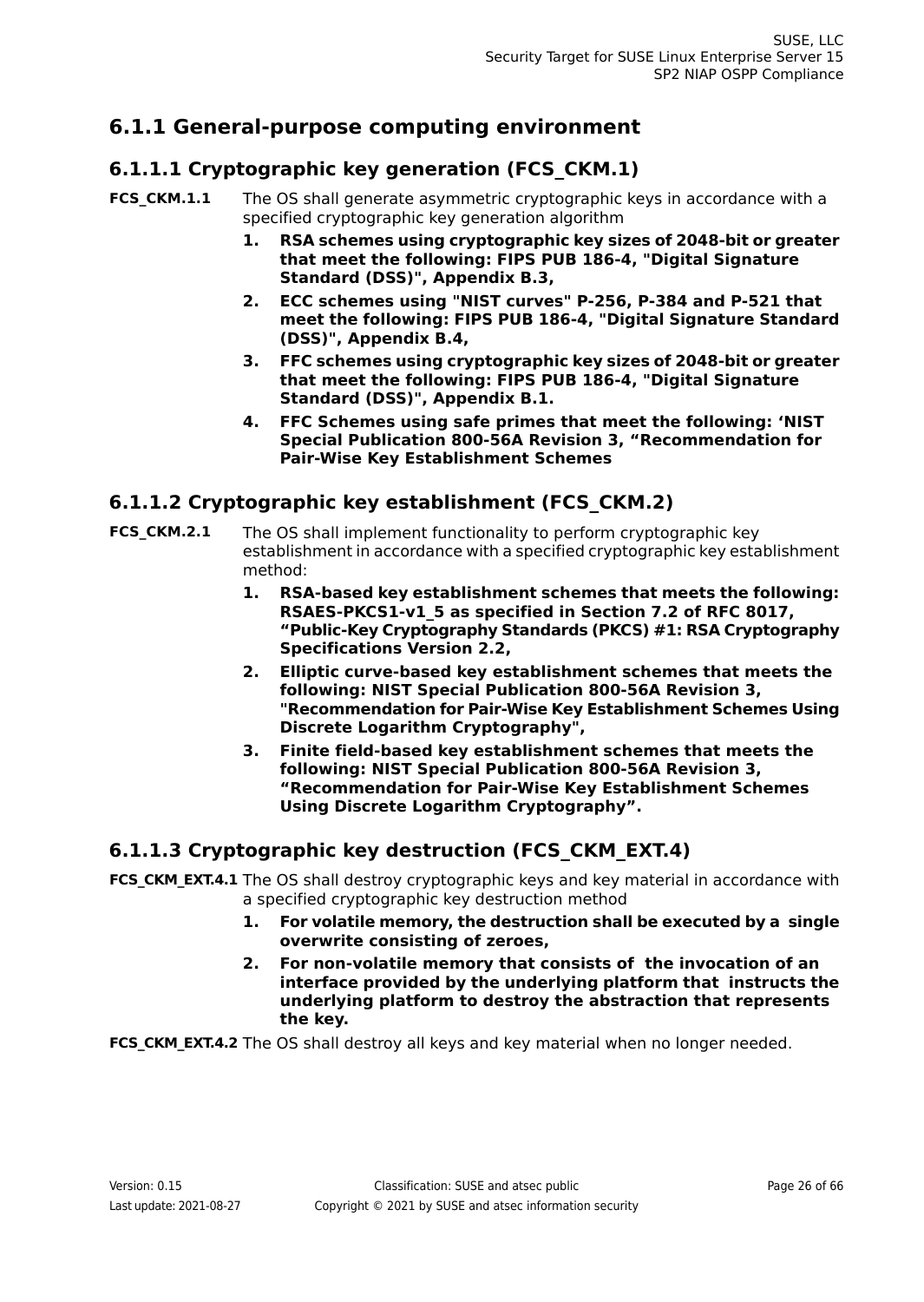## <span id="page-26-0"></span>**6.1.1.4 Cryptographic Operation - Encryption/Decryption (FCS\_COP.1(1))**

- The OS shall perform [encryption/decryption services for data] in accordance with a specified cryptographic algorithm **FCS\_COP.1.1**
	- **1. AES-XTS (as defined in NIST SP 800-38E),**
	- **2. AES-CBC (as defined in NIST SP 800-38A)** and
	- **1. AES-GCM (as defined in NIST SP 800-38D)**

and cryptographic key sizes

- **1. 128-bit**
- **2. 256-bit.**

### <span id="page-26-1"></span>**6.1.1.5 Cryptographic Operation - Hashing (FCS\_COP.1(2))**

- The OS shall perform [cryptographic hashing services] in accordance with a specified cryptographic algorithm **FCS\_COP.1.1**
	- **1. SHA-1,**
	- **2. SHA-256,**
	- **3. SHA-384,**
	- **4. SHA-512,**

and message digest sizes 160 bits and

- **1. 256 bits,**
- **2. 384 bits,**
- **3. 512 bits**

that meet the following: [FIPS Pub 180-4].

### <span id="page-26-2"></span>**6.1.1.6 Cryptographic Operation - Signing (FCS\_COP.1(3))**

- The OS shall perform [cryptographic signature services (generation and verification)] in accordance with a specified cryptographic algorithm **FCS\_COP.1.1**
	- **1. RSA schemes using cryptographic key sizes of 2048-bit or greater that meet the following: FIPS PUB 186-4, "Digital Signature Standard (DSS)", Section 4,**
	- **2. ECDSA schemes using "NIST curves" P-256, P-384 and P-521 that meet the following: FIPS PUB 186-4, "Digital Signature Standard (DSS)", Section 5.**

### <span id="page-26-3"></span>**6.1.1.7 Cryptographic Operation - Keyed-Hash Message Authentication (FCS\_COP.1(4))**

The OS shall perform [keyed-hash message authentication services] in accordance with a specified cryptographic algorithm **FCS\_COP.1.1**

- **1. SHA-1,**
- **2. SHA-256,**
- **3. SHA-384,**
- **4. SHA-512**

with key sizes **equal to the message digest size of the chosen cipher** and message digest sizes

**1. 160 bits,**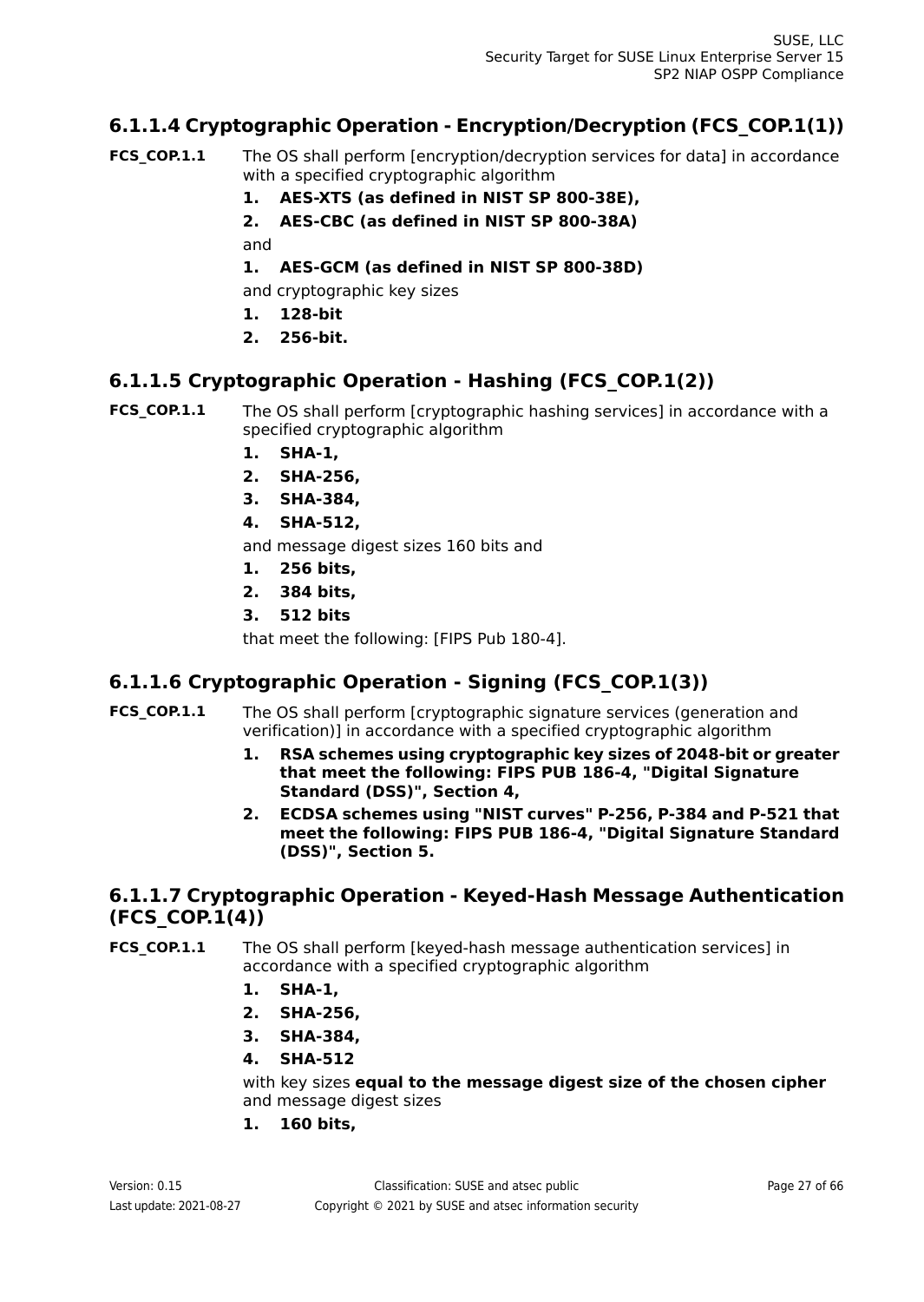- **2. 256 bits,**
- **3. 384 bits,**
- **4. 512 bits**

that meet the following: [FIPS Pub 198-1 The Keyed-Hash Message Authentication Code and FIPS Pub 180-4 Secure Hash Standard].

### <span id="page-27-0"></span>**6.1.1.8 Random Bit Generation (FCS\_RBG\_EXT.1)**

**FCS\_RBG\_EXT.1.1** The OS shall perform all deterministic random bit generation (DRBG) services in accordance with NIST Special Publication 800-90A using

- **1. CTR\_DRBG (AES),**
- **2. HMAC\_DRBG (any).**
- **FCS\_RBG\_EXT.1.2** The deterministic RBG used by the OS shall be seeded by an entropy source that accumulates entropy from a

### **1. software-based noise source**

with a minimum of

### **1. 256 bits**

of entropy at least equal to the greatest security strength (according to NIST SP 800-57) of the keys and hashes that it will generate.

### **Application Note CTR DRBG:**

.

For the German Schema, the SFR is "translated" into an AIS 20/31 compliant SFR following the FCS RNG.1 definition. Therefore, this application note states the SFR as part of this application note:

FCS RNG.1.1: The TSF shall provide a deterministic random number generator conforming to SP800-90A CTR\_DRBG with AES-256 core using a derivation function without prediction resistance that implements:

- a) DRG2.1: If initialized with a random seed using high-resolution time stamps of block device access events, human interface device events and interrupt events as seed source, the internal state of the RNG shall have a minentropy of 256 bits.
- b) DRG2.2: The DRNG provides forward secrecy.
- c) DRG2.3: The DRNG provides backward secrecy.

The TSF shall provide random numbers that meet:

- a) DRG.2.4: The RNG initialized with a random seed that is equal in size as the generated random number, every time a random number is obtained generates output for which 2\*\*19 strings of bit length 128 are mutually different with probability of greater than 1-2\*\*-10.
- b) DRG.2.5: Statistical test suites cannot practically distinguish the random numbers from output sequences of an ideal RNG. The random numbers must pass test procedure A.

### **Application Note HMAC DRBG:**

For the German Schema, the SFR is "translated" into an AIS 20/31 compliant SFR following the FCS RNG.1 definition. Therefore, this application note states the SFR as part of this application note:

FCS RNG.1.1: The TSF shall provide a deterministic random number generator conforming to SP800-90A HMAC\_DRBG with SHA-256 core using a derivation function without prediction resistance that implements: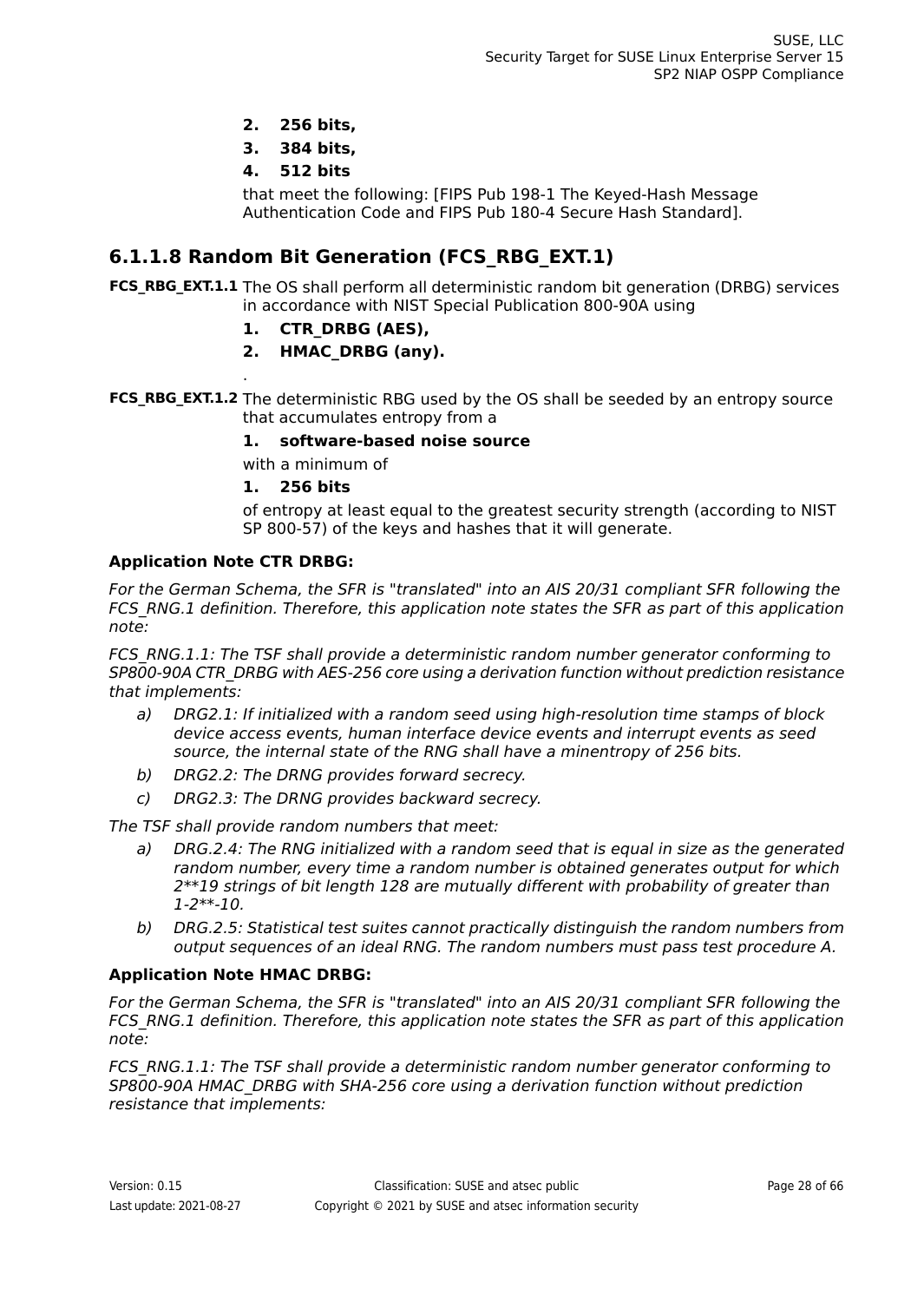- a) DRG2.1: If initialized with a random seed using high-resolution time stamps of block device access events, human interface device events and interrupt events as seed source, the internal state of the RNG shall have a minentropy of 256 bits.
- b) DRG2.2: The DRNG provides forward secrecy.
- c) DRG2.3: The DRNG provides backward secrecy.

The TSF shall provide random numbers that meet:

- a) DRG.2.4: The RNG initialized with a random seed that is equal in size as the generated random number, every time a random number is obtained generates output for which 2\*\*19 strings of bit length 128 are mutually different with probability of greater than 1-2\*\*-10.
- b) DRG.2.5: Statistical test suites cannot practically distinguish the random numbers from output sequences of an ideal RNG. The random numbers must pass test procedure A.

### <span id="page-28-0"></span>**6.1.1.9 Storage of Sensitive Data (FCS\_STO\_EXT.1)**

<span id="page-28-1"></span>**FCS\_STO\_EXT.1.1** The OS shall implement functionality to encrypt sensitive data stored in non-volatile storage and provide interfaces to applications to invoke this functionality.

### **6.1.1.10 TLS Client Protocol (FCS\_TLSC\_EXT.1)**

- **FCS\_TLSC\_EXT.1.1** The OS shall implement TLS 1.2 (RFC 5246) supporting the following cipher suites:
	- **1. TLS\_RSA\_WITH\_AES\_128\_CBC\_SHA as defined in RFC 5246,**
	- **2. TLS\_RSA\_WITH\_AES\_256\_CBC\_SHA as defined in RFC 5246,**
	- **3. TLS\_RSA\_WITH\_AES\_128\_CBC\_SHA256 as defined in RFC 5246,**
	- **4. TLS\_RSA\_WITH\_AES\_256\_CBC\_SHA256 as defined in RFC 5246,**
	- **5. TLS\_RSA\_WITH\_AES\_128\_GCM\_SHA256 as defined in RFC 5288,**
	- **6. TLS\_RSA\_WITH\_AES\_256\_GCM\_SHA384 as defined in RFC 5288,**
	- **7. TLS\_DHE\_RSA\_WITH\_AES\_256\_CBC\_SHA256 as defined in RFC 5246,**
	- **8. TLS\_DHE\_RSA\_WITH\_AES\_128\_GCM\_SHA256 as defined in RFC 5288,**
	- **9. TLS\_DHE\_RSA\_WITH\_AES\_256\_GCM\_SHA384 as defined in RFC 5288,**
	- **10. TLS\_ECDHE\_RSA\_WITH\_AES\_128\_CBC\_SHA256 as defined in RFC 5289,**
	- **11. TLS\_ECDHE\_RSA\_WITH\_AES\_128\_GCM\_SHA256 as defined in RFC 5289,**
	- **12. TLS\_ECDHE\_RSA\_WITH\_AES\_256\_CBC\_SHA384 as defined in RFC 5289,**
	- **13. TLS\_ECDHE\_RSA\_WITH\_AES\_256\_GCM\_SHA384 as defined in RFC 5289**

**FCS\_TLSC\_EXT.1.2** The OS shall verify that the presented identifier matches the reference identifier according to RFC 6125.

**FCS\_TLSC\_EXT.1.3** The OS shall only establish a trusted channel if the peer certificate is valid.

.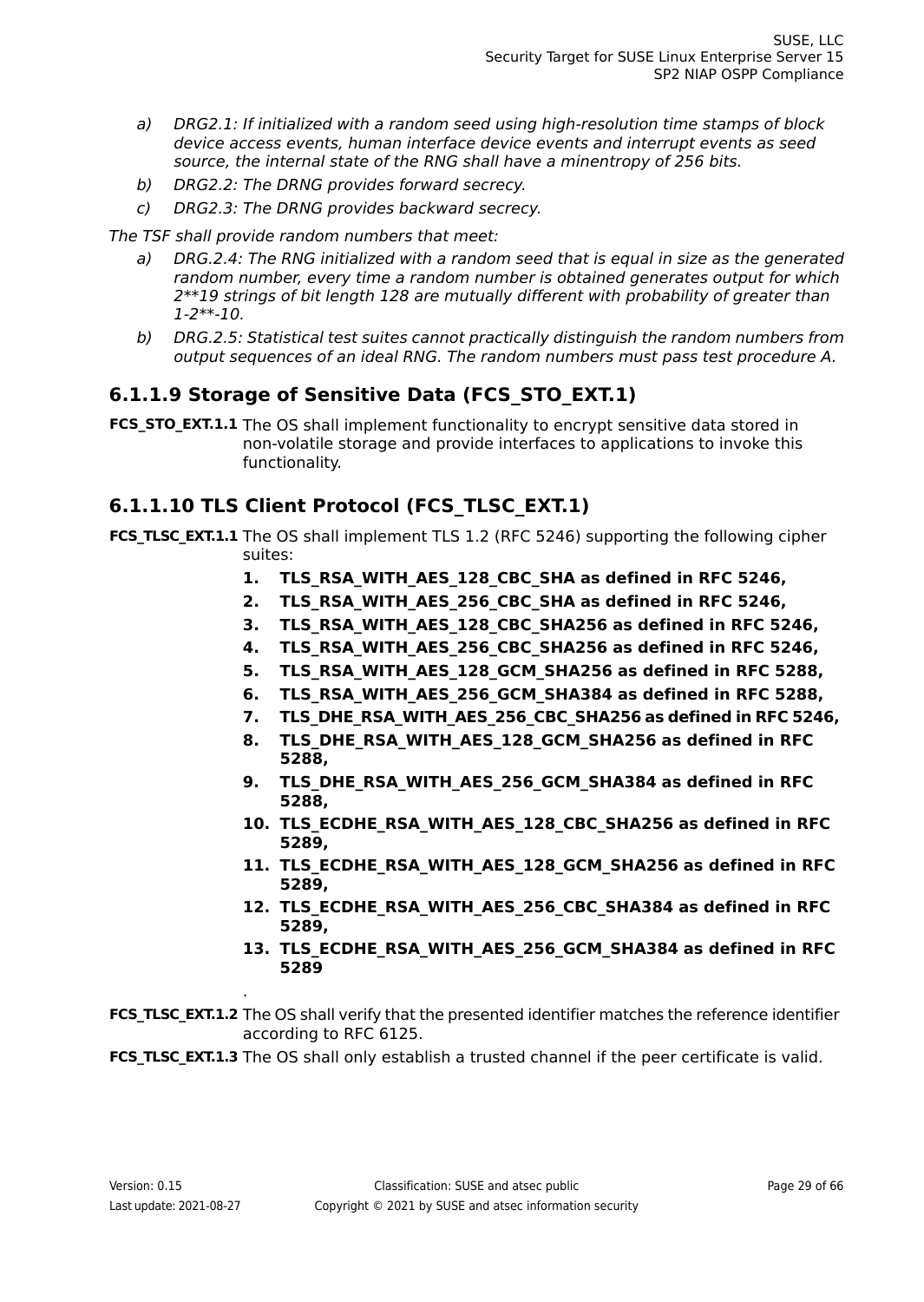## <span id="page-29-0"></span>**6.1.1.11 TLS Client Protocol (FCS\_TLSC\_EXT.2)**

**FCS\_STO\_EXT.1.1** The OS shall present the Supported Groups Extension in the Client Hello with the following supported groups:

- **1. secp256r1,**
- **2. secp384r1,**
- **3. secp521r1,**

### <span id="page-29-1"></span>**6.1.1.12 Access Controls for Protecting User Data (FDP\_ACF\_EXT.1)**

<span id="page-29-2"></span>**FDP\_ACF\_EXT.1.1** The OS shall implement access controls which can prohibit unprivileged users from accessing files and directories owned by other users.

### **6.1.1.13 Management of security functions behavior (FMT\_MOF\_EXT.1)**

<span id="page-29-3"></span>**FMT\_MOF\_EXT.1.1** The OS shall restrict the ability to perform the function indicated in the "Administrator" column in FMT\_SMF\_EXT.1.1 to the administrator.

### **6.1.1.14 Specification of Management Functions (FMT\_SMF\_EXT.1)**

<span id="page-29-4"></span>**FMT\_SMF\_EXT.1.1** The OS shall be capable of performing the following management functions:

| <b>Number</b>  | <b>Management Function</b>                                                                                | <b>Administrator</b> | <b>User</b> |
|----------------|-----------------------------------------------------------------------------------------------------------|----------------------|-------------|
| 1              | Enable/disable screen lock                                                                                | X                    | X           |
| $\overline{2}$ | Configure screen lock inactivity<br>timeout                                                               | X                    | X           |
| 3              | Configure local audit storage capacity                                                                    | X                    | N           |
| $\overline{4}$ | Configure minimum password length                                                                         | X                    | N           |
| 5              | Configure minimum number of special $ X $<br>characters in password                                       |                      | N           |
| 6              | Configure minimum number of numeric $X$<br>characters in password                                         |                      | N           |
| 7              | Configure minimum number of<br>uppercase characters in password                                           | X                    | N           |
| 8              | Configure minimum number of<br>lowercase characters in password                                           | X                    | N           |
| 9              | Configure lockout policy for<br>unsuccessful authentication attempts<br>through timeouts between attempts | $\mathsf{X}$         | N           |
| 10             | Configure host-based firewall                                                                             | X                    | N           |
| 11             | Configure name/address of directory<br>server with which to bind                                          | N                    | N           |
| 12             | Configure name/address of remote<br>management server from which to<br>receive management settings        | N                    | N           |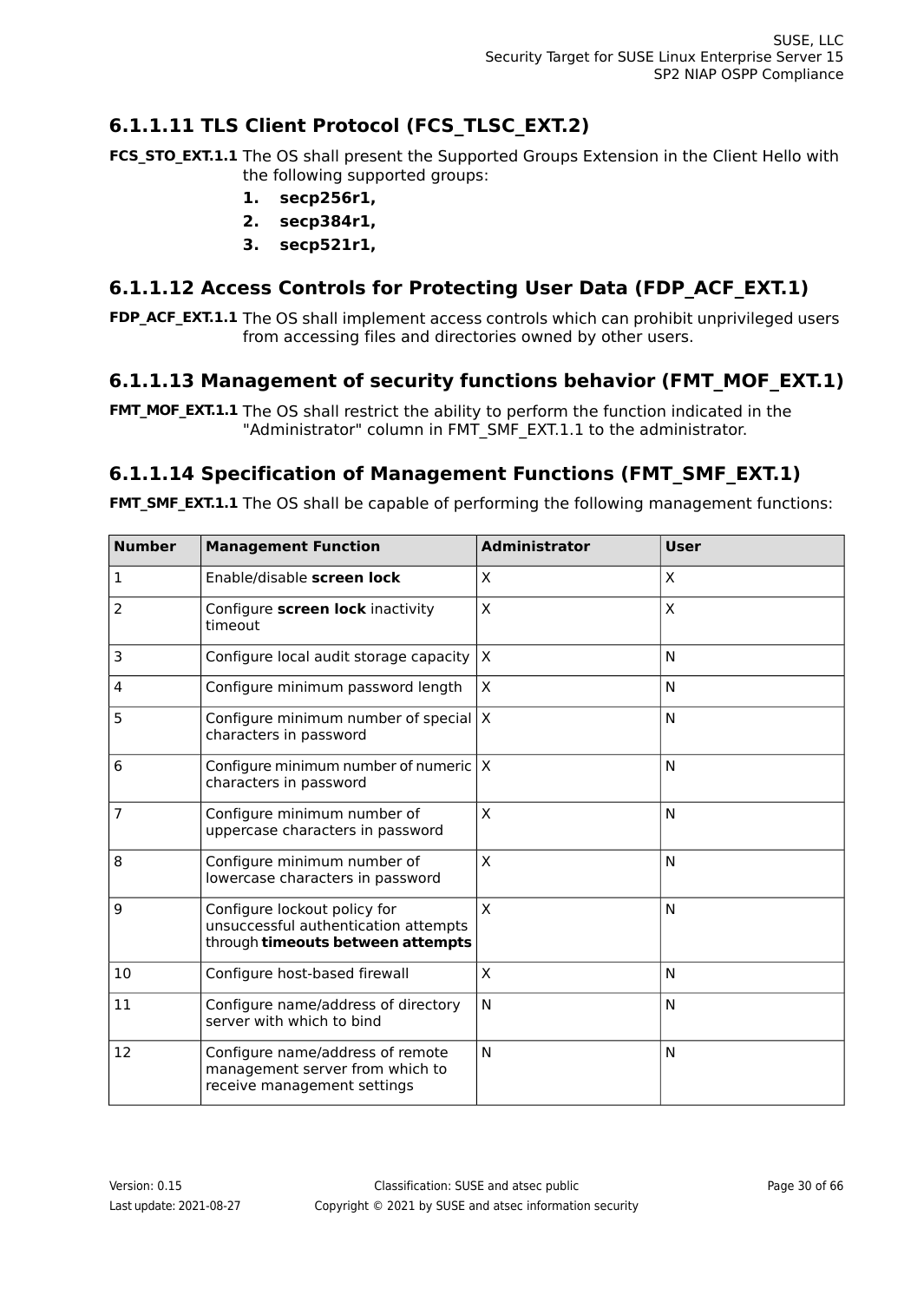| <b>Number</b> | <b>Management Function</b>                                                                  | <b>Administrator</b> | <b>User</b> |
|---------------|---------------------------------------------------------------------------------------------|----------------------|-------------|
| 13            | Configure name/address of<br>audit/logging server to which to send<br>audit/logging records | X                    | N           |
| 14            | Configure audit rules                                                                       | Χ                    | N           |
| 15            | Configure name/address of network<br>time server                                            | X                    | N           |
| 16            | Enable/disable automatic software<br>update                                                 | N                    | N           |
| 17            | Configure WiFi interface                                                                    | X                    | N           |
| 18            | Enable/disable Bluetooth interface                                                          | N                    | N           |
| 19            | Enable/disable network interface<br>cards                                                   | X                    | N           |
| 20            | no other function                                                                           | N                    | N           |

### **Table 7: Management Functions**

## <span id="page-30-0"></span>**6.1.1.15 Access controls (FPT\_ACF\_EXT.1)**

**FPT\_ACF\_EXT.1.1** The OS shall implement access controls which prohibit unprivileged users from modifying:

- a) Kernel and its drivers/modules
- b) Security audit logs
- c) Shared libraries
- d) System executables
- e) System configuration files
- f) **no other objects**
- <span id="page-30-1"></span>**FPT\_ACF\_EXT.1.2** The OS shall implement access controls which prohibit unprivileged users from reading:
	- a) Security audit logs
	- b) System-wide credential repositories
	- c) **no other objects**

### <span id="page-30-2"></span>**6.1.1.16 Address Space Layout Randomization (FPT\_ASLR\_EXT.1)**

**FPT\_ASLR\_EXT.1.1** The OS shall always randomize process address space memory locations with **11 bits for stack memory addresses, 28 bits for virtual memory addresses** bits of entropy for **all ELF binaries except the kernel.**

## **6.1.1.17 Stack Buffer Overflow Protection (FPT\_SBOP\_EXT.1)**

**FPT\_SBOP\_EXT.1.1** The OS shall **employ stack-based buffer overflow protections.**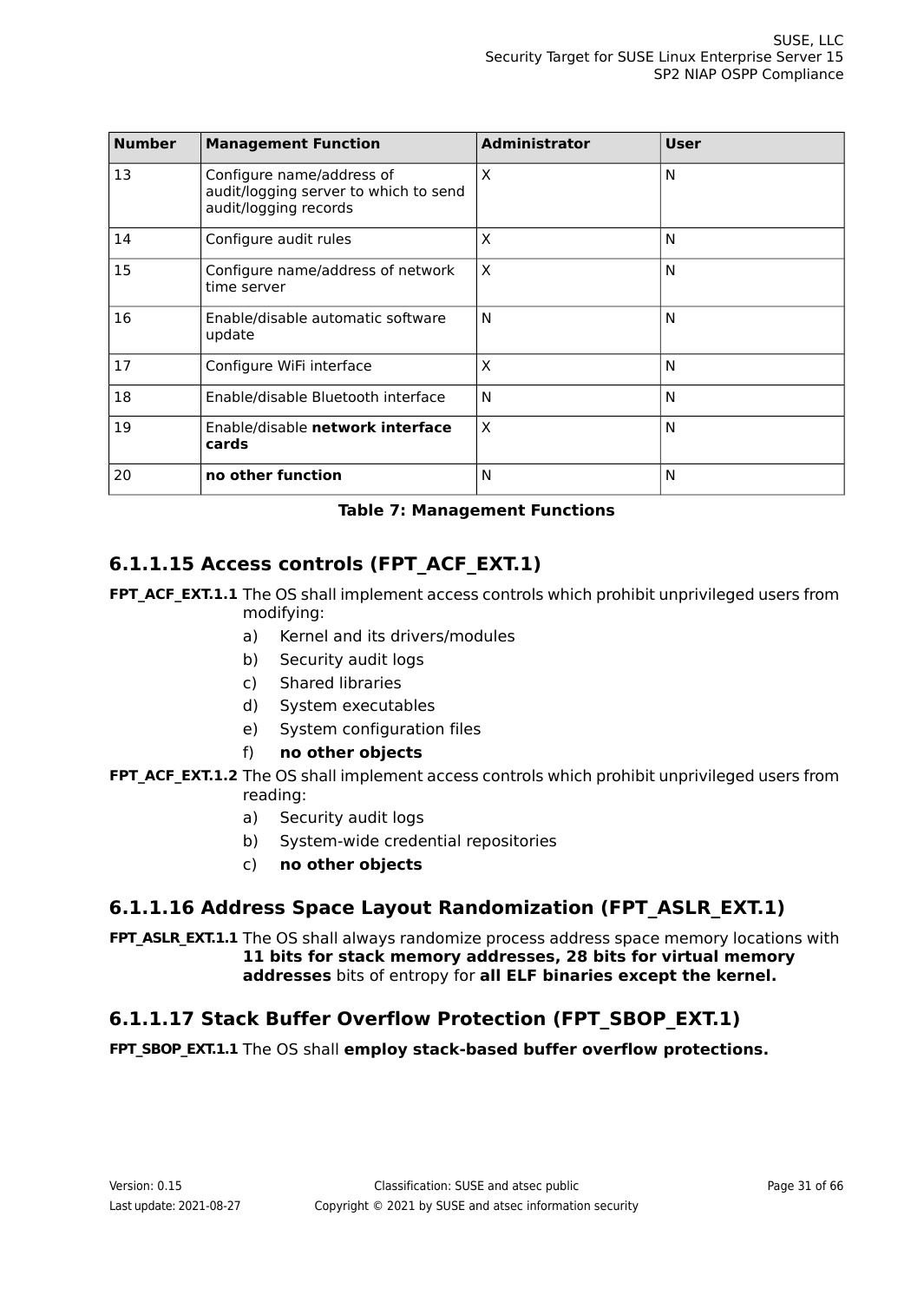## <span id="page-31-0"></span>**6.1.1.18 Boot Integrity (FPT\_TST\_EXT.1)**

**FPT\_TST\_EXT.1.1** The OS shall verify the integrity of the bootchain up through the OS kernel and **no other component** prior to its execution through the use of **a digital signature using an X509 certificate with hardware-based protection.**

## <span id="page-31-1"></span>**6.1.1.19 Trusted Update (FPT\_TUD\_EXT.1)**

**FPT\_TUD\_EXT.1.1** The OS shall provide the ability to check for updates to the OS software itself and shall use a digital signature scheme specified in FCS\_COP.1(3) to validate the authenticity of the response.

<span id="page-31-2"></span>**FPT\_TUD\_EXT.1.2** The OS shall **cryptographically verify** updates to itself using a digital signature prior to installation using schemes specified in FCS\_COP.1(3).

## **6.1.1.20 Trusted Update for Application Software (FPT\_TUD\_EXT.2)**

**FPT\_TUD\_EXT.2.1** The OS shall provide the ability to check for updates to application software and shall use a digital signature scheme specified in FCS\_COP.1(3) to validate the authenticity of the response.

<span id="page-31-3"></span>**FPT\_TUD\_EXT.2.2** The OS shall cryptographically verify the integrity of updates to applications using a digital signature specified by FCS\_COP.1(3) prior to installation.

### **6.1.1.21 Audit data generation (FAU\_GEN.1)**

The OS shall be able to generate an audit record of the following auditable events: **FAU\_GEN.1.1**

- a) Start-up and shutdown of the audit functions;
- b) All auditable events for the not-specified level of audit; and
- c) 1. Authentication events (Success/Failure);
	- 2. Use of privileged/special rights events (Successful and unsuccessful security, audit, and configuration changes);
	- 3. Privilege or role escalation events (Success/Failure);
	- 4. **a) File and object events (Successful and unsuccessful attempts to create, access, delete, modify, modify permissions)**
		- **b) User and Group management events (Successful and unsuccessful add, delete, modify, disable, enable, and credential change)**
		- **c) Attempted application invocation with arguments (Success/Failure e.g. due to software restriction policy)**
		- **d) System reboot, restart, and shutdown events (Success/Failure)**
		- **e) Kernel module loading and unloading events (Success/Failure**
		- **f) Administrator or root-level access events (Success/Failure)**
- **FAU\_GEN.1.2** The OS shall record within each audit record at least the following information:
	- a) Date and time of the event, type of event, subject identity (if applicable), and outcome (success or failure) of the event; and
	- b) For each audit event type, based on the auditable event definitions of the functional components included in the PP/ST;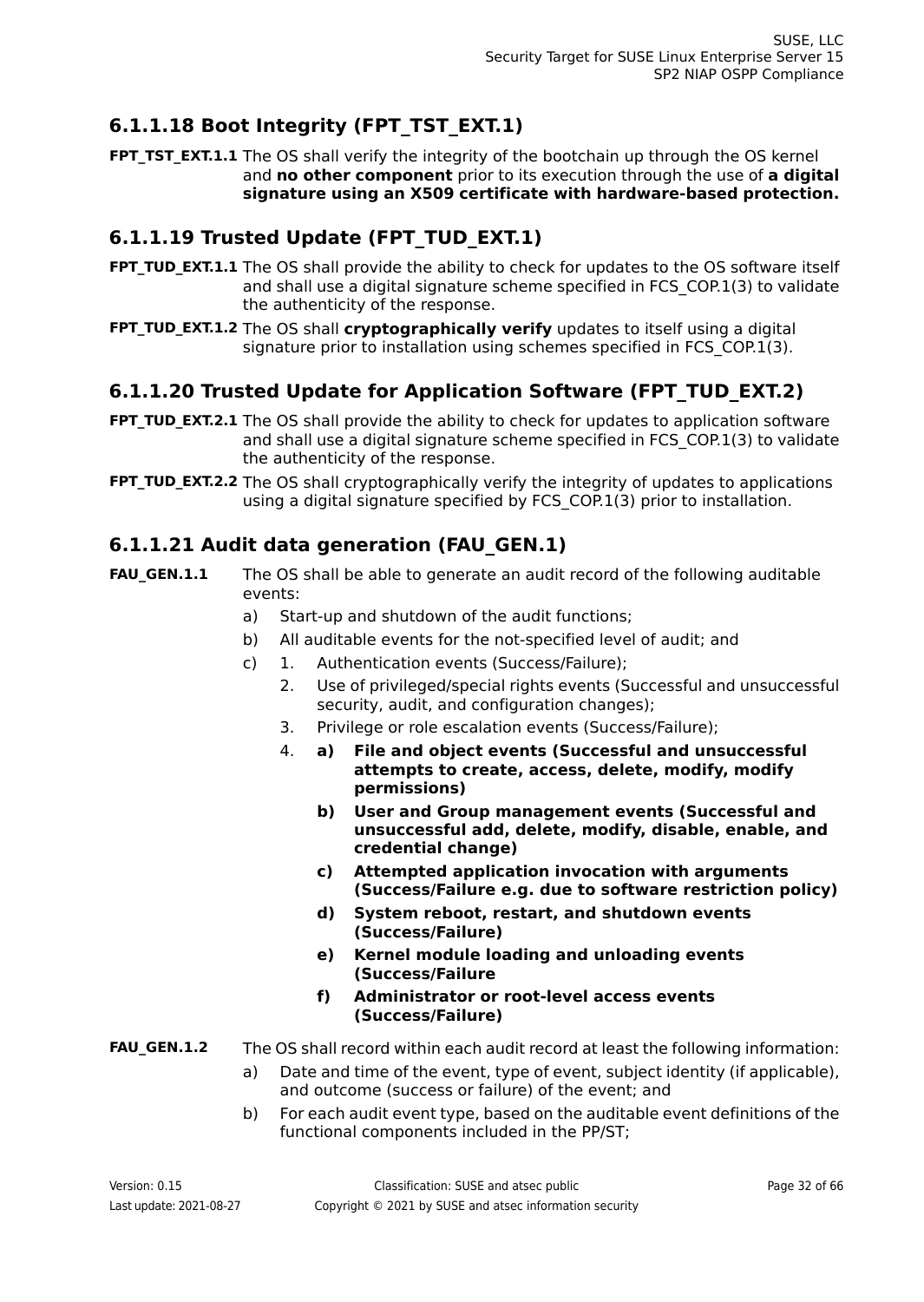### i. **no additional information** .

## <span id="page-32-0"></span>**6.1.1.22 Authentication failure handling (FIA\_AFL.1)**

- The OS shall detect when **an administrator configurable positive integer within a positive integer value** unsuccessful authentication attempts occur related to events with **authentication based on user name and password. FIA\_AFL.1.1**
- <span id="page-32-1"></span>When the defined number of unsuccessful authentication attempts for an account has been met, the OS shall: **Account Disablement. FIA\_AFL.1.2**

### **6.1.1.23 Multiple Authentication Mechanisms (FIA\_UAU.5)**

- The OS shall provide the following authentication mechanisms **authentication based on user name and password, for use in SSH only, SSH public key-based authentication as specified by the EP for Secure Shell** to support user authentication. **FIA\_UAU.5.1**
- <span id="page-32-2"></span>The OS shall authenticate any user's claimed identity according to the **locally stored authentication credentials. FIA\_UAU.5.2**

### **6.1.1.24 X.509 Certificate Validation (FIA\_X509\_EXT.1)**

**FIA\_X509\_EXT.1.1** The OS shall implement functionality to validate certificates in accordance with the following rules:

- a) RFC 5280 certificate validation and certificate path validation.
- b) The certificate path must terminate with a trusted CA certificate.
- c) The OS shall validate a certificate path by ensuring the presence of the basicConstraints extension and that the CA flag is set to TRUE for all CA certificates, and that any path constraints are met.
- d) The TSF shall validate that any CA certificate includes caSigning purpose in the key usage field
- e) The OS shall validate the revocation status of the certificate using **a Certificate Revocation List (CRL) as specified in RFC 5759**
- f) The OS shall validate the extendedKeyUsage field according to the following rules:
	- 1. Certificates used for trusted updates and executable code integrity verification shall have the Code Signing purpose (id-kp 3 with OID 1.3.6.1.5.5.7.3.3) in the extendedKeyUsage field.
	- 2. Server certificates presented for TLS shall have the Server Authentication purpose (id-kp 1 with OID 1.3.6.1.5.5.7.3.1) in the extendedKeyUsage field.
	- 3. Client certificates presented for TLS shall have the Client Authentication purpose (id-kp 2 with OID 1.3.6.1.5.5.7.3.2) in the extendedKeyUsage field.
	- 4. S/MIME certificates presented for email encryption and signature shall have the Email Protection purpose (id-kp 4 with OID 1.3.6.1.5.5.7.3.4) in the extendedKeyUsage field.
	- 5. OCSP certificates presented for OCSP responses shall have the OCSP Signing purpose (id-kp 9 with OID 1.3.6.1.5.5.7.3.9) in the extendedKeyUsage field.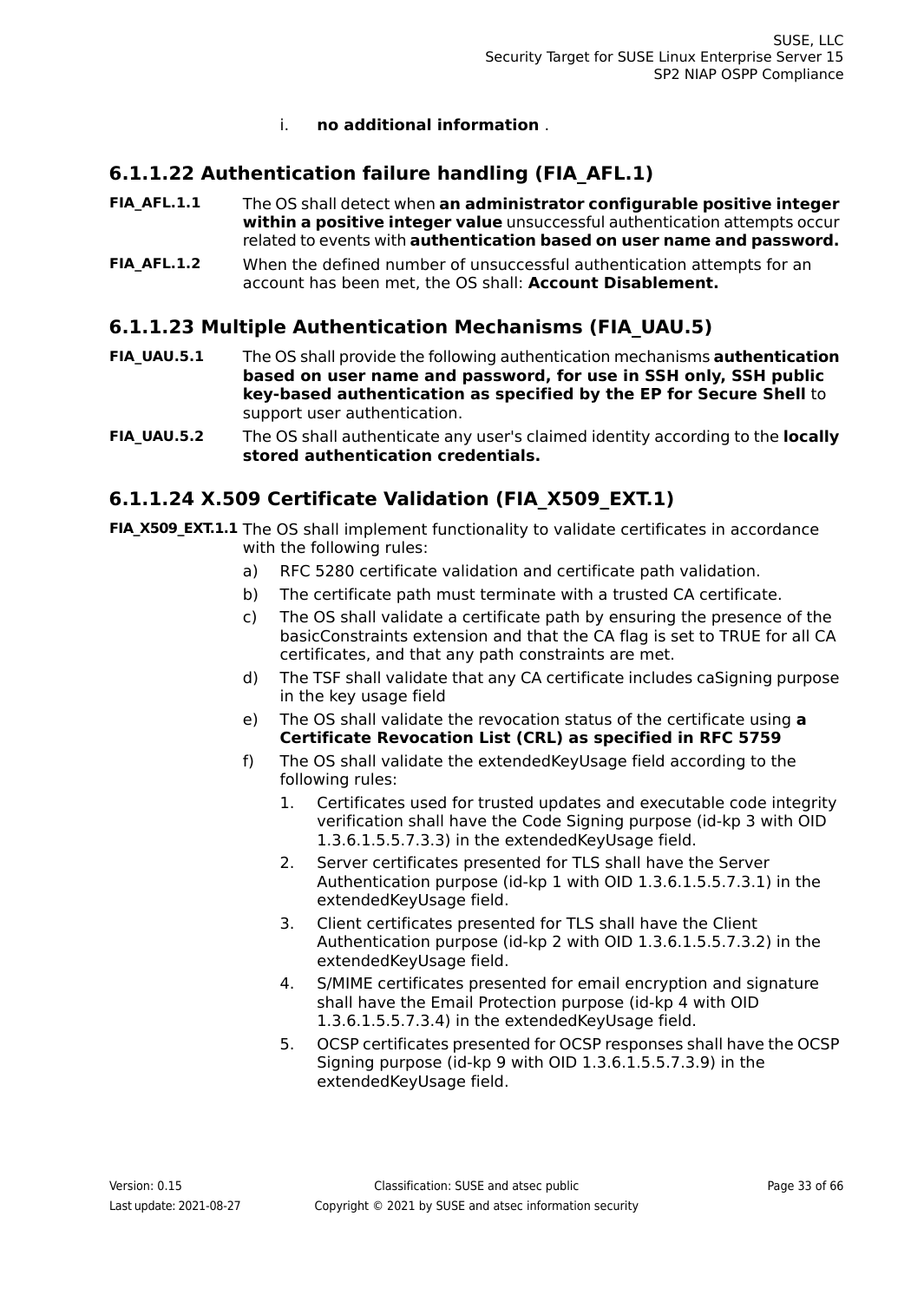- 6. Server certificates presented for EST shall have the CMC Registration Authority (RA) purpose (id-kp-cmcRA with OID 1.3.6.1.5.5.7.3.28) in the extendedKeyUsage field (conditional).
- **FIA\_X509\_EXT.1.2** The OS shall only treat a certificate as a CA certificate if the basicConstraints extension is present and the CA flag is set to TRUE.

### <span id="page-33-0"></span>**6.1.1.25 X.509 Certificate Authentication (FIA\_X509\_EXT.2)**

<span id="page-33-1"></span>**FIA\_X509\_EXT.2.1** The OS shall use X.509v3 certificates as defined by RFC 5280 to support authentication for TLS and **no other protocols** connections.

### **6.1.1.26 Trusted channel communication (FTP\_ITC\_EXT.1)**

The OS shall use **TLS as conforming to FCS\_TLSC\_EXT.1, SSH as FTP\_ITC\_EXT.1.1 conforming to the EP for Secure Shell** to provide a trusted communication channel between itself and authorized IT entities supporting the following capabilities: **audit server, management server** that is logically distinct from other communication channels and provides assured identification of its end points and protection of the channel data from disclosure and detection of modification of the channel data.

### <span id="page-33-2"></span>**6.1.1.27 Trusted Path (FTP\_TRP.1)**

- The OS shall provide a communication path between itself and **remote** users that is logically distinct from other communication paths and provides assured identification of its endpoints and protection of the communicated data from [modification, disclosure]. **FTP\_TRP.1.1**
- The OS shall permit **the TSF, local users, remote users** to initiate communication via the trusted path. **FTP\_TRP.1.2**
- <span id="page-33-4"></span><span id="page-33-3"></span>The OS shall require use of the trusted path for [[all remote administrative actions]]. **FTP\_TRP.1.3**

## **6.1.2 Extended Package for Secure Shell**

### **6.1.2.1 Cryptographic operation - Encryption / Decryption (FCS\_COP.1(5))**

<span id="page-33-5"></span>The SSH software shall **perform** encryption/decryption services for data in accordance with a specified cryptographic algorithm AES-CTR (as defined in NIST SP 800-38A) mode and cryptographic key sizes **128 bit, 256 bit. FCS\_COP.1.1**

## <span id="page-33-6"></span>**6.1.2.2 SSH Protocol (FCS\_SSH\_EXT.1)**

**FCS\_SSH\_EXT.1.1** The SSH software shall implement the SSH protocol that complies with RFCs 4251, 4252, 4253, 4254 and **RFC 5647, RFC 5656, RFC 6668** as a **client, server**

## **6.1.2.3 SSH Protocol - Client (FCS\_SSHC\_EXT.1)**

**FCS\_SSHC\_EXT.1.1** The SSH client shall ensure that the SSH protocol implementation supports the following authentication methods as described in RFC 4252: public key-based, and **password-based.**

**FCS\_SSHC\_EXT.1.2** The SSH client shall ensure that, as described in RFC 4253, packets greater than **262144** bytes in an SSH transport connection are dropped.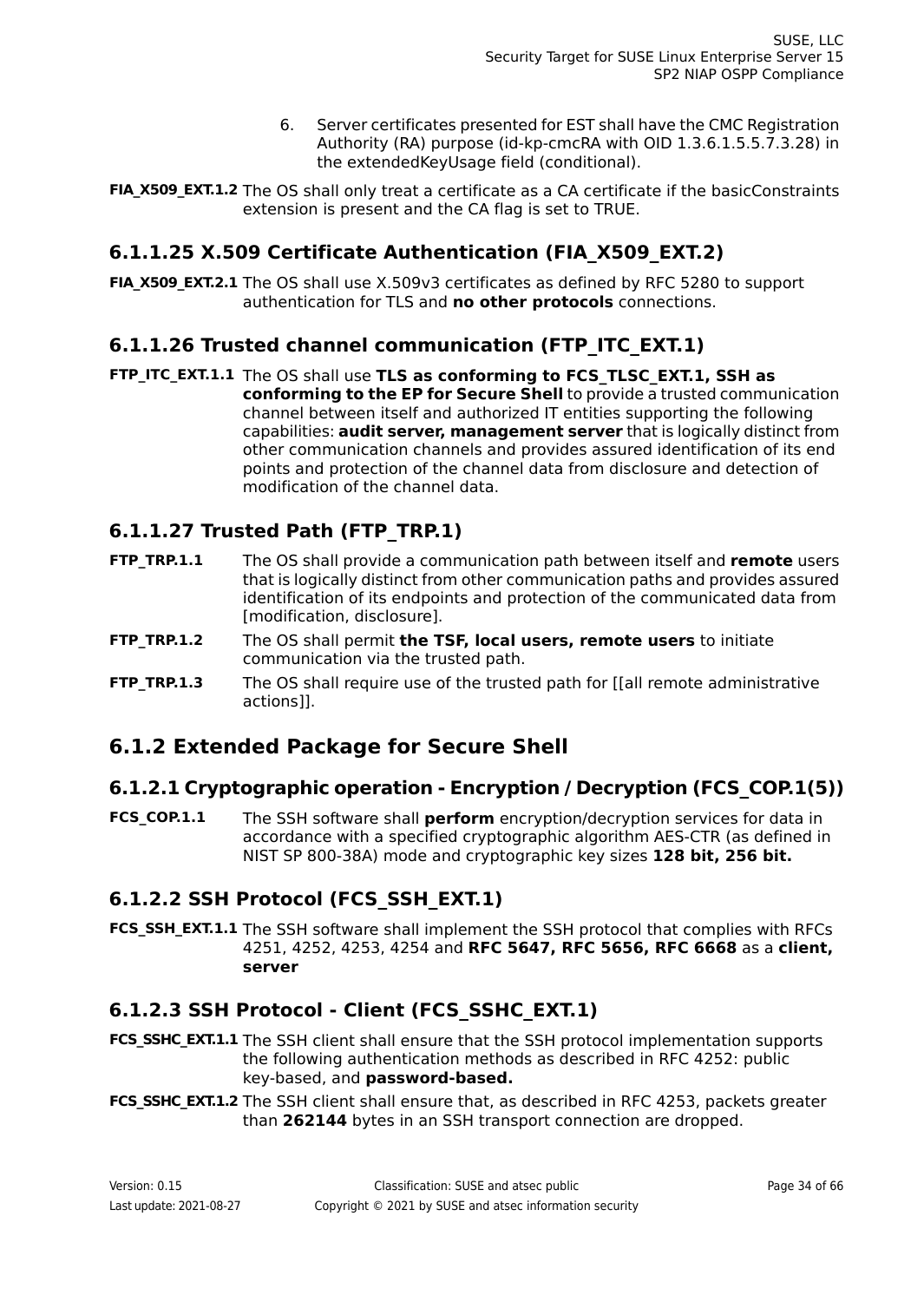**FCS\_SSHC\_EXT.1.3** The SSH software shall ensure that the SSH transport implementation uses the following encryption algorithms and rejects all other encryption algorithms: aes128-ctr, aes256-ctr, **aes128-cbc, aes256-cbc, aes128 gcm@openssh.com, aes256-gcm@openssh.com.**

**FCS\_SSHC\_EXT.1.4** The SSH client shall ensure that the SSH transport implementation uses **ssh-rsa, rsa-sha2-256, rsa-sha2-512, ecdsa-sha2-nistp256** and **ecdsa-sha2-nistp384** as its public key algorithm(s) and rejects all other public key algorithms.

### **Signatures with SHA-1:**

The technical decision 578 explicitly discourages signatures with SHA-1 as provided with ssh-rsa. This ST includes this signature type for legacy support only and strongly recommends using one of the other mentioned signature types.

- **FCS\_SSHC\_EXT.1.5** The SSH client shall ensure that the SSH transport implementation uses **hmac-sha1, hmac-sha2-256, hmac-sha2-512** and **implicit** as MAC algorithm(s) and rejects all other MAC algorithm(s).
- **FCS\_SSHC\_EXT.1.6** The SSH client shall ensure that **diffie-hellman-group14-sha1, ecdh-sha2-nistp256** and **ecdh-sha2-nistp384, ecdh-sha2-nistp521** are the only allowed key exchange methods used for the SSH protocol.
- **FCS\_SSHC\_EXT.1.7** The SSH server shall ensure that the SSH connection be rekeyed after **no more than 2^28 packets have been transmitted** using that key.
- <span id="page-34-0"></span>**FCS\_SSHC\_EXT.1.8** The SSH client shall ensure that the SSH client authenticates the identity of the SSH server using a local database associating each host name with its corresponding public key or **no other methods** as described in RFC 4251 section 4.1.

### **6.1.2.4 SSH Protocol - Server (FCS\_SSHS\_EXT.1)**

- **FCS\_SSHS\_EXT.1.1** The SSH server shall ensure that the SSH protocol implementation supports the following authentication methods as described in RFC 4252: public key-based, and **password-based.**
- **FCS\_SSHS\_EXT.1.2** The SSH server shall ensure that, as described in RFC 4253, packets greater than **262144** bytes in an SSH transport connection are dropped.
- **FCS\_SSHS\_EXT.1.3** The SSH server shall ensure that the SSH transport implementation uses the following encryption algorithms and rejects all other encryption algorithms: aes128-ctr, aes256-ctr, **aes128-cbc, aes256-cbc, aes128 gcm@openssh.com, aes256-gcm@openssh.com.**
- **FCS\_SSHS\_EXT.1.4** The SSH server shall ensure that the SSH transport implementation uses **ssh-rsa, rsa-sha2-256, rsa-sha2-512, ecdsa-sha2-nistp256** and **ecdsa-sha2-nistp384** as its public key algorithm(s) and rejects all other public key algorithms.

### **Signatures with SHA-1:**

The technical decision 578 explicitly discourages signatures with SHA-1 as provided with ssh-rsa. This ST includes this signature type for legacy support only and strongly recommends using one of the other mentioned signature types.

**FCS\_SSHS\_EXT.1.5** The SSH server shall ensure that the SSH transport implementation uses **hmac-sha1, hmac-sha2-256, hmac-sha2-512** and **implicit** as its MAC algorithm(s) and rejects all other MAC algorithm(s).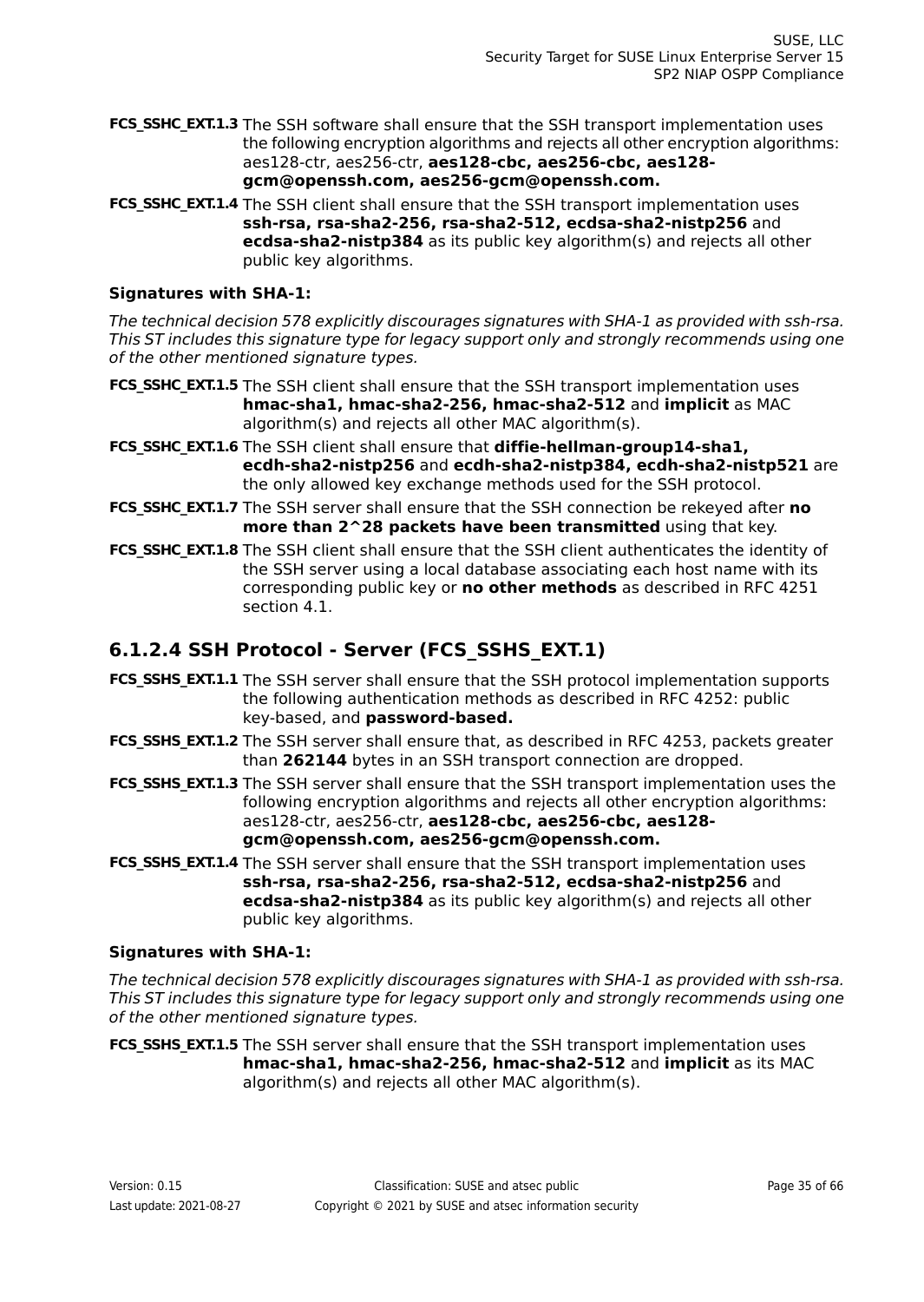**FCS\_SSHS\_EXT.1.6** The SSH server shall ensure that **diffie-hellman-group14-sha1, ecdh-sha2-nistp256** and **ecdh-sha2-nistp384, ecdh-sha2-nistp521** are the only allowed key exchange methods used for the SSH protocol.

**FCS\_SSHS\_EXT.1.7** The SSH server shall ensure that the SSH connection be rekeyed after **no** 

**more than 2^28 packets have been transmitted** using that key.

## <span id="page-35-1"></span><span id="page-35-0"></span>**6.2 Security Functional Requirements Rationale**

## **6.2.1 Coverage**

The following table provides a mapping of SFR to the security objectives, showing that each security functional requirement addresses at least one security objective.

<span id="page-35-2"></span>

| <b>Security functional requirements</b> | <b>Objectives</b>                                |
|-----------------------------------------|--------------------------------------------------|
| FCS CKM.1                               | <b>O.PROTECTED COMMS</b>                         |
| FCS CKM.2                               | O.PROTECTED COMMS                                |
| FCS CKM EXT.4                           | O.PROTECTED COMMS                                |
| FCS COP. $1(1)$                         | O.PROTECTED_COMMS,<br>O.PROTECTED STORAGE        |
| <b>FCS COP.1(2)</b>                     | O.INTEGRITY,<br>O.PROTECTED COMMS                |
| FCS_COP.1(3)                            | O.INTEGRITY,<br><b>O.PROTECTED_COMMS</b>         |
| FCS COP. $1(4)$                         | O.INTEGRITY,<br>O.PROTECTED COMMS                |
| FCS_RBG_EXT.1                           | O.PROTECTED COMMS,<br><b>O.PROTECTED STORAGE</b> |
| FCS_STO_EXT.1                           | <b>O.PROTECTED STORAGE</b>                       |
| FCS TLSC EXT.1                          | <b>O.PROTECTED COMMS</b>                         |
| FCS_TLSC_EXT.2                          | O.PROTECTED_COMMS                                |
| FDP ACF EXT.1                           | <b>O.PROTECTED STORAGE</b>                       |
| FMT MOF EXT.1                           | O.MANAGEMENT                                     |
| FMT SMF EXT.1                           | <b>O.MANAGEMENT</b>                              |
| FPT ACF EXT.1                           | <b>O.INTEGRITY</b>                               |
| FPT ASLR EXT.1                          | <b>O.INTEGRITY</b>                               |
| FPT_SBOP_EXT.1                          | <b>O.INTEGRITY</b>                               |
| FPT TST EXT.1                           | <b>O.INTEGRITY</b>                               |
| FPT TUD EXT.1                           | <b>O.INTEGRITY</b>                               |
| FPT_TUD_EXT.2                           | <b>O.INTEGRITY</b>                               |
| FAU GEN.1                               | <b>O.ACCOUNTABILITY</b>                          |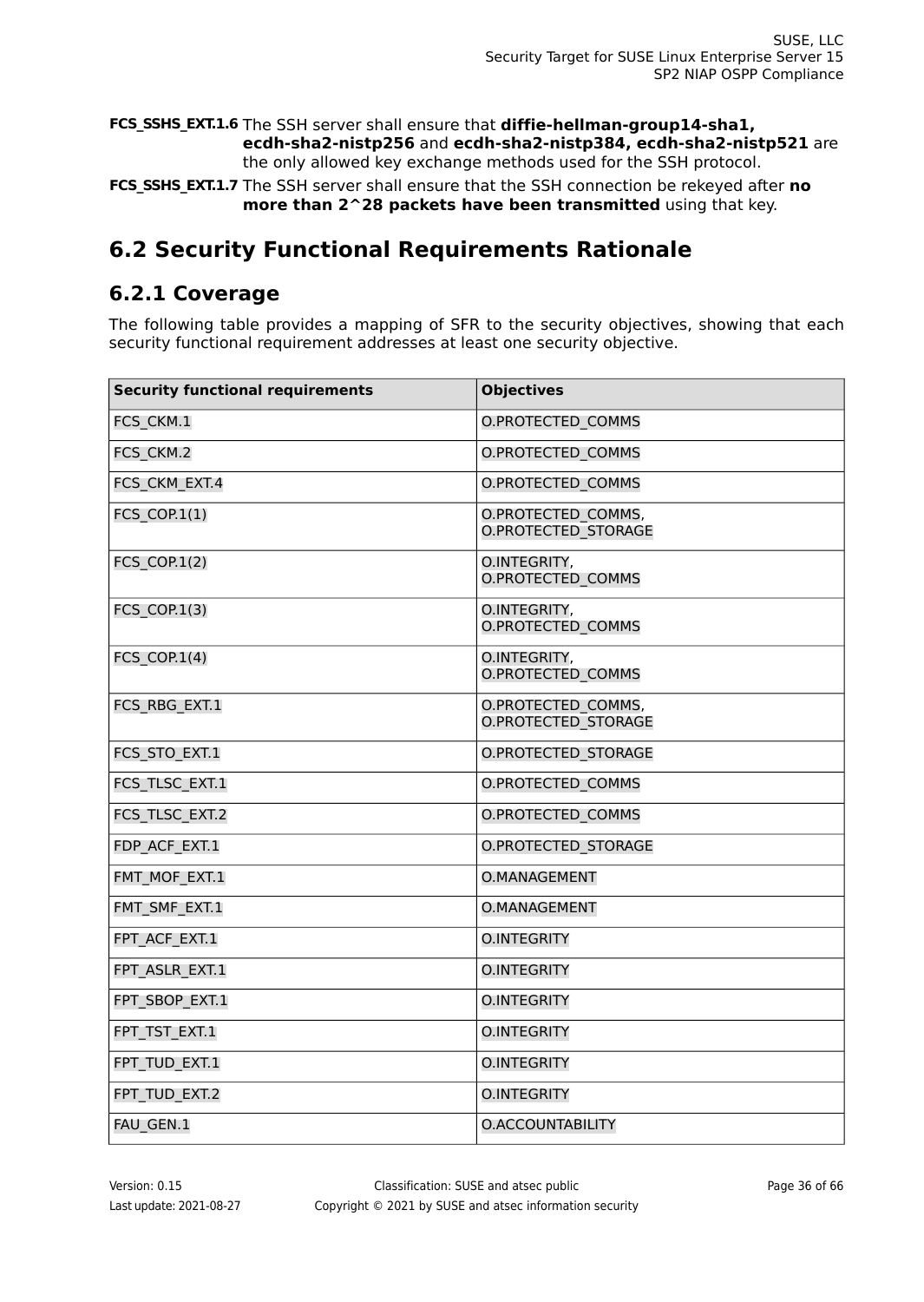| <b>Security functional requirements</b> | <b>Objectives</b>                                             |
|-----------------------------------------|---------------------------------------------------------------|
| FIA AFL.1                               | <b>O.INTEGRITY</b>                                            |
| FIA UAU.5                               | <b>O.INTEGRITY</b>                                            |
| FIA_X509_EXT.1                          | O.INTEGRITY,<br>O.PROTECTED COMMS                             |
| <b>FIA X509 EXT.2</b>                   | O.PROTECTED COMMS                                             |
| FTP ITC EXT.1                           | O.ACCOUNTABILITY,<br>O.INTEGRITY,<br><b>O.PROTECTED_COMMS</b> |
| FTP_TRP.1                               | <b>O.MANAGEMENT</b>                                           |
| FCS COP. $1(5)$                         | <b>O.INTEGRITY</b>                                            |
| FCS_SSH_EXT.1                           | O.PROTECTED COMMS                                             |
| FCS SSHC EXT.1                          | O.PROTECTED COMMS                                             |
| FCS SSHS EXT.1                          | O.PROTECTED COMMS                                             |

<span id="page-36-0"></span>**Table 8: Mapping of security functional requirements to security objectives**

## **6.2.2 Sufficiency**

<span id="page-36-1"></span>The following rationale provides justification for each security objective for the TOE, showing that the security functional requirements are suitable to meet and achieve the security objectives.

| <b>Security objectives</b> | <b>Rationale</b>                                                                                                                                                                                                                                                                                                                                                                                                                                                                                                                                                                                                                                                                                                                                                                                                                                                                                                                                                                                                                                                   |
|----------------------------|--------------------------------------------------------------------------------------------------------------------------------------------------------------------------------------------------------------------------------------------------------------------------------------------------------------------------------------------------------------------------------------------------------------------------------------------------------------------------------------------------------------------------------------------------------------------------------------------------------------------------------------------------------------------------------------------------------------------------------------------------------------------------------------------------------------------------------------------------------------------------------------------------------------------------------------------------------------------------------------------------------------------------------------------------------------------|
| O.ACCOUNTABILITY           | FAU GEN.1 defines the auditable events that must be generated to<br>diagnose the cause of unexpected system behavior. FTP ITC EXT.1<br>provides a mechanism for the TSF to transmit the audit data to a<br>remote system.                                                                                                                                                                                                                                                                                                                                                                                                                                                                                                                                                                                                                                                                                                                                                                                                                                          |
| <b>O.INTEGRITY</b>         | FPT SBOP EXT.1 enforces stack buffer overflow protection that makes<br>it more difficult to exploit running code. FPT ASLR EXT.1 prevents<br>attackers from exploiting code that executes in static known memory<br>locations. FPT TUD EXT.1 and FPT TUD EXT.2 enforce integrity of<br>software updates. FCS COP.1(2), FCS COP.1(3), and FCS COP.1(4)<br>provide the cryptographic mechanisms that are used to verify integrity<br>values. FPT ACF EXT.1 guarantees the integrity of critical components<br>by preventing unauthorized modifications of them. FPT X509 EXT.1<br>provides X.509 certificates as a way of validating software integrity.<br>FPT_TST_EXT.1 verifies the integrity of stored code. FIA_UAU.5 provides<br>mechanisms that prevent untrusted users from accessing the TSF and<br>FIA AFL.1 prevents brute-force authentication attempts. FTP ITC EXT.1<br>provides trusted remote communications which makes a remote<br>authenticated session less susceptible to compromise.<br>FCS_COP.1(5) supports the SSH protocol implementation. |
| O.MANAGEMENT               | FMT SMF EXT.1 defines the TOE's management functions and<br>FMT MOF EXT.1 defines the privileges required to invoke them.<br>FTP TRP.1 provides one or more secure remote interfaces for<br>management of the TSF.                                                                                                                                                                                                                                                                                                                                                                                                                                                                                                                                                                                                                                                                                                                                                                                                                                                 |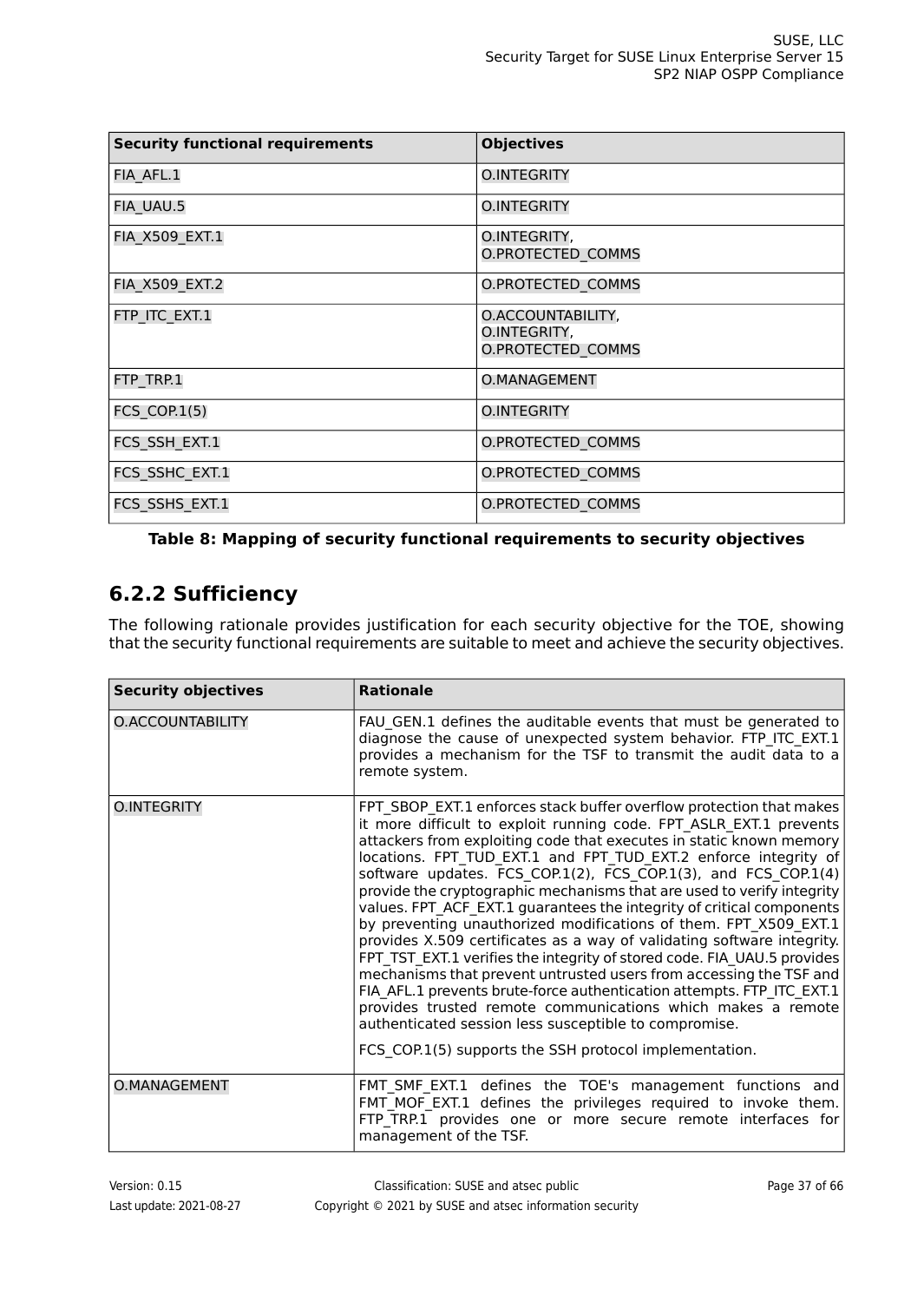| <b>Security objectives</b> | <b>Rationale</b>                                                                                                                                                                                                                                                                                                                                                                                                                                                                                                                                                                                                                                                                                                                                                                                                          |
|----------------------------|---------------------------------------------------------------------------------------------------------------------------------------------------------------------------------------------------------------------------------------------------------------------------------------------------------------------------------------------------------------------------------------------------------------------------------------------------------------------------------------------------------------------------------------------------------------------------------------------------------------------------------------------------------------------------------------------------------------------------------------------------------------------------------------------------------------------------|
| O.PROTECTED STORAGE        | Rationale: FCS_STO_EXT.1 provides a mechanism by which the TOE<br>can designate data as 'sensitive' and subsequently require it to be<br>encrypted. FCS_COP.1(1) defines the symmetric algorithm used to<br>encrypt and decrypt sensitive data. FCS RBG EXT.1 defines the random<br>bit generator used to create the symmetric keys used to perform this<br>encryption and decryption. FDP_ACF_EXT.1 enforces logical access<br>control on stored data.                                                                                                                                                                                                                                                                                                                                                                   |
| O.PROTECTED COMMS          | FCS_TLSC_EXT.1, FCS_TLSC_EXT.2 define the ability of the TOE to act<br>as a TLS client as a method of enforcing protected communications.<br>FCS_CKM.1, FCS_CKM.2, FCS_COP.1(1), FCS_COP.1(2), FCS_COP.1(3),<br>FCS_COP.1(4), and FCS_RBG_EXT.1 define the cryptographic operations<br>and key lifecycle activity used to support the establishment of<br>protected communications. FIA X509 EXT.1 defines how the TSF<br>validates x.509 certificates as part of establishing protected<br>communications. FIA X509 EXT.2 defines the trusted communication<br>protocols for which the TOE must perform certificate validation<br>operations. FTP ITC EXT.1 defines the trusted communications<br>channels supported by the TOE.<br>The SSH protocol is defined by FCS_SSH_EXT.1, FCS_SSHC_EXT.1, and<br>FCS SSHS EXT.1. |

**Table 9: Security objectives for the TOE rationale**

## <span id="page-37-0"></span>**6.2.3 Security requirements dependency analysis**

<span id="page-37-1"></span>[\[OSPP\]](#page-65-1) and [\[SSHEP\]](#page-65-2) are evaluated PPs and this document contains all requirements from [\[OSPP\]](#page-65-1) and [\[SSHEP\].](#page-65-2) Therefore, the dependencies are not applicable as the PP and EP are approved.

## **6.3 Security Assurance Requirements**

The security assurance requirements for the TOE are by [\[OSPP\]](#page-65-1).

The security assurance requirements (SARs) for the TOE are defined in the [\[OSPP\]](#page-65-1) protection profile.

The following table shows the SARs, and the operations performed on the components according to CC part 3: iteration (Iter.), refinement (Ref.), assignment (Ass.) and selection (Sel.).

<span id="page-37-2"></span>

| <b>Security</b><br>assurance class       | <b>Security assurance requirement</b><br><b>Source</b> |             | <b>Operations</b> |                |      |      |  |
|------------------------------------------|--------------------------------------------------------|-------------|-------------------|----------------|------|------|--|
|                                          |                                                        |             | Iter.             | Ref.           | Ass. | Sel. |  |
| <b>ASE Security</b><br>Target evaluation | ASE CCL.1 Conformance claims                           | <b>OSPP</b> | No.               | No             | No.  | No   |  |
|                                          | ASE ECD.1 Extended components definition               | <b>OSPP</b> | No.               | No             | No   | No   |  |
|                                          | ASE INT.1 ST introduction                              | <b>OSPP</b> | No.               | No.            | No.  | No   |  |
|                                          | ASE OBJ.2 Security objectives                          | <b>OSPP</b> | <b>No</b>         | No             | No   | No   |  |
|                                          | ASE REQ.2 Derived security requirements                | <b>OSPP</b> | No.               | No             | No   | No   |  |
|                                          | ASE SPD.1 Security problem definition                  | <b>OSPP</b> | No.               | N <sub>o</sub> | No.  | No   |  |
|                                          | ASE TSS.1 TOE summary specification                    | <b>OSPP</b> | No                | No             | No   | No   |  |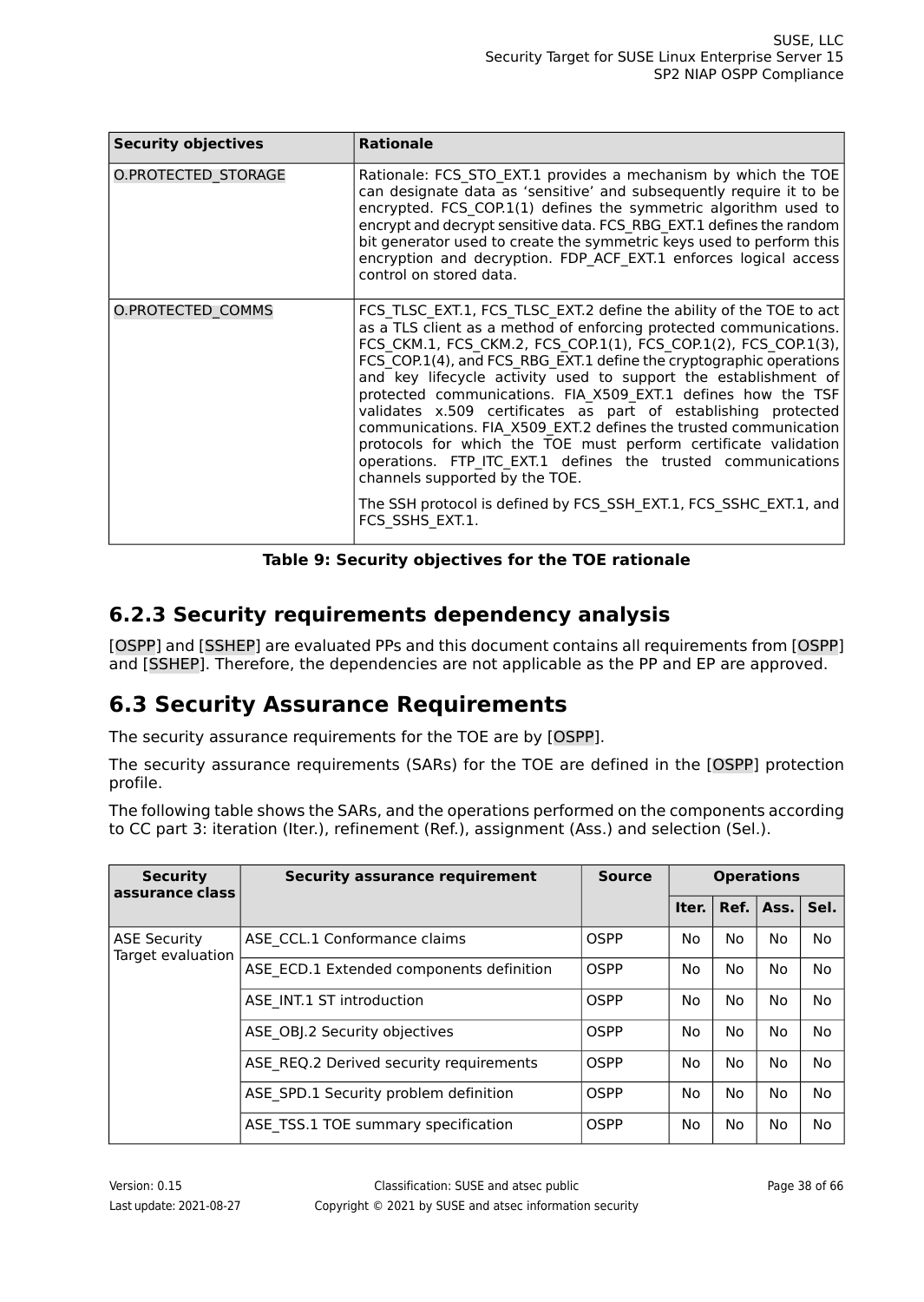| <b>Security</b><br>assurance class | <b>Security assurance requirement</b>                      | <b>Source</b> | <b>Operations</b> |      |      |      |
|------------------------------------|------------------------------------------------------------|---------------|-------------------|------|------|------|
|                                    |                                                            |               | Iter.             | Ref. | Ass. | Sel. |
|                                    | ADV Development   ADV FSP.1 Basic functional specification | <b>OSPP</b>   | No.               | No   | No   | No   |
| <b>AGD Guidance</b><br>documents   | AGD OPE.1 Operational user guidance                        | <b>OSPP</b>   | No.               | No.  | No   | No   |
|                                    | AGD PRE.1 Preparative procedures                           | <b>OSPP</b>   | No.               | No.  | No.  | No.  |
| ALC Life-cycle<br>support          | ALC CMC.1 Labelling of the TOE                             | <b>OSPP</b>   | No.               | No   | No   | No   |
|                                    | ALC CMS.1 TOE CM coverage                                  | <b>OSPP</b>   | No                | No   | No   | No.  |
|                                    | ALC TSU EXT.1                                              | <b>OSPP</b>   | No.               | No   | No   | No   |
| <b>ATE Tests</b>                   | ATE IND.1 Independent testing - conformance                | <b>OSPP</b>   | No.               | No   | No.  | No.  |
| AVA Vulnerability<br>assessment    | AVA VAN.1 Vulnerability survey                             | OSPP          | No.               | No.  | No.  | No   |

### **Table 10: SARs**

## <span id="page-38-0"></span>**6.4 Security Assurance Requirements Rationale**

The rationale for the chosen SARs is provided in [\[OSPP\]](#page-65-1).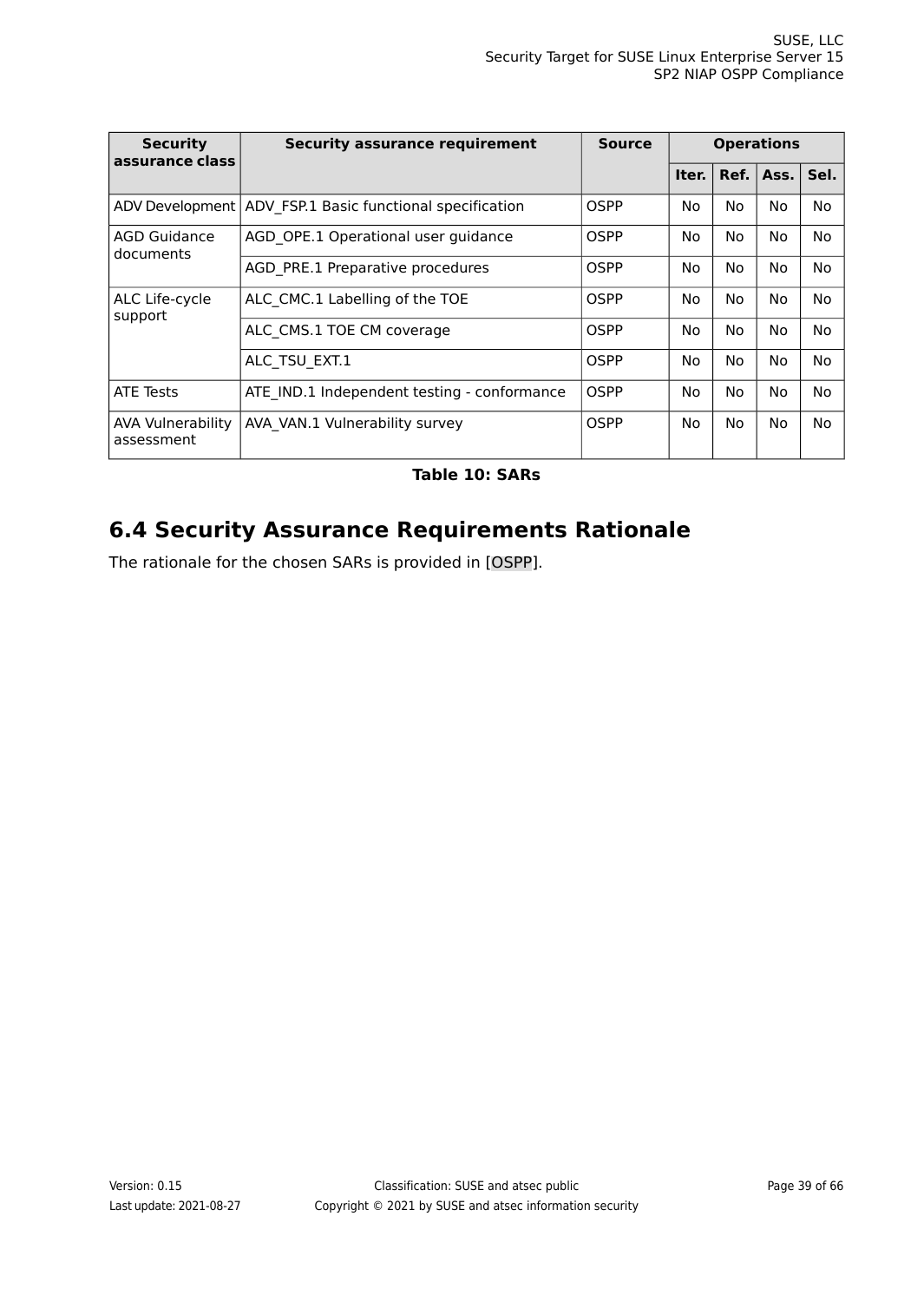# <span id="page-39-0"></span>**7 TOE Summary Specification**

## <span id="page-39-1"></span>**7.1 TOE Security Functionality**

The following section explains how the security functions are implemented. The different TOE security functions cover the various SFR classes.

The primary security features of the TOE are:

- [Audit](#page-39-2)
- [Cryptographic](#page-41-0) services
- **Identification and [Authentication](#page-44-1)**
- **[Discretionary](#page-47-2) Access Control**
- <span id="page-39-2"></span>Security [Management](#page-50-0)

## **7.1.1 Audit**

The Lightweight Audit Framework (LAF) is designed to be an audit system for Linux compliant with the requirements from Common Criteria. LAF is able to intercept all system calls as well as retrieving audit log entries from privileged user space applications. The subsystem allows configuring the events to be actually audited from the set of all events that are possible to be audited. Those events are configured in a specific configuration file and then the kernel is notified to build its own internal structure for the events to be audited.

## <span id="page-39-3"></span>**7.1.1.1 Audit functionality**

The Linux kernel implements the core of the LAF functionality. It gathers all audit events, analyzes these events based on the audit rules and forwards the audit events that are requested to be audited to the audit daemon executing in user space.

Audit events are generated in various places of the kernel. In addition, a user space application can create audit records which needs to be fed to the kernel for further processing.

The audit functionality of the Linux kernel is configured by user space applications which communicate with the kernel using a specific netlink communication channel. This netlink channel is also to be used by applications that want to send an audit event to the kernel.

The kernel netlink interface is usable only by applications possessing the following capabilities:

- CAP\_AUDIT\_CONTROL: Performing management operations like adding or deleting audit rules, setting or getting auditing parameters;
- CAP\_AUDIT\_WRITE: Submitting audit records to the kernel which in turn forwards the audit records to the audit daemon.

Based on the audit rules, the kernel decides whether an audit event is discarded or to be sent to the user space audit daemon for storing it in the audit trail. The kernel sends the message to the audit daemon again using the above mentioned netlink communication channel. The audit daemon writes the audit records to the audit trail. An internal queuing mechanism is used for this purpose. When the queue does not have sufficient space to hold an audit record the TOE switches into single user mode, is halted, all processes are stopped that generate audit records, or the audit daemon executes an administrator-specified notification action depending on the configuration of the audit daemon. This ensures that audit records do not get lost due to resource shortage and the administrator can backup and clear the audit trail to free disk space for new audit logs.

Access to audit data by normal users is prohibited by the discretionary access control function of the TOE, which is used to restrict the access to the audit trail and audit configuration files to the system administrator only.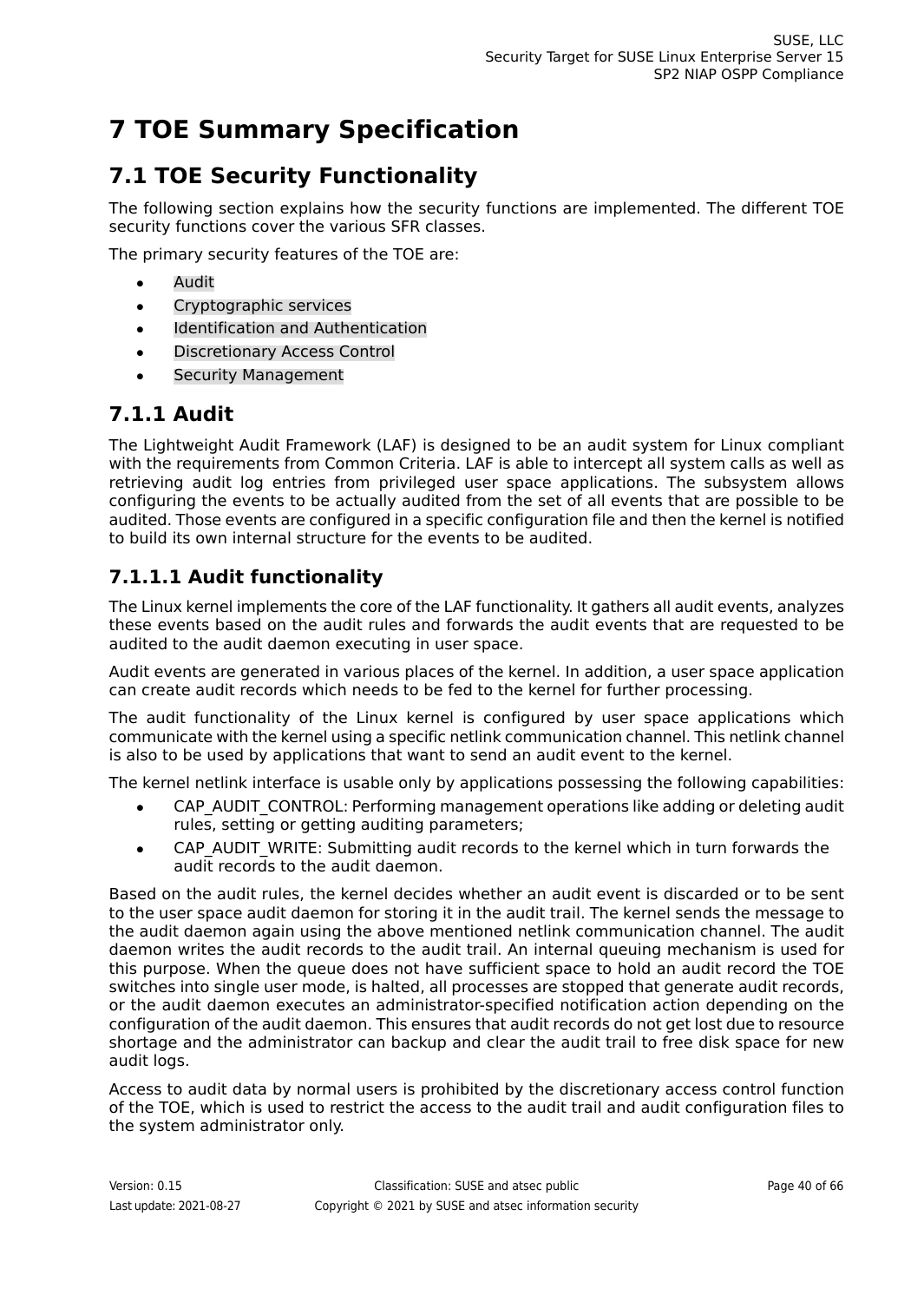The system administrator can define the events to be audited from the overall events that the Lightweight Audit Framework using simple filter expressions. This allows for a flexible definition of the events to be audited and the conditions under which events are audited. The system administrator is also able to define a set of user IDs for which auditing is active or alternatively a set of user IDs that are not audited.

The system administrator can select files to be audited by adding them to a watch list that is loaded into the kernel.

<span id="page-40-0"></span>The audit trail is stored in files that are readable by the root user only.

## **7.1.1.2 Audit trail**

An audit record consists of one or more lines of text containing fields in a "keyword=value" tagged format. The following information is contained in all audit record lines:

- Type: indicates the source of the event, such as SYSCALL, PATH, USER LOGIN, or LOGIN
- Timestamp: Date and time the audit record was generated
- Audit ID: unique numerical event identifier
- Login ID ("auid"), the user ID of the user authenticated by the system (regardless if the user has changed his real and / or effective user ID afterwards)
- Effective user ID: the effective user ID of the process at the time the audit event was generated
- Success or failure (where appropriate)
- Process ID of the subject that caused the event (PID)

This information is followed by event specific data. In some cases, such as SYSCALL event records involving file system objects, multiple text lines will be generated for a single event, these all have the same time stamp and audit ID to permit easy correlation.

The audit trail is stored in ASCII text. The TOE provides tools for managing ASCII files that can be used for post-processing of audit data. These tools include:

- less reads the ASCII audit data
- ausearch allows selective extraction of records from the audit trail using defined selection criteria
- <span id="page-40-1"></span>sort - The audit records are listed in chronological order by default. The sort utility can be used together with ausearch to use a different sorting order.

The audit trail is stored in files which are accessible by root only.

### **7.1.1.3 Centralized audit collection and management**

The audit daemon of the TOE that stores the local audit trail is capable of remote auditing. The concept of remote auditing implies that one machine - the client - does not maintain the audit trail locally, but sends it to an audit server that centrally collects the audit data. The functionality of remote auditing contains the following two aspects implemented by the audit daemon:

- Audit server: The audit daemon can be configured to listen on a network port for other audit daemons to submit audit data. The communication is protected against eavesdropping using GSSAPI. Different protection mechanisms can be employed using GSSAPI, like Kerberos or SPNEGO (note: none of the security mechanisms is part of the evaluation). The audit daemon receives any audit records and stores them as part of the local audit trail together with the information about the source of the audit trail.
- Audit client: The audit daemon can be configured to send the audit trail off to an audit server via the network instead of storing the data locally.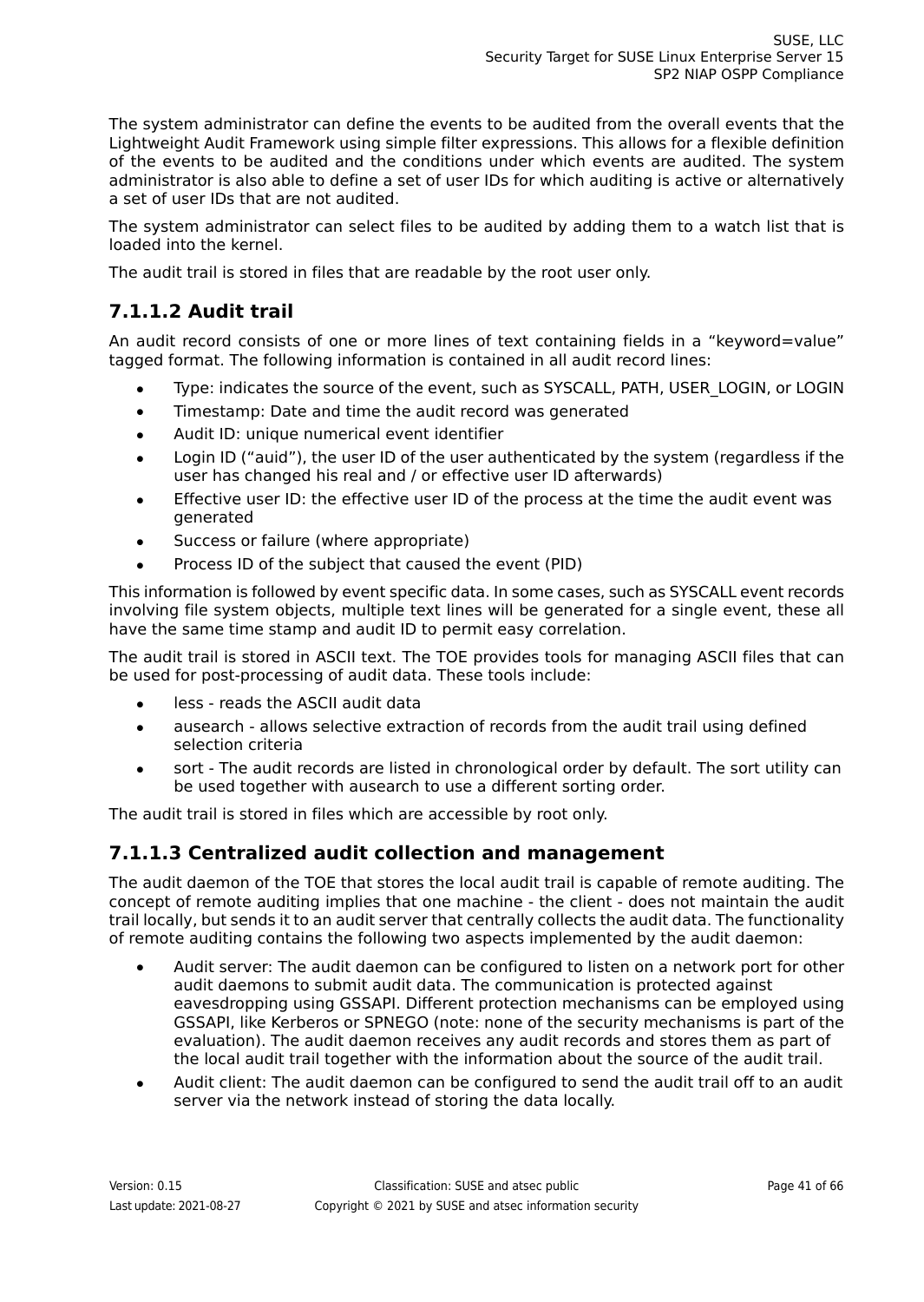The TOE is capable of providing the server side as well as the client side for remote auditing. For the client side, the TOE can always be configured to store the audit trail local to the client or to send it off to the server. Therefore, the TOE is always able to provide a self-sufficient audit trail if configured by the authorized administrator.

In conjunction with the centralized storage of the audit trail, the audit system of the TOE can also be administered centrally. The central management depends on using SSH to access the auditctl command on all administered servers:

- the administrator can either configure the audit functionality locally and use the scp tool to copy it to the remote target systems, or
- the administrator can configure the audit functionality directly on the remote systems using the ssh tool.

<span id="page-41-0"></span>The remote management allows the configuration of all audit-related aspects on the remote system in the same way as the local audit system can be configured.

## **7.1.2 Cryptographic services**

The TOE provides cryptographically secured network communication channels to allow remote users to interact with the TOE. Using one of the following cryptographically secured network channels, a user can request the following services:

- OpenSSH: The OpenSSH application provides access to the command line interface of the TOE. Users may employ OpenSSH for interactive sessions as well as for non-interactive sessions. The console provided via OpenSSH provides the same environment as a local console. OpenSSH implements the SSHv2 protocol.
- TLS: The OpenSSL library suite implements the TLS protocol family.

In addition to the cryptographically secured communication channels, the TOE also provides cryptographic algorithms for general use.

<span id="page-41-1"></span>The cryptographic primitives for implementing the above mentioned cryptographic communication protocols are provided by OpenSSL.

## **7.1.2.1 SSHv2 Protocol**

The TOE provides the Secure Shell Protocol Version 2 (SSH v2.0) to allow users from a remote host to establish a secure connection and perform a logon to the TOE.

<span id="page-41-2"></span>The following table documents implementation details concerning the OpenSSH implementation's compliance to the relevant standards. It addresses areas where the standards permit different implementation choices such as optional features.

| <b>Reference</b>               | <b>Description</b>                     | <b>Implementation Details</b>                                                                                                                                                                                                                |
|--------------------------------|----------------------------------------|----------------------------------------------------------------------------------------------------------------------------------------------------------------------------------------------------------------------------------------------|
| <b>RFC 4253</b><br>chapter 5   | Compatibility with old SSH<br>versions | The OpenSSH implementation is capable of interoperating<br>with clients and servers using the old 1.x protocol. That<br>functionality is explicitly disabled in the evaluated<br>configuration, it permits protocol version 2.0 exclusively. |
| <b>RFC 4253</b><br>section 6.2 | Compression                            | OpenSSH supports the OPTIONAL "zlib" compression method.                                                                                                                                                                                     |
| <b>RFC 4253</b><br>section 6.3 | Encryption                             | The ciphers supported in the evaluated configuration are<br>listed in FCS SSHC EXT.1 and FCS SSHS EXT.1 for the SSH<br>protocol.                                                                                                             |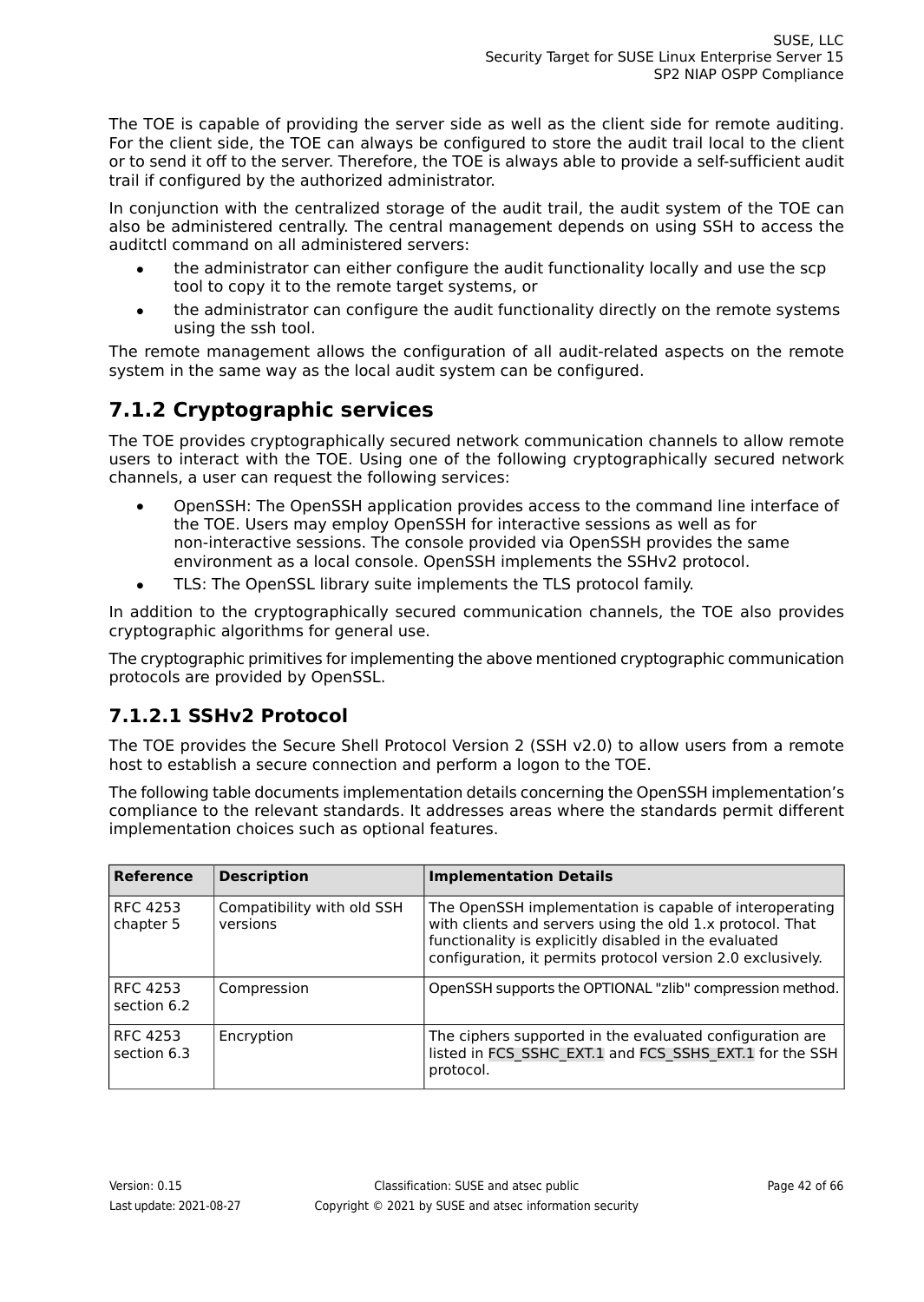| <b>Reference</b>             | <b>Description</b>                                      | <b>Implementation Details</b>                                                                                                                                                                                                                                      |
|------------------------------|---------------------------------------------------------|--------------------------------------------------------------------------------------------------------------------------------------------------------------------------------------------------------------------------------------------------------------------|
| <b>RFC 4252</b><br>chapter 7 | <b>Public Key Authentication</b><br>Method: "publickey" | The ciphers supported in the evaluated configuration are<br>listed in FCS SSHC EXT.1 and FCS SSHS EXT.1 for the SSH<br>protocol. This REQUIRED authentication method is supported<br>by OpenSSH but can be disabled by the administrator of the<br>OpenSSH daemon. |
| <b>RFC 4252</b><br>chapter 8 | Password Authentication<br>Method: "password"           | This SHOULD authentication method is supported by<br>OpenSSH but can be disabled by the administrator of the<br>OpenSSH daemon.                                                                                                                                    |
| <b>RFC 4252</b><br>chapter 8 | Password change request and<br>setting new password     | The OpenSSH implementation supports the optional<br>password change mechanism in the evaluated configuration.                                                                                                                                                      |
| <b>RFC 4252</b><br>chapter 9 | Host-Based Authentication:<br>"hostbased"               | This OPTIONAL authentication method is disabled in the<br>evaluated configuration.                                                                                                                                                                                 |

|  |  |  | Table 11: SSH implementation notes |  |
|--|--|--|------------------------------------|--|
|--|--|--|------------------------------------|--|

The TOE supports the generation of RSA, as well as ECDSA key pairs. These key pairs are used by OpenSSH for the host keys as well as for the per-user keys. When a user registers his public key with the user he wants to access on the server side, a key-based authentication can be performed instead of a password-based authentication. The key generation mechanism uses the random number generator of the underlying cryptographic library. The evaluated configuration permits the import of externally-generated key pairs.

The TOE supports the following security functions of the SSH v2.0 protocol:

- Establishing a secure communication channel using the following cryptographic functions provided by the SSH v2.0 protocol:
	- o Encryption as defined in section 4.3 of [\[RFC4253\]](#page-65-4)₫ the keys are generated using the random number generator of the underlying cryptographic library;
	- ❍ Diffie-Hellman key agreement as defined in section 6.1 of [\[RFC4253\]](#page-65-4)[☝](http://tools.ietf.org/html/rfc4253);
	- ❍ The keyed hash function for integrity protection as defined in section 4.4 of  $[RFC4253]$ ી.

Note: The protocol supports more cryptographic algorithms than the ones listed above. Those other algorithms are not covered by this evaluation and should be disabled or not used when running the evaluated configuration.

- Performing user authentication using the standard password-based authentication method the TOE provides for users (password authentication method as defined in chapter 5 of  $[RFC4252]$
- Performing user authentication using a RSA, or ECDSA key-based authentication method (public key authentication method as defined in chapter 5 of [\[RFC4252\]](#page-65-5)[☝](http://tools.ietf.org/html/rfc4252)).
- Checking the integrity of the messages exchanged and close down the connection in case an integrity error is detected.

The OpenSSH applications of sshd, ssh and ssh-keygen use the OpenSSL random number generator seeded by the getrandom system call to generate cryptographic keys. OpenSSL provides different DRNGs depending whether the FIPS 140-2 mode is enabled in the system. Yet, the evaluated configuration only allows the FIPS 140-2 mode to be set.

The cryptographic implementations ensure that sensitive data is appropriately zeroized before releasing the associated memory.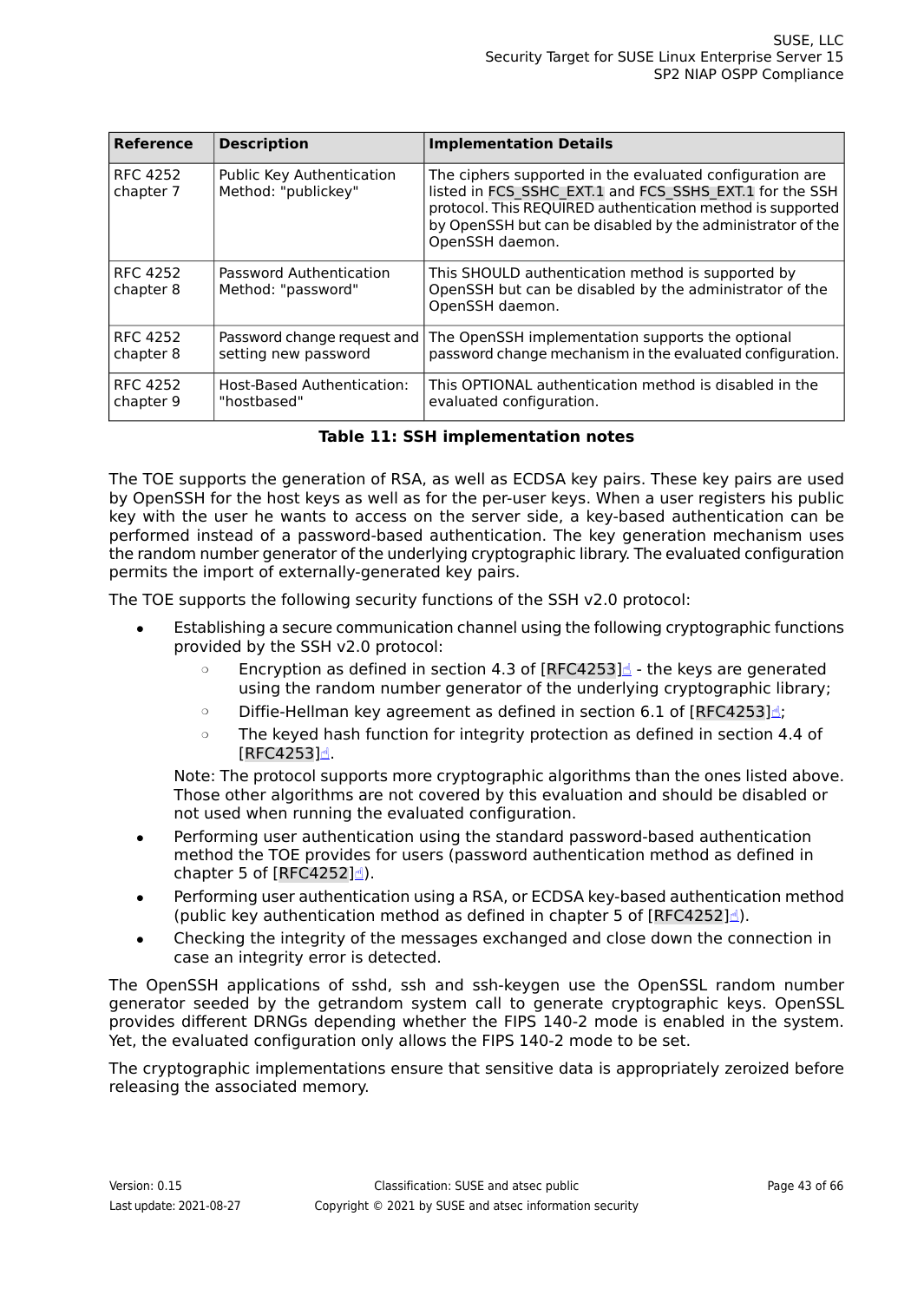## <span id="page-43-0"></span>**7.1.2.2 Confidentiality protected data storage**

File system objects are stored on block devices, such as partitions on hard disk. The Linux operating systems offers the use of an additional layer between the file systems and the physical block device to encrypt and decrypt any data transmitted between the file system and the block device. The dm\_crypt functionality uses the Linux device mapper to provide such encryption and decryption operation that is transparent to the file system and therefore to the user.

Before mounting the block device that is protected by the dm\_crypt encryption scheme, the owner of the encrypted block device has to provide a passphrase. This passphrase is used to decrypt the symmetric volume key which is injected into the kernel. Using that volume key, the kernel is now able to decrypt (to unlock) the data on the device and provides access to data stored on that device. At this point, the file system can be mounted as the file system can now be read.

Once the dm\_crypt protected device is unlocked and mounted, it is accessible as any other file system. When it is unmounted and locked (i.e. the kernel is informed to discard the volume key), all data on the device is inaccessible. Even administrative users like the root user are not able to access any data any more. When an administrator would access the raw hardware hosting the block device, only encrypted data can be read.

For the cryptographic operation, the creator of the dm crypt block device can select the cipher. When creating the dm\_crypt block device, the volume key is obtained from the Linux random number generator and stored on the block device encrypted with the user's passphrase. The key derivation mechanism from the user's password is based on the LUKS mechanism.

The encryption and decryption operation of the device is implemented by the kernel. To unlock the encrypted volume key stored on the protected block device, the cryptsetup application performs the following steps:

- 1. obtain the user's passphrase
- 2. apply the LUKS key derivation mechanism on the passphrase
- 3. read the encrypted volume key from the device
- 4. decrypt the volume key with the key derived from the user's passphrase
- 5. inject the decrypted volume key into the kernel and set up the mapping between the block device and the volume key

Using the cryptsetup tool, the volume key can also be transferred by encrypting it with another passphrase which can be given to another user. The transfer follows the same steps outlined for the unlocking operation, but instead of injecting the decrypted volume key into the kernel, cryptsetup fetches the new passphrase from the user, applies the LUKS mechanism on that passphrase, encrypts the volume key with the derived key and stores the encrypted volume key in a separate area on the device. At this point, the volume key is now stored encrypted in two separate places.

Similarly, the cryptsetup tool can be used to erase the storage location of one encrypted volume key which implies that the user owning the passphrase of the affected encrypted volume key is not able to unlock the block device any more.

In FIPS 140-2 mode, the libgcrypt DRBG is used for generating keys seeded by the getrandom system call.

The installer with the exception of IBM Z System allows the configuration of the full disk encryption schema where the entire disk is protected, except the /boot partition.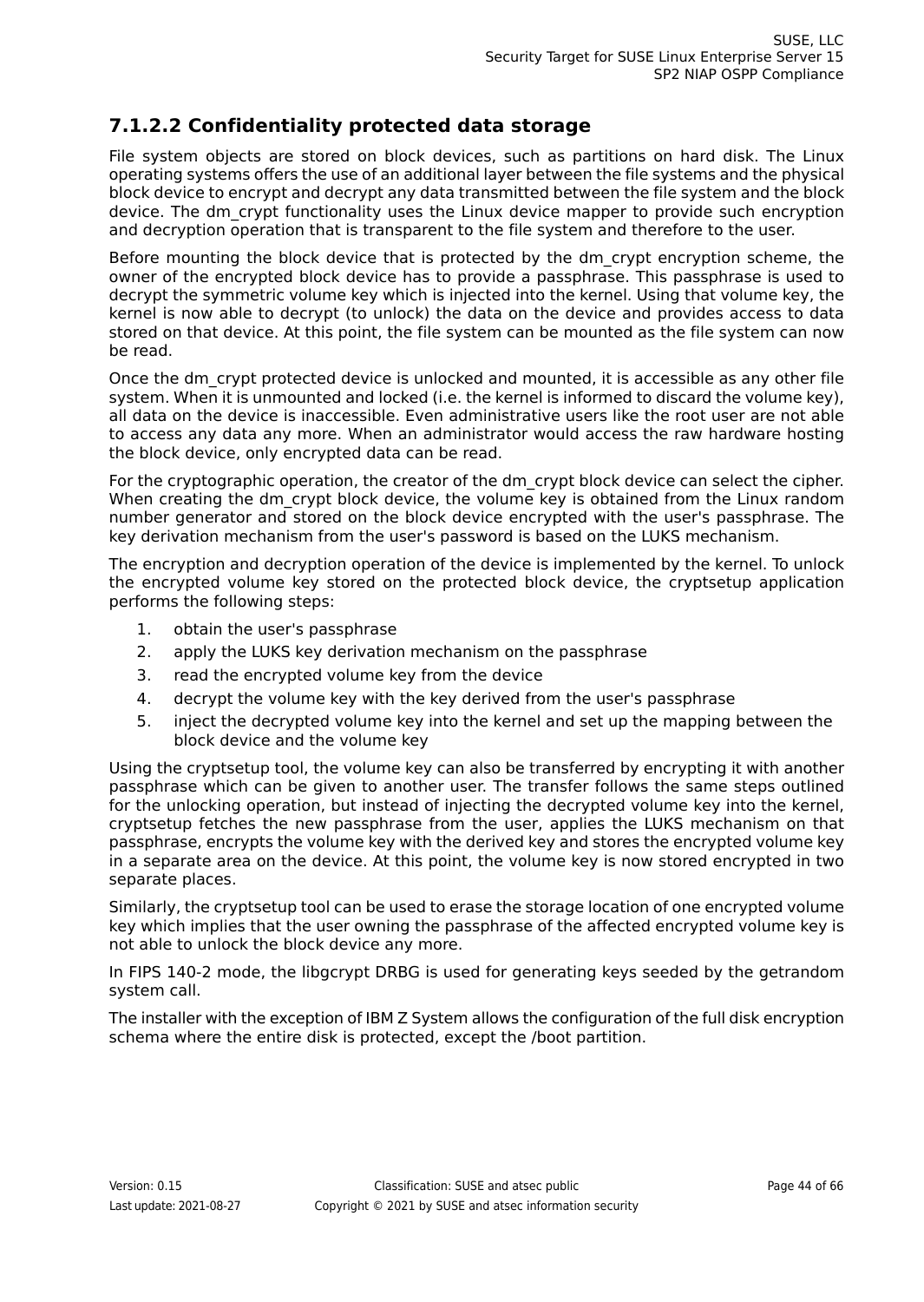## <span id="page-44-0"></span>**7.1.2.3 TLSv1.2 Protocol**

The TOE provides TLSv1.2 to allow users from a remote host to establish a secure channel to the TOE. In contrast to the SSH protocol described [above](#page-41-1), the TLS protocol performs the support authentication as part by verifying the RSA certificates. The TOE can be configured using a bi-directional certificate verification where the server side (implemented by the libvirt daemon) validates the client certificate.

The following table documents implementation details concerning the OpenSSL implementation's compliance to the relevant standards. It addresses areas where the standards permit different implementation choices such as optional features.

<span id="page-44-2"></span>

| <b>Reference</b>                       | <b>Description</b>                                          | <b>Implementation Details</b>                                                                                                                                            |
|----------------------------------------|-------------------------------------------------------------|--------------------------------------------------------------------------------------------------------------------------------------------------------------------------|
| <b>RFC 5246</b><br>section 7.3         | Handshake protocol<br>overview: certificates                | The evaluated configuration always uses server certificates.<br>Client certificates are used to allow the server to<br>authenticate the client.                          |
| <b>RFC 5246</b><br>appendix<br>F.1.1.2 | Temporary RSA keys                                          | Not applicable, the evaluated configuration does not limit<br>the size of encryption keys to 512 bits.                                                                   |
| <b>RFC 5246</b><br>appendix D.1        | Random Number Generation<br>and Seeding                     | OpenSSL uses data from the Linux kernel random number<br>generator, a persistent entropy pool file, and volatile system<br>statistics to seed the PRNG.                  |
| <b>RFC 5246</b><br>appendix D.2        | Certificates and<br>authentication                          | The evaluated configuration supports verification of<br>certificate chains.                                                                                              |
| <b>RFC 5246</b><br>appendix D.3        | Cipher suites                                               | The ciphers supported in the evaluated configuration are<br>listed in FCS TLSC EXT.1 for the TLS protocol.                                                               |
| <b>RFC 5246</b><br>appendix E          | SSLv2, SSLv3, TLSv1.0,<br>TLSv1.1 Backward<br>Combatibility | The OpenSSL implementation supports the backwards<br>compatible protocol, but this is disabled in the evaluated<br>configuration. It permits use of TLSv1.2 exclusively. |

### **Table 12: TLS implementation notes**

The TOE supports the generation of the RSA key pair used by the server. The key generation mechanism uses the Linux kernel random number generator. The evaluated configuration also allows the use of an externally-generated certificate. A widely accepted Certification Authority might be used to generate and/or sign such a certificate (allowing a wide community trusting this CA to validate the certificate). In a closed community it might also be sufficient to have one server within the community to act as a CA. The OpenSSL library provides the functions to set up such a CA, but those functions are not subject of this Security Target.

<span id="page-44-1"></span>The TLS protocol implementation of the TOE complies with RFC 5246 page 60 to counter the Bleichenbacher Attack by sending the TLS finished message instead of informing about the failed pre-master decryption operation.

The key material used for by TLS is obtained from the getrandom system call and is fed into the state random number generator.

## **7.1.3 Identification and Authentication**

User identification and authentication in the TOE includes all forms of interactive login (e.g. using the SSH protocol or log in at the local console) as well as identity changes through the su and sudo commands. These all rely on explicit authentication information provided interactively by a user. In addition, the key-based authentication mechanism of the OpenSSH server is another form of of authentication.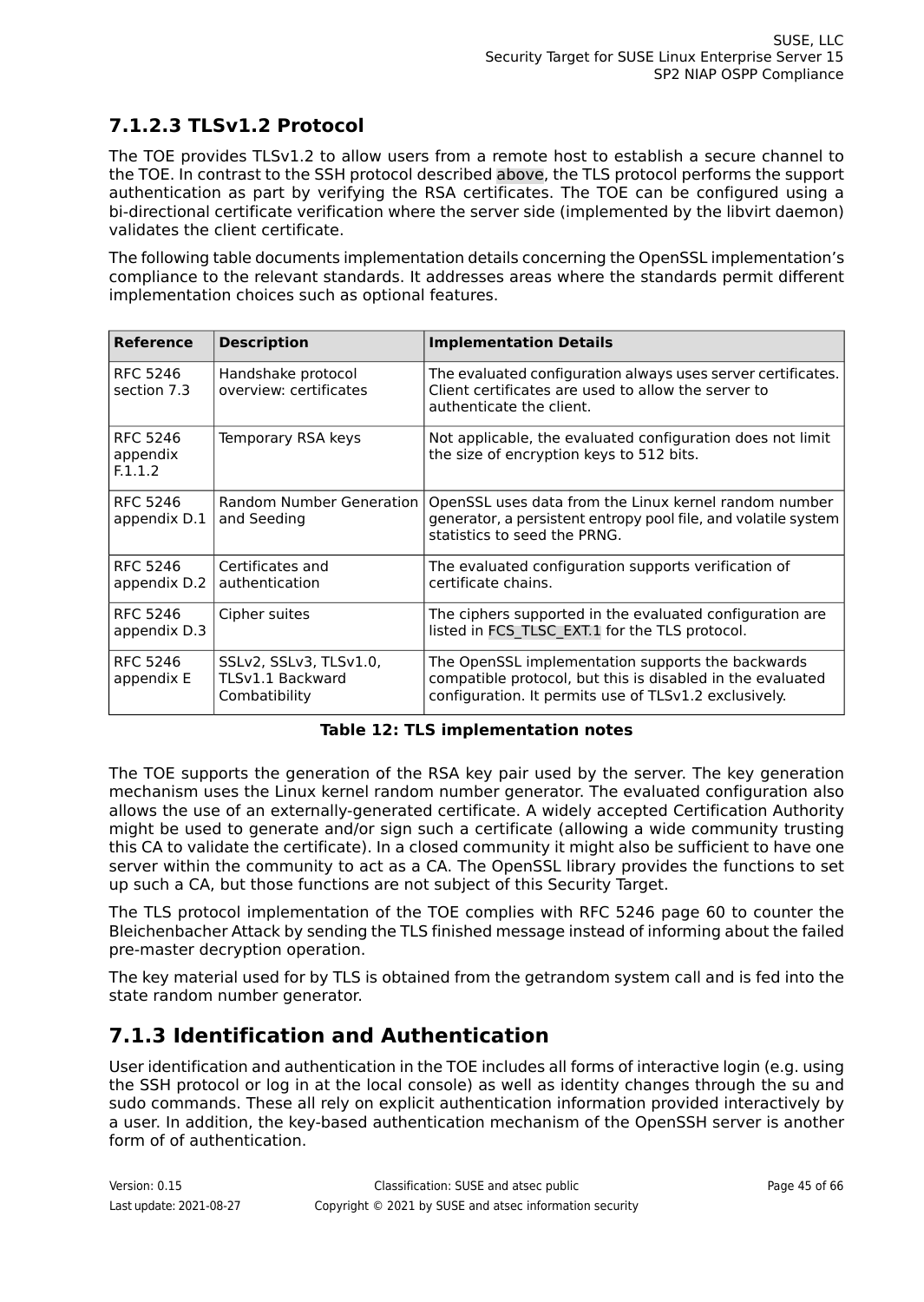## <span id="page-45-0"></span>**7.1.3.1 PAM-based identification and authentication mechanisms**

Linux uses a suite of libraries called the "Pluggable Authentication Modules" (PAM) that allow an administrative user to choose how PAM-aware applications authenticate users. The TOE provides PAM modules that implement all the security functionality to:

- Provides login control and establishing all UIDs, GIDs and login ID for a subject
- Ensure the quality of passwords
- Enforce limits for accounts (such as the number of maximum concurrent sessions allowed for a user)
- Enforce the change of passwords after a configured time including the password quality enforcement
- Enforcement of locking of accounts after failed login attempts.
- Restriction of the use of the root account to certain terminals
- Restriction of the use of the su and sudo commands

The login processing sets the real, file system effective and login UID as well as the real, effective, file system GID and the set of supplemental GIDs of the subject that is created. It is of course up to the client application usually provided by a remote system to protect the user's entry of a password correctly (e. g. provide only obscured feedback).

During login processing, the user is shown a banner. After successful authentication, the login time is recorded.

After a successful identification and authentication, the TOE initiates a session for the user and spawns the initial login shell as the first process the user can interact with. The TOE provides a mechanism to lock a session either automatically after a configurable period of inactivity for that session or upon the user's request.

<span id="page-45-1"></span>User accounts are stored in configuration files (/etc/passwd and /etc/shadow). Both are writable to the root user only. In addition, /etc/shadow is readable to the root user only. Modification of both files is performed using a set of administrative applications. When a user ID is removed, its entry in the configuration files is removed by the administrative interfaces. Therefore, a log-in using such a removed user ID is unsuccessful.

## **7.1.3.2 User Identity Changing**

Users can change their identity (i.e., switch to another identity) using one of the following commands provided with the TOE:

### **su command**

The su command is intended for a switch to a another identity that establishes a new login session and spawns a new shell with the new identity. When invoking su, the user must provide the credentials associated with the target identity - i.e. when the user wants to switch to another user ID, it has to provide the password protecting the account of the target user.

The primary use of the su command within the TOE is to allow appropriately authorized individuals the ability to assume the root identity to perform administrative actions. In this system the capability to login as the root identity has been restricted to defined terminals only. In addition the use of the su command to switch to root has been restricted to users belonging to a special group. Users that don't have access to a terminal where root login is allowed and are not member of that special group will not be able to switch their real, file system and effective user ID to root even if they would know the authentication information for root. Note that when a user executes a program that has the setuid bit set, only the effective user ID and file system ID are changed to that of the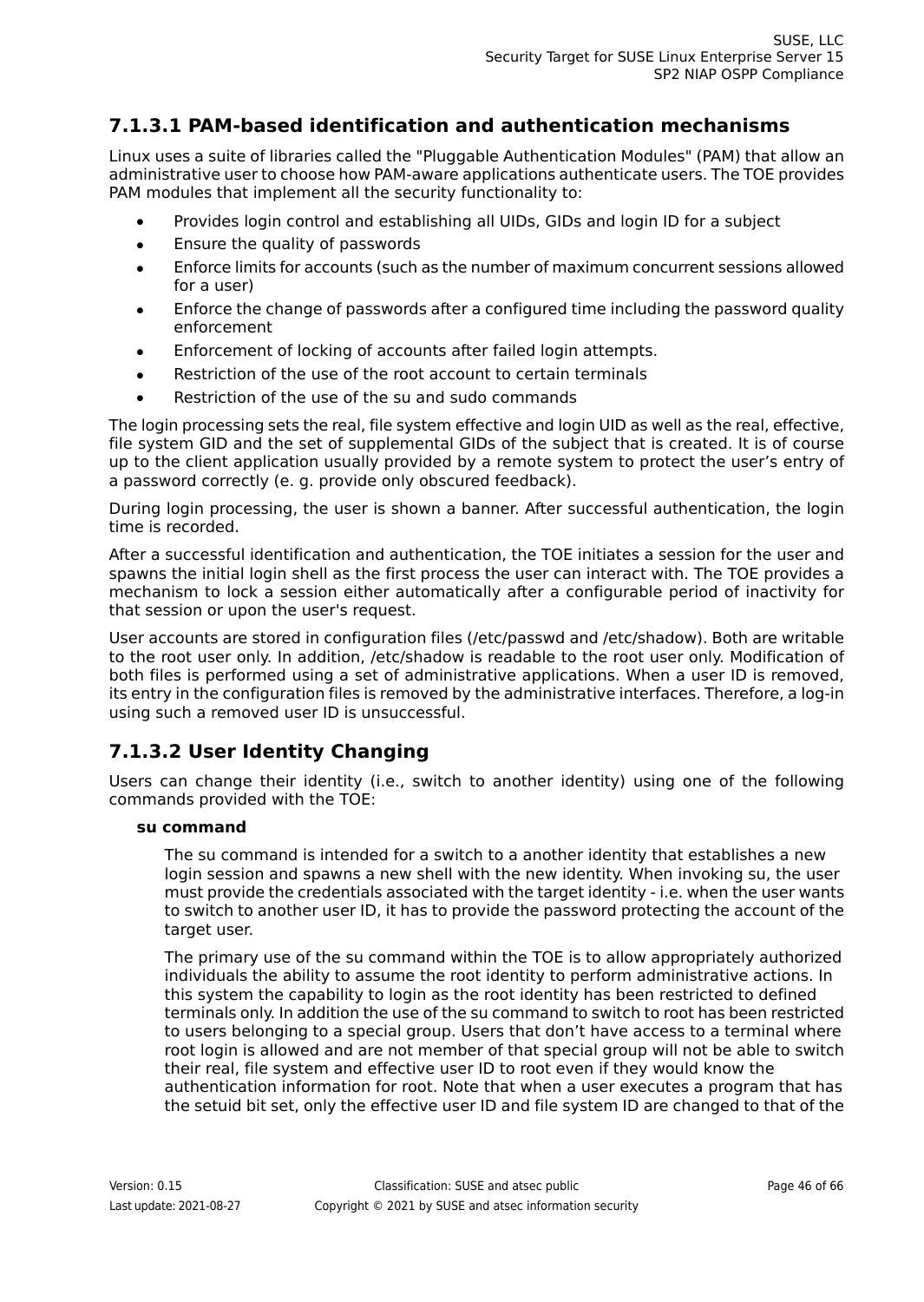owner of the file containing the program while the real user ID remains that of the caller. The login ID is neither changed by the su command nor by executing a program that has the setuid or setgid bit set as it is used for auditing purposes.

#### **sudo command**

The sudo command is intended for giving users permissions to execute commands with another user identity. When invoking sudo, the user has to authenticate with this credentials.

Sudo is associated with sophisticated ruleset that can be engaged to specify which:

- source user ID
- originating from which host
- can access a command, a command with specific configuration flags, or all commands within a directory
- with which new user identity.

When switching identities, the real, file system, and effective user ID, and real, file system, and effective group ID are changed to the one of the user specified in the command (after successful authentication as this user).

Note: The login ID is not retained for the following special case:

- 1. User A logs into the system.
- 2. User A uses su to change to user B.
- 3. User B now edits the cron or at job queue to add new jobs. This operation is appropriately audited with the proper login ID.
- 4. Now when the new jobs are executed as user B, the system does not provide the audit information that the jobs are created by user A.

<span id="page-46-0"></span>The su command invokes the common authentication mechanism to validate the supplied authentication.

### **7.1.3.3 Authentication Data Management**

Each TOE instance maintains its own set of users with their passwords and attributes. Although the same human user may have accounts on different servers interconnected by a network and running an instantiation of the TOE, those accounts and their parameter are not synchronized on different TOE instances. As a result the same user may have different user names, different user Ids, different passwords and different attributes on different machines within the networked environment. Existing mechanism for synchronizing this within the whole networked system are not subject to this evaluation.

Each TOE instance within the network maintains its own administrative database by making all administrative changes on the local TOE instance. System administration has to ensure that all machines within the network are configured in accordance with the requirements defined in this Security Target.

The file /etc/passwd contains for each user the user's name, the id of the user, an indicator whether the password of the user is valid, the principal group id of the user and other (not security relevant) information. The file /etc/shadow contains for each user a hash of the user's password, the userid, the time the password was last changed, the expiration time as well as the validity period of the password and some other information that are not subject to the security functions as defined in this Security Target. Users are allowed to change their passwords by using the passwd command. This application is able to read and modify the contents of /etc/shadow for the user's password entry, which would ordinarily be inaccessible to a non-privileged user process. Users are also warned to change their passwords at login time if the password will expire soon, and are prevented from logging in if the password has expired.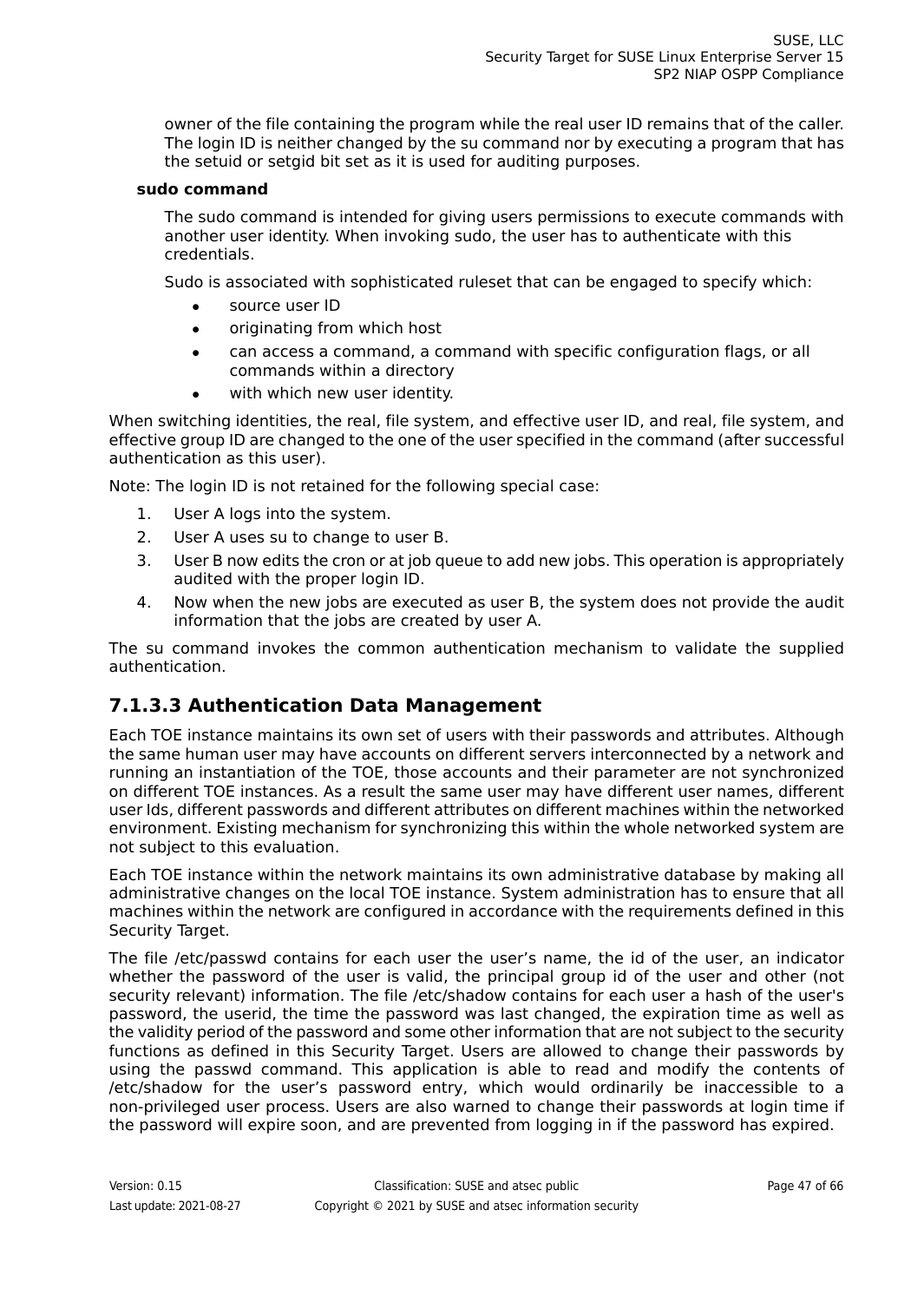The time of the last successful logins is recorded in the directory /var/log/tallylog where one file per user is kept.

The TOE displays informative banners before or during the login to users. The banners can be specified with the files /etc/issue for log ins via the physical console or /etc/issue.net for remote log ins, such as via SSH. When performing a log in on the physical console, the banner is displayed above the username and password prompt. For log ins via SSH, the banner is displayed to the remote peer during the SSH-session handshake takes place. The remote SSH client will display the banner to the user. When using the provided OpenSSH client, the banner is displayed when the user instructs the OpenSSH client to log into the remote system.

## <span id="page-47-0"></span>**7.1.3.4 SSH key-based authentication**

In addition to the PAM-based authentication outlined above, the OpenSSH server is able to perform a key-based authentication. When a user wants to log on, instead of providing a password, the user applies his SSH key. After a successful verification, the OpenSSH server considers the user as authenticated and performs the PAM-based operations as outlined above.

To establish a key-based authentication, a user first has to generate an RSA, or ECDSA key pair. The private part of the key pair remains on the client side. The public part is copied to the server into the file .ssh/authorized keys which resides in the home directory of the user he wants to log on as. When the login operation is performed the SSHv2 protocol tries to perform the "publickey" authentication using the private key on the client side and the public key found on the server side. The operations performed during the publickey authentication is defined in [\[RFC4252\]](#page-65-5) $\triangleq$  chapter 7.

<span id="page-47-1"></span>Users have to protect their private key part the same way as protecting a password. Appropriate permission settings on the file holding the private key is necessary. To strengthen the protection of the private key, the user can encrypt the key where a password serves as key for the encryption operation. See ssh-keygen(1) for more information.

## **7.1.3.5 Session locking**

The TOE uses the screen(1) application which locks the current session of the user either after an administrator-specified time of inactivity or upon the user's request.

<span id="page-47-2"></span>To unlock the session, the user must supply his password. Screen uses PAM to validate the password and allows the user to access his session after a successful validation.

## **7.1.4 Discretionary Access Control**

The general policy enforced is that subjects (i.e., processes) are allowed only the accesses specified by the policies applicable to the object the subject requests access to. Further, the ability to propagate access permissions is limited to those subjects who have that permission, as determined by the policies applicable to the object the subject requests access to.

A subject may possess one or more of the following capabilities which provide the following exemptions from the DAC mechanism:

- CAP\_DAC\_OVERRIDE: A process with this capability is exempt from all restrictions of the discretionary access control and can perform any action desired. For the execution of a file, the permission bit vector of that file must contain at least one execute bit.
- CAP\_DAC\_READ\_SEARCH: A process with this capability overrides all DAC restrictions regarding read and search on files and directories.
- CAP CHOWN: A process with this capability is allowed to make arbitrary changes to a file's UID or GID.
- CAP FOWNER: Setting permissions and ownership on objects even if the process' UID does not match the UID of the object.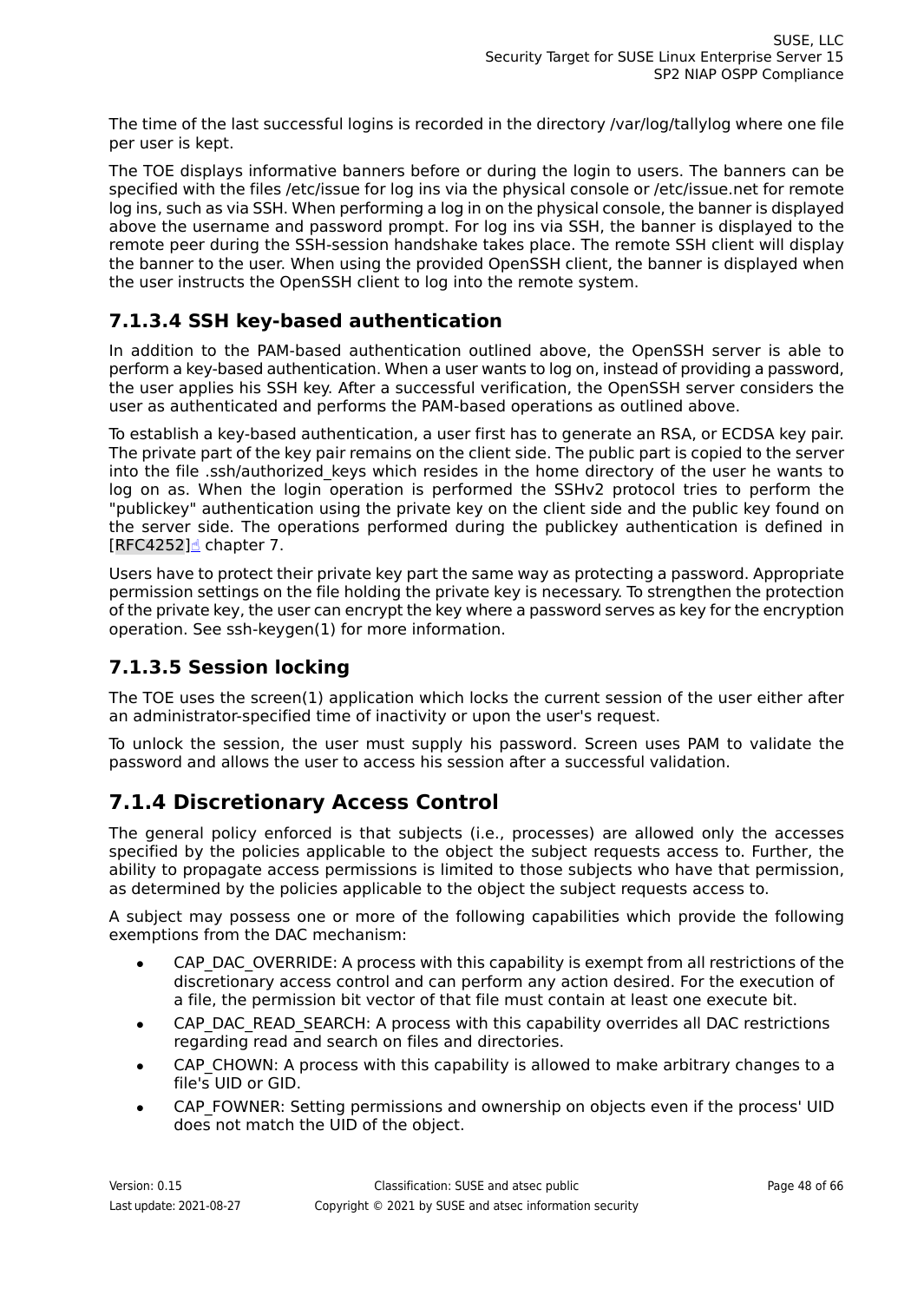CAP\_FSETID: Don't clear SUID and SGID permission bits when a file is modified.

DAC provides the mechanism that allows users to specify and control access to objects that they own. DAC attributes are assigned to objects at creation time and remain in effect until the object is destroyed or the object attributes are changed. DAC attributes exist for, and are particular to, each type of named object known to the TOE. DAC is implemented with permission bits and, when specified, ACLs.

The outlined DAC mechanism applies only to named objects which can be used to store or transmit user data. Other named objects are also covered by the DAC mechanism but may be supplemented by further restrictions. These additional restrictions are out of scope for this evaluation. Examples of objects which are accessible to users that cannot be used to store or transmit user data are: virtual file systems externalizing kernel data structures (such as most of procfs, sysfs, binfmt\_misc) and process signals.

During creation of objects, the TSF ensures that all residual contents is removed from that object before making it accessible to the subject requesting the creation.

<span id="page-48-0"></span>When data is imported into the TOE (such as when mounting disks created by other trusted systems), the TOE enforces the permission bits and ACLs applied to the file system objects.

### **7.1.4.1 Permission bits**

The TOE supports standard UNIX permission bits to provide one form of DAC for file system objects in all supported file systems. There are three sets of three bits that define access for three categories of users: the owning user, users in the owning group, and other users. The three bits in each set indicate the access permissions granted to each user category: one bit for read (r), one for write (w) and one for execute (x). Note that write access to file systems mounted as read only (e. g. CD-ROM) is always rejected (the exceptions are character and block device files which can still be written to as write operations do not modify the information on the storage media). The SVTX (sticky) attribute is used for world-writeable temp directories preventing the removal of files by users other than the owner.

Each process has an inheritable "umask" attribute which is used to determine the default access permissions for new objects. It is a bit mask of the user/group/other read/write/execute bits, and specifies the access bits to be removed from new objects. For example, setting the umask to "002" ensures that new objects will be writable by the owner and group, but not by others. The umask is defined by the administrator in the /etc/login.defs file or 022 by default if not specified.

When using the VFAT file system at the /boot/efi mount point, the permissions applicable for every file system object beneath that mount point is specified with mount options. The mount system call allows the specification of the owning ID, group ID and the permissions applicable to the file system objects. The permissions specified at the mount point have the same semantics as the Unix permission bits.

<span id="page-48-1"></span>Modification of DAC attributes is restricted to the owner of the object or users with the aforementioned capabilities.

## **7.1.4.2 Access Control Lists (ACLs)**

The TOE provides support for POSIX type ACLs to define a fine grained access control on a user basis. ACLs are supported for all file system objects stored with the following file systems:

- **btrfs**
- ext3
- $\bullet$  ext4
- xfs
- tmpfs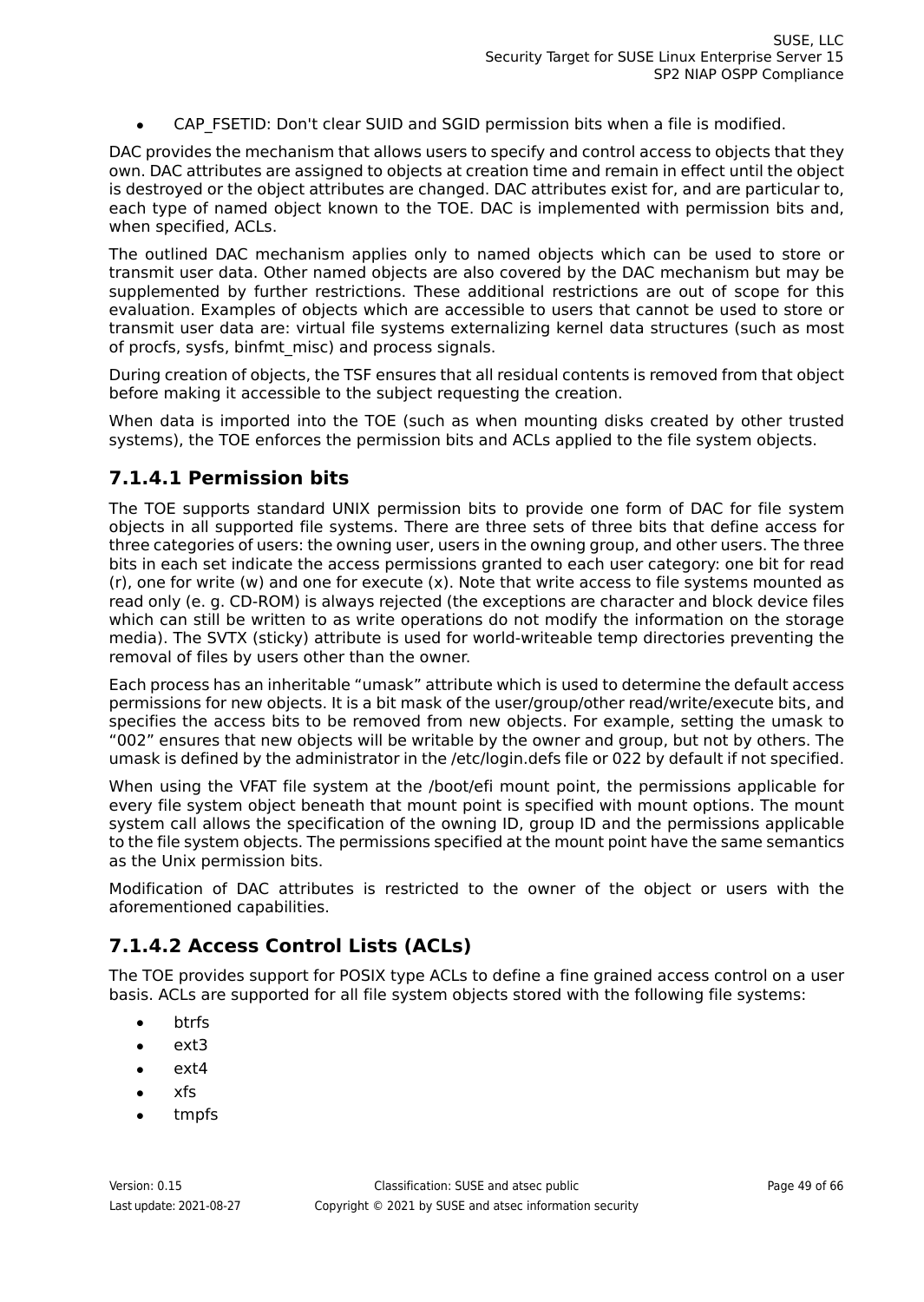An ACL entry contains the following information:

- A tag type that specifies the type of the ACL entry
- A qualifier that specifies an instance of an ACL entry type
- A permission set that specifies the discretionary access rights for processes identified by the tag type and qualifier

An ACL contains exactly one entry of three different tag types (called the "required ACL entries" forming the "minimum ACL"). The standard UNIX file permission bits as described in the previous section are represented by the entries in the minimum ACL.

A default ACL is an additional ACL which may be associated with a directory. This default ACL has no effect on the access to this directory. Instead the default ACL is used to initialize the ACL for any file that is created in this directory. If the new file created is a directory it inherits the default ACL from its parent directory. When an object is created within a directory and the ACL is not defined with the function creating the object, the new object inherits the default ACL of its parent directory as its initial ACL.

<span id="page-49-0"></span>Modification of DAC attributes is restricted to the owner of the object or users with the aforementioned capabilities.

### **7.1.4.3 File system objects**

<span id="page-49-1"></span>File system objects access checks are performed when the object is initially opened, and are not checked on each subsequent access. Changes to access controls (i.e., revocation) are effective with the next attempt to open the object.

## **7.1.4.4 IPC objects**

The TOE implements the following standard types of IPC mechanisms:

- SYSV Shared Memory
- SYSV and POSIX Message Queues
- SYSV Semaphores

Access to the above mentioned IPC mechanisms are governed by UNIX permission bits.

As the IPC objects of UNIX domain socket special files and Named Pipes are represented as file system objects, the access control mechanism covering file system objects are applicable to these IPC mechanisms too.

The TOE maintains IPC object types where each process has its own namespace for that object type: sockets - including network sockets. Access to the socket is only possible by the process whose socket namespace contains the socket reference. Setting of permissions for such objects can be handled using file descriptor passing.

<span id="page-49-2"></span>Modification of DAC attributes is restricted to the owner of the object or users with the aforementioned capabilities.

## **7.1.4.5 at and cron jobs queues**

at and cron jobs can only be accessed (read/added/modified/deleted) by the owning user. The TOE maintains at and cron job queues for each user.

The root user can always access every at or cron job queue.

The at or cron jobs are started with the UIDs/GIDs of the creator of the job.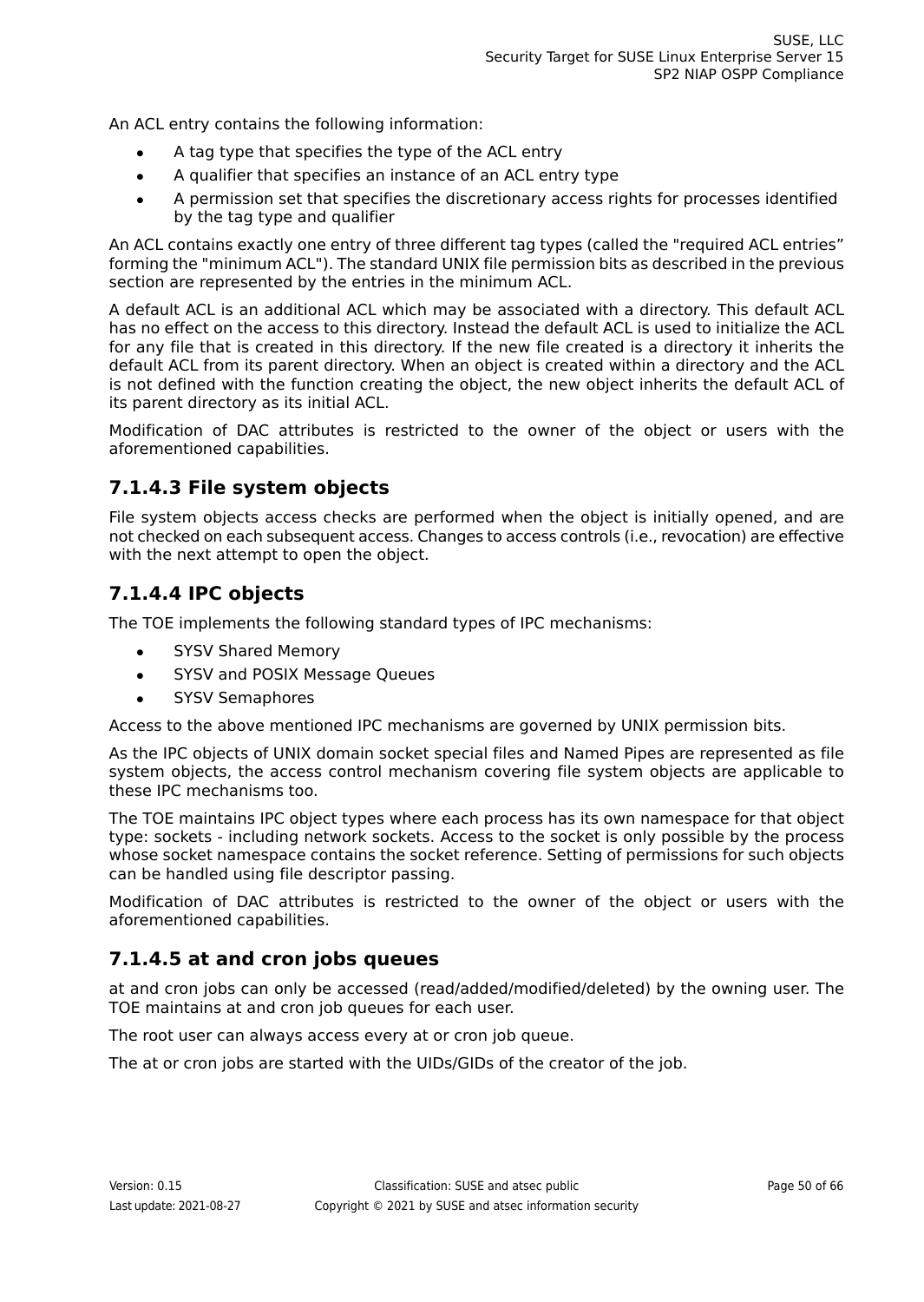## <span id="page-50-0"></span>**7.1.5 Security Management**

The security management facilities provided by the TOE are usable by authorized users and/or authorized administrators to modify the configuration of TSF. The configuration of TSF are hosted in the following locations:

- Configuration files (or TSF databases)
- Data structures maintained by the kernel and within the kernel memory

The TOE provides applications to authorized users as well as authorized administrators to perform various administrative tasks. These applications are documented as part of the administrator and user guidance. These applications are either used to modify configuration files or to access parameters controlled and enforced by the kernel via kernel-provided interfaces to user space.

Configuration options are stored in different configuration files. These files are protected using the DAC mechanisms against unauthorized access where usually the root user only is allowed to write to the files. In some special cases (like for /etc/shadow), the file is even readable to the root user only. It is the task of the persons responsible for setting up and administrating the system to ensure that the access control features of the TOE are used throughout the lifetime of the system to protect those databases. These configuration files are accessed using applications which are able to interpret the contents of these configuration files. Each TOE instance maintains its own TSF database. Synchronizing those databases is not performed in the evaluated configuration. If such synchronization is required by an organization it is the responsibility of an administrative user of the TOE to achieve this either manually or with some automated assistance.

<span id="page-50-1"></span>To access data structures maintained by the kernel, applications use the kernel-provided interfaces, such as system calls, virtual file systems, netlink sockets, and device files. These kernel interfaces are restricted to authorized administrators or authorized users, if applicable, by either using DAC (for virtual file system objects) or special kernel-internal verification checks for each interface.

## **7.1.5.1 Privileges**

Privileges to perform administrative actions are maintained by the TOE. These privileges are separated into privileges to act on data or access functionality in user space and in kernel space.

Functionality accessible in user space are applications that can be invoked by users. Also, data accessible in user space is either data maintained with an application or data stored in persistent or transient storage objects. Privileges are controlled by permissions to invoke applications and to access data. For example, the configuration files including the user databases of /etc/passwd and /etc/shadow are accessible to the root user only. Therefore, the root user is given the privilege to perform modifications on this configuration data which constitutes administrative actions.

<span id="page-50-2"></span>Functionality and data maintained by the kernel must be accessed using system calls. The kernel implements a privilege check for functions and data that shall not be accessible by normal users. These privileges are controlled with capabilities that can be assigned to processes. If a process is assigned with a capability, it is allowed to request special operations that other processes cannot. To implement consistency with the Unix legacy, processes with the effective UID of zero are implicitly given all capabilities. However, these processes may decide to drop capabilities. Such capabilities are marked by names with the prefix of "CAP " throughout this document. The Linux kernel implements many more capabilities than mentioned in this document. These unmentioned capabilities protect functions that do not directly cover SFR functionality but need to be protected to ensure the integrity of the system and its resources.

## **7.1.5.2 Approval and delegation of management functions**

Using the sudo command, authorized administrators can approve that other users can perform management tasks. Once the administrator approves the operation, the /etc/sudoers file is modified to grant the user the right to perform the administrative operation.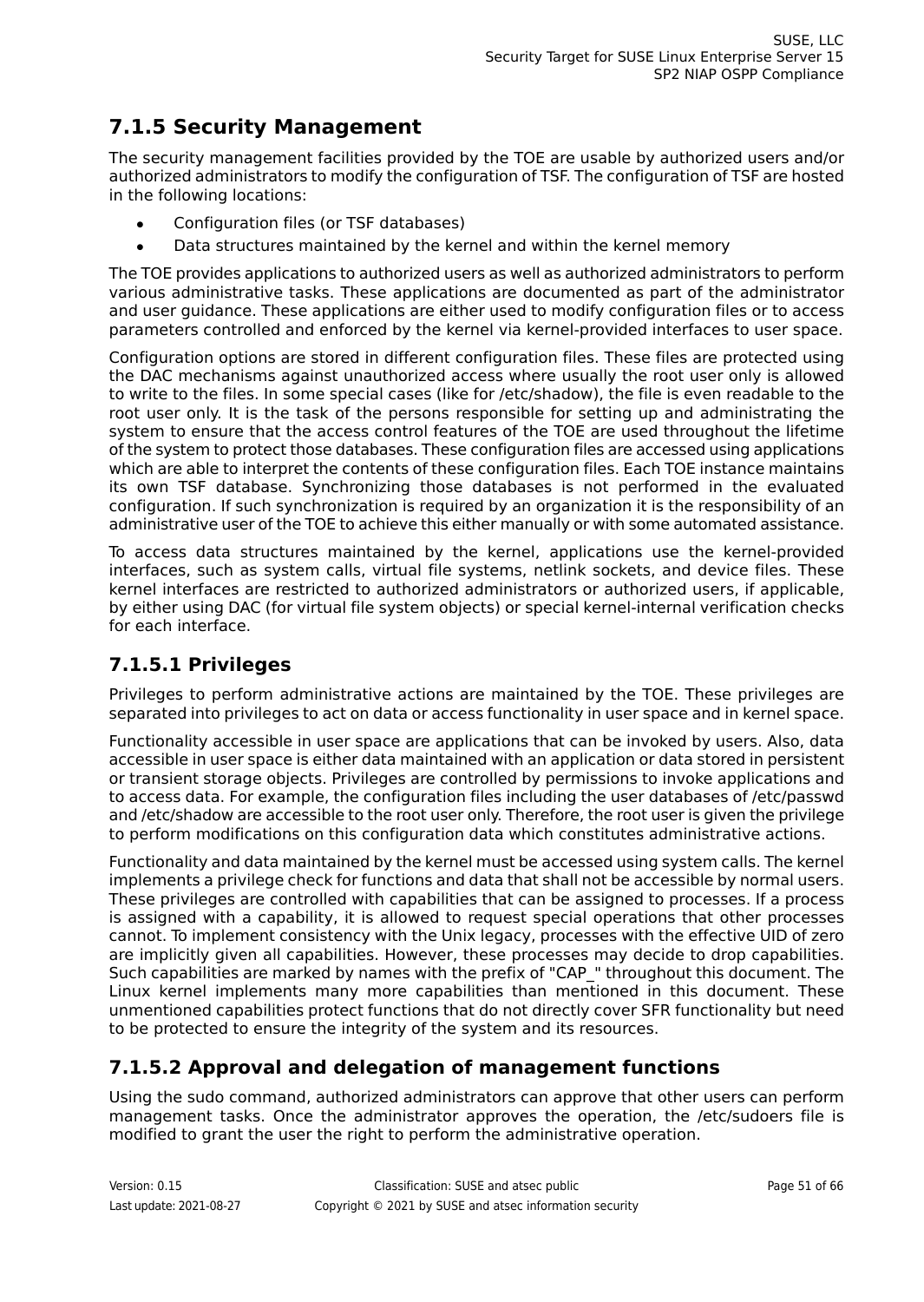Using the /etc/sudoers file, the administrator can specify the approval rules based on the following fine-grained properties:

- Specification of the command that can be executed. The command may contain wild cards.
- Specification of the target user ID or group ID the command shall be executed with.
- Specification of the user ID or group ID (where all members of the group are covered) which are allowed by this rule.

Using the sudo command and the associated /etc/sudoers configuration file, the administrative users, i.e. the users allowed to use the root UID are allowed to delegate parts or all of their authority to other users.

## <span id="page-51-0"></span>**7.1.6 Cryptographic key management**

The TOE supports the generation of RSA, and ECDSA keys for the OpenSSH host key as well as the OpenSSH user keys using the ssh-keygen(1) application. The following key sizes are supported:

- RSA: 2048 bits, 3072 bits, 4096 bits, 6144 bits, 8192 bits
- ECDSA: key sizes as defined by the selected curve.

The TOE supports the generation of RSA, and ECDSA keys for the TLS protocol using the openssl(1) application. The following key sizes are supported:

- RSA: any key size that is a multiple of a byte between 2048 and 32768 bits
- ECDSA: key sizes as defined by the selected curve.

The support for FFC DSS key generation is used to support the FFC-DH key agreement for both, SSH and TLS. Key sizes of 2048 bits, 3072 bits, 4096 bits, 6144 bits and 8192 bits are supported compliant to the selected domain parameter group.

<span id="page-51-1"></span>For details, see [Cryptographic](#page-41-0) services.

This supports FCS\_CKM.1.

## **7.1.7 Cryptographic key establishment**

The key establishment using FFC-Diffie Hellman as well as ECC-Diffie Hellman is supported for both, TLS and SSH.

<span id="page-51-2"></span>For details, see [Cryptographic](#page-41-0) services.

This supports FCS\_CKM.2.

## **7.1.8 Cryptographic key destruction**

Ephemeral cryptographic key material is held in RAM and is zeroized as soon as it is not required any more by overwriting the memory location with zeros.

The following keys are managed by OpenSSL on behalf of TLS and SSH:

- Ephemeral symmetric keys: The keys are derived during the TLS/SSH handshake from the Diffie-Hellman operation and stay in memory until rekey or destruction of the connection.
- Ephemeral MAC keys: The keys are derived during the TLS/SSH handshake from the Diffie-Hellman operation and stay in memory until rekey or destruction of the connection.
- Ephemeral DH/ECDH keys: The keys are generated by OpenSSL using its DRBG during the TLS/SSH handshake from the Diffie-Hellman operation and stay in memory until the handshake is completed.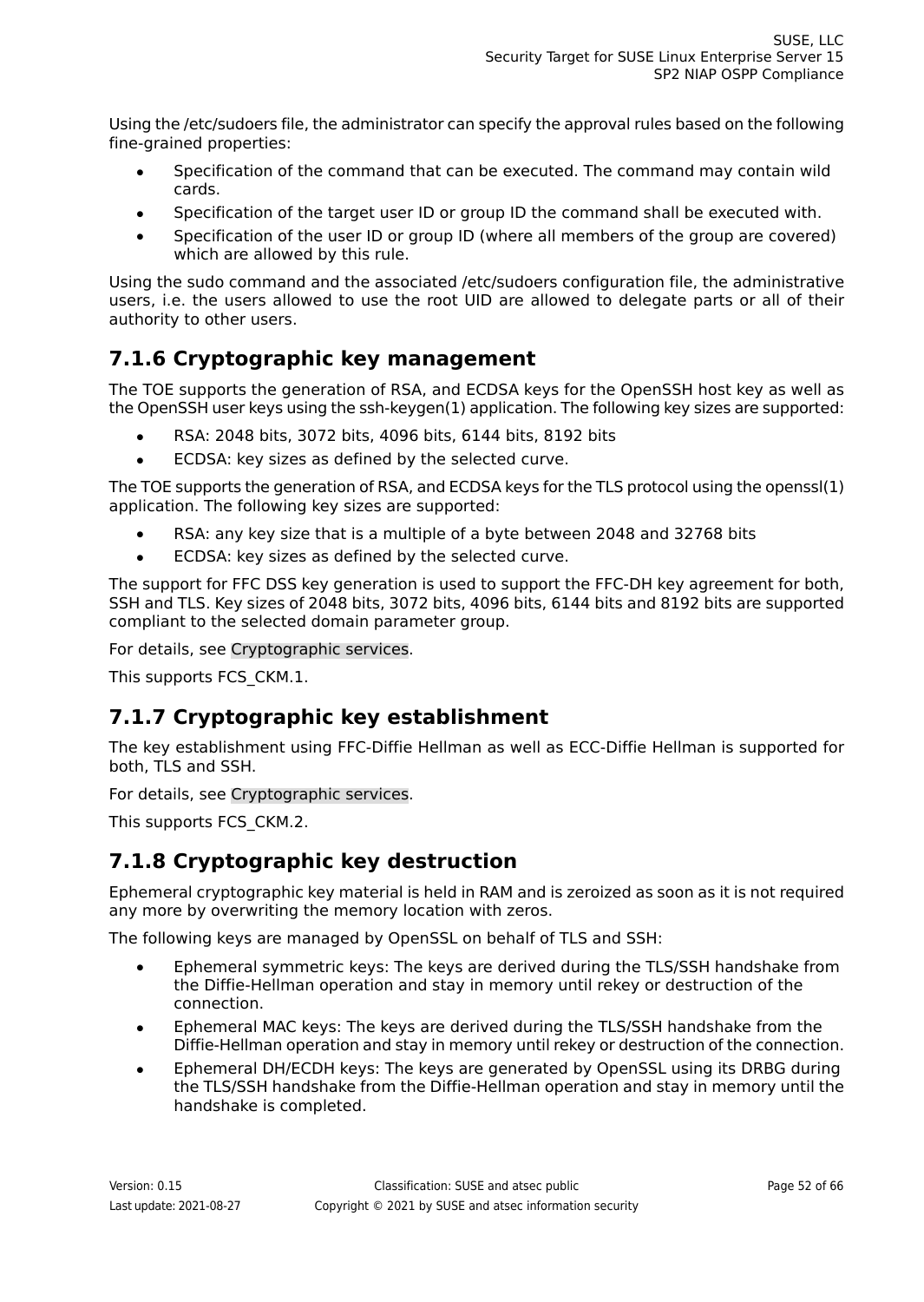Ephemeral representation of asymmetric keys: The keys are read from files during startup of the application handling the TLS/SSH connection and stay in memory until the application terminates.

All ephemeral keys are held by OpenSSL in cipher handles which contains the memory buffer holding the keys. When the cipher handle is released, the key memory is zeroized.

The following keys are managed by the Linux kernel crypto API on behalf the disk ecryption mechanism of dm-crypt:

Ephemeral symmetric key: The master volume key is stored wrapped in the LUKS header. That header is read by the tool cryptsetup that uses libgcrypt as its cryptographic library. The LUKS header is unwrapped using a passcode provided by the administrator. The unwrapped master volume key is injected into the kernel crypto API which wraps the key in a cipher handle that contains the memory buffer holding the key. When the dm-crypt partition is unmounted, the Linux kernel crypto API cipher handle is deallocated which also zeroizes the memory buffer holding the master volume key. After cryptsetup injected the master volume key, the passcode, the key derived from it using PBKDF2 as well as its copy of the master volume key is overwritten with zeros.

For non-volatile memory, the life of a TLS certificate / key and SSH key pairs is indefinite. A user or administrator can manually destroy them. To erase long-term key material held in files the TOE provides the tool fstrim. After a deletion of a file with sensitive data, this tool uses the SSD TRIM command to inform the SSD to discard unused blocks bypassing wear leveling. In addition, the tool shred is available that overwrites files multiple times with random data. This tool can be used for HDD to delete data.

<span id="page-52-0"></span>As the LUKS header only holds the wrapped master volume key, it is not subject to zeroization requirements.

This supports FCS\_CKM\_EXT.4.

## **7.1.9 Cryptographic operation - Encryption/Decryption (Disk Encryption)**

AES-XTS is used for the disk encryption based on dm-crypt. The cipher is implemented within the Linux kernel crypto API.

<span id="page-52-1"></span>AES-CBC and AES-GCM are used for TLS as well as SSH bulk data encryption.

For details, see [Cryptographic](#page-41-0) services.

This supports FCS\_COP.1(1).

## **7.1.10 Cryptographic operation - Hashing**

The hashing operation is applied for the following mechanisms:

- Signature generation / verification: The TOE performs signature generation using SHA2. Signature verification is supported with SHA1 and SHA2.
- MAC: The hash implementation is used as part of HMAC.

The technical decision 578 explicitly discourages signatures with SHA-1 as provided with ssh-rsa. This ST includes this signature type for legacy support only and strongly recommends using one of the other mentioned signature types.

For details, see [Cryptographic](#page-41-0) services.

This supports FCS\_COP.1(2).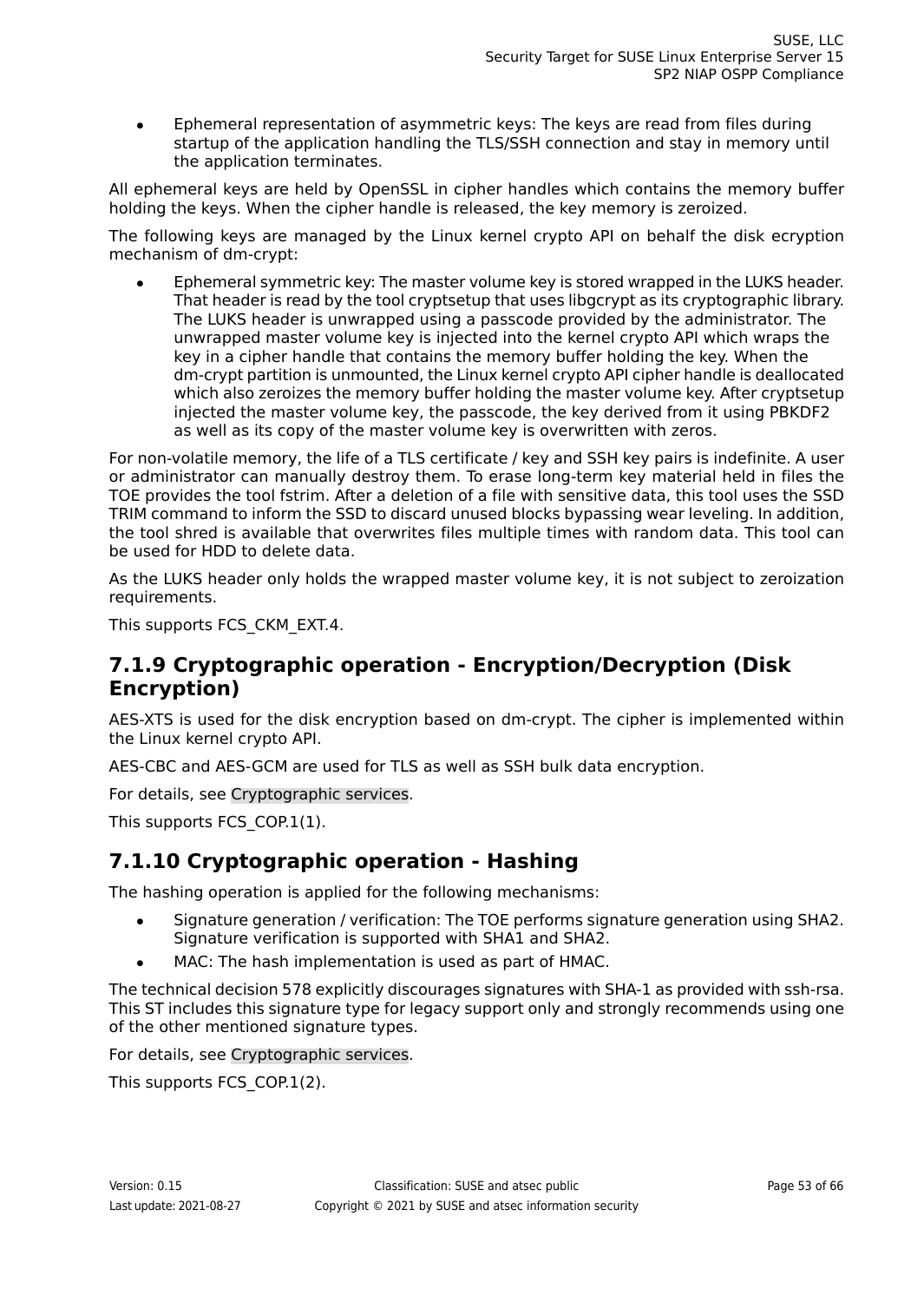## <span id="page-53-0"></span>**7.1.11 Cryptographic operation - Signing**

For user and host authentication, RSA and ECDSA signature generation and verification are used as part of the SSH protocol.

To support server authentication as part of TLS, RSA and ECDSA signature generation and verification are used as part of the TLS protocol.

For details, see [Cryptographic](#page-41-0) services.

<span id="page-53-1"></span>This supports FCS\_COP.1(3).

## **7.1.12 Cryptographic operation - Keyed-Hash Message Authentication**

Keyed hash message authentication is applied for the following operations:

- Authenticated encryption as part of SSH / TLS
- PRF: The SSH / TLS PRF requires HMAC.
- PBKDF2: The key derivation from the user passcode during unwrapping of the LUKS header requires HMAC.

<span id="page-53-2"></span>For details, see [Cryptographic](#page-41-0) services.

This supports FCS\_COP.1(4).

## **7.1.13 Random Bit Generation**

Random bit generation is performed in the following cryptographic libraries:

- OpenSSL: The CTR AES DRBG with AES 256 core with DF, without PR is used to generate all key material for the SSH/TLS protocols.
- libgcrypt: The HMAC DRBG with SHA-256 core is used to generate the master volume key when initializing a dm-crypt disk encryption container.

<span id="page-53-3"></span>For details, see [Cryptographic](#page-41-0) services.

This supports FCS\_RBG\_EXT.1.

## **7.1.14 Storage of Sensitive Data**

The TOE provides disk encryption for partitions. All partition including the root partition can be encrypted. In case of encryption of the root partition, the kernel and the initial RAM disk files must be stored on an unencrypted partition. These two files together with the boot loader configuration file cannot be stored protected by dm-crypt.

<span id="page-53-4"></span>For details, see [Cryptographic](#page-41-0) services.

This supports FCS\_STO\_EXT.1.

## **7.1.15 TLS Client Protocol - Part 1**

The TLS client support is implemented in OpenSSL. It supports all cipher suites listed in FCS TLSC EXT.1.

The authentication of the TLS server certificate is performed as follows:

Using FQDN: When the server's FQDN can be resolved, the TOE tries to match its name with either the CN part of the DN or with the DNS Name or URI Name entry in the SAN. If a CN and a SAN are present, the SAN takes precedence.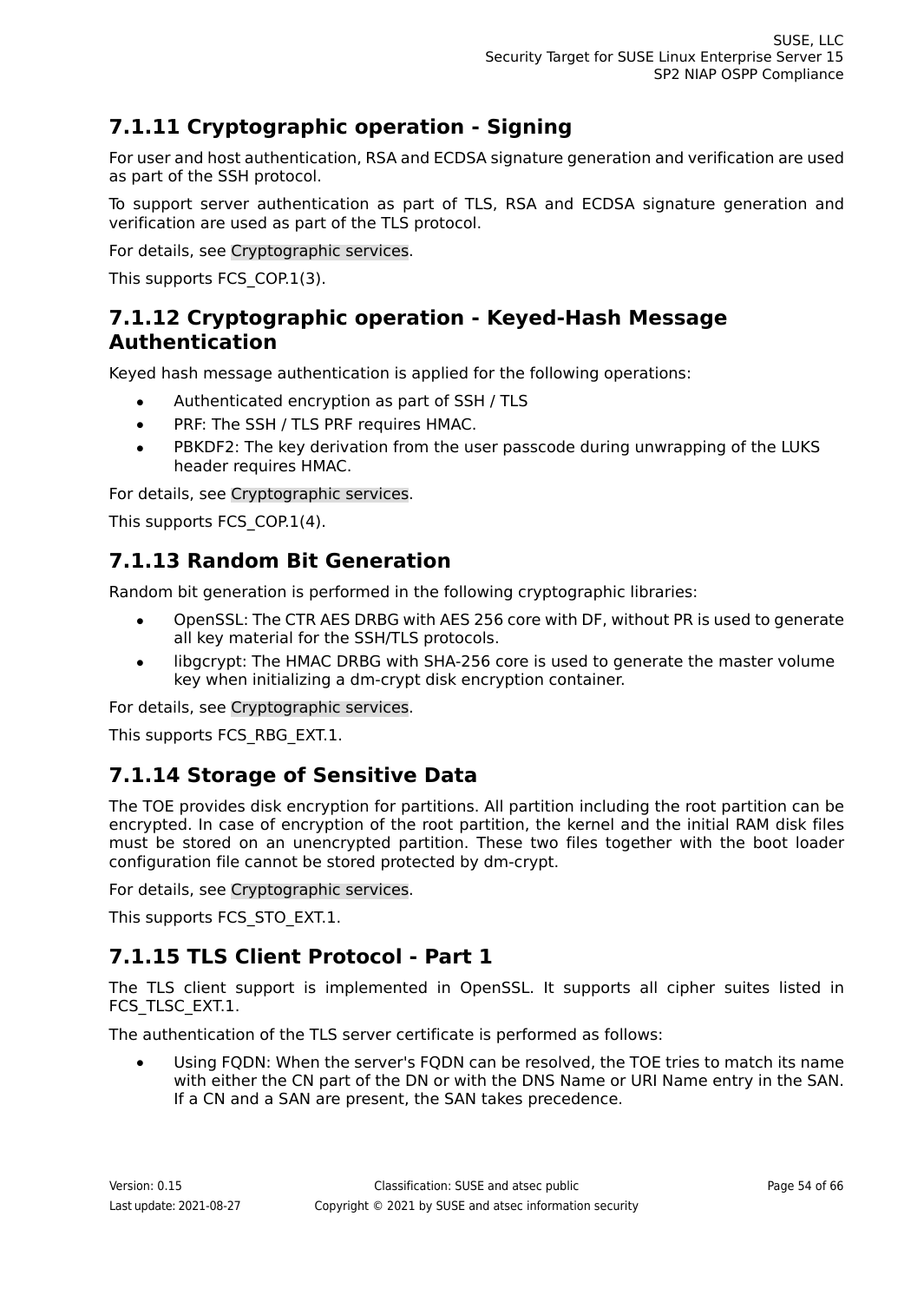Using IP address: When the server's FQDN cannot be resolved, the TOE tries to match its IP address with either the CN part of the DN or with the IP entry in the SAN. If a CN and a SAN are present, the SAN takes precedence.

The TOE supports wild cards for the server identifier resolution.

Certificate pinning is not supported by the TOE.

For details, see [Cryptographic](#page-41-0) services.

<span id="page-54-0"></span>This supports FCS\_TLSC\_EXT.1.

## **7.1.16 TLS Client Protocol - Part 2**

The TOE supports the TLS supported groups extension in the client hello without specific configurations.

For details, see [Cryptographic](#page-41-0) services.

<span id="page-54-1"></span>This supports FCS\_TLSC\_EXT.2.

## **7.1.17 Access Controls for Protecting User Data**

<span id="page-54-2"></span>The TOE access control functionality is described in [Discretionary](#page-47-2) Access Control.

This supports FDP\_ACF\_EXT.1.

## **7.1.18 Management of security functions behavior**

<span id="page-54-3"></span>The TOE management functionality is described in Security [Management.](#page-50-0) This supports FMT\_MOF\_EXT.1.

## **7.1.19 Specification of Management Functions**

<span id="page-54-4"></span>The TOE management functionality is described in section Security [Management.](#page-50-0) This supports FMT\_SMF\_EXT.1.

## **7.1.20 Access controls**

The TOE files are located in the following directories:

- Kernel / initial RAM disk / boot loader configuration: /boot
- Kernel modules: /lib/modules
- Shared libraries: /lib, /lib64, /usr/lib, /usr/lib64
- System executables: /bin, /sbin, /usr/bin, /usr/sbin, /usr/libexec
- <span id="page-54-5"></span>System configuration data: /etc
- Security audit logs: /var/log/audit

This supports FPT ACF EXT.1.

## **7.1.21 Address Space Layout Randomization**

ASLR is applied to all ELF formatted user space executables and its libraries. This supports FPT\_ASLR\_EXT.1.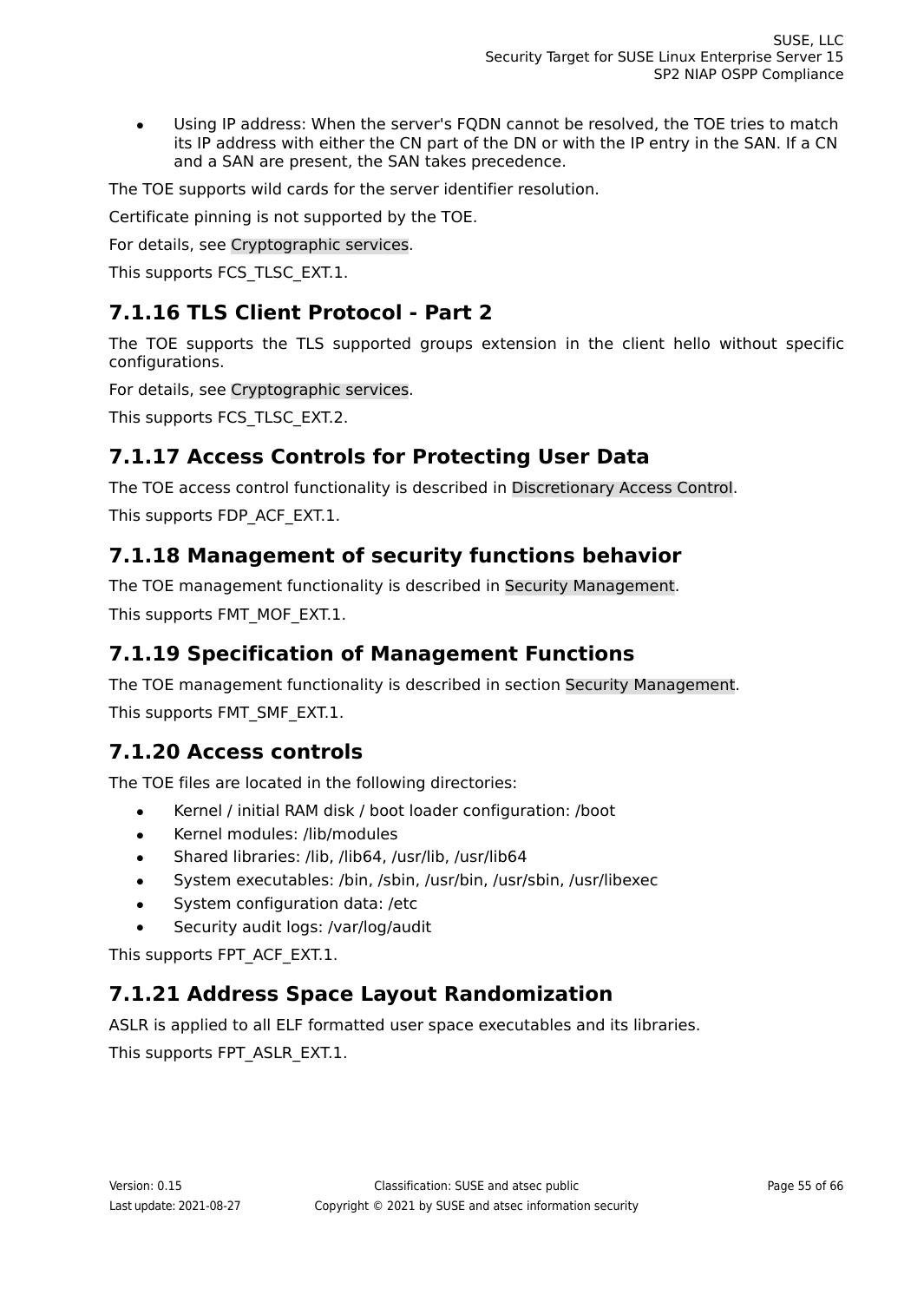## <span id="page-55-0"></span>**7.1.22 Stack Buffer Overflow Protection**

The TOE implements stack canaries for each executable and its libraries. The stack canary is implemented as a random number that is located between the stack and the return address pointer. The compiler adds a check for the presence of an unchanged random number before a function completes and before the function return pointer is executed.

<span id="page-55-1"></span>This supports FPT\_SBOP\_EXT.1.

## **7.1.23 Boot Integrity**

When a computer with Linux is turned on, the operating system is loaded into memory by a special program called a boot loader. A boot loader usually exists on the system's primary hard drive, or other media device, and has the sole responsibility of loading the Linux kernel with its required files or, in some cases, other operating systems, into memory. Each architecture capable of running Linux uses a different boot loader.

<span id="page-55-2"></span>The init process provided with the systemd suite and is the ancestor of all userspace processes and is process ID 1. Its main functions are to start processes and daemons based on the contents of the /etc/systemd/system, /usr/lib/systemd/ and /lib/systemd directories, to reap child processes, and to react to certain signals, such as start or stop signals.

## **7.1.23.1 Boot loader operation**

A boot loader is a program that resides in the starting sectors of a disk, that is, the Master Boot Record (MBR) of the hard disk. After testing the system during boot, the Basic Input-Output System (BIOS) transfers control to the MBR if the system is set to be booted from there. Then the program residing in MBR gets executed. This program is called the boot loader. Its duty is to transfer control to the operating system, which will then proceed with the boot process.

The boot process consists of the following steps when the CPU is powered on or reset:

- 1. The firmware performs any hardware initialization steps.
- 2. The BIOS searches for the boot loader to boot in an order predefined by the firmware setting. Once a valid device is found, the firmware copies the contents of its first sector containing the boot loader into RAM, and starts executing the code just copied.

Every boot loader performs the following general steps to initialize Linux:

- 1. Loading the kernel image it is configured to load (the actual way of configuring the boot loader is different for each boot loader implementation). The loading process ensures that the kernel image is loaded to a well-defined memory location.
- 2. Loading the initramfs image it is configured to load. Again, this image is loaded to a well-defined memory location.
- 3. The kernel is compiled such that the setup function will always be loaded into a well-known memory location. This allows the boot loader to jump to the setup function to transfer control to the kernel.

The system firmware supports the boot integrity as follows:

x86: UEFI implements the starting of the boot loader. During the start, UEFI performs a signature verification of the first stage boot loader executable called "shim boot loader" that also holds the certificate for validating the Grub boot loader. That signature is part of the boot loader EFI file and is signed by Microsoft since the default UEFI certificate in every system is the Microsoft certificate. The purpose of the "shim boot loader" is to perform the integrity check of the Grub boot loader binary and the certificate used to verify the subsequent software images. In turn, the Grub boot loader verifies the integrity of the kernel binary file. The loaded binary has a PKCS #7 signature at the end of the file which is used by the secure boot process to perform signature validation.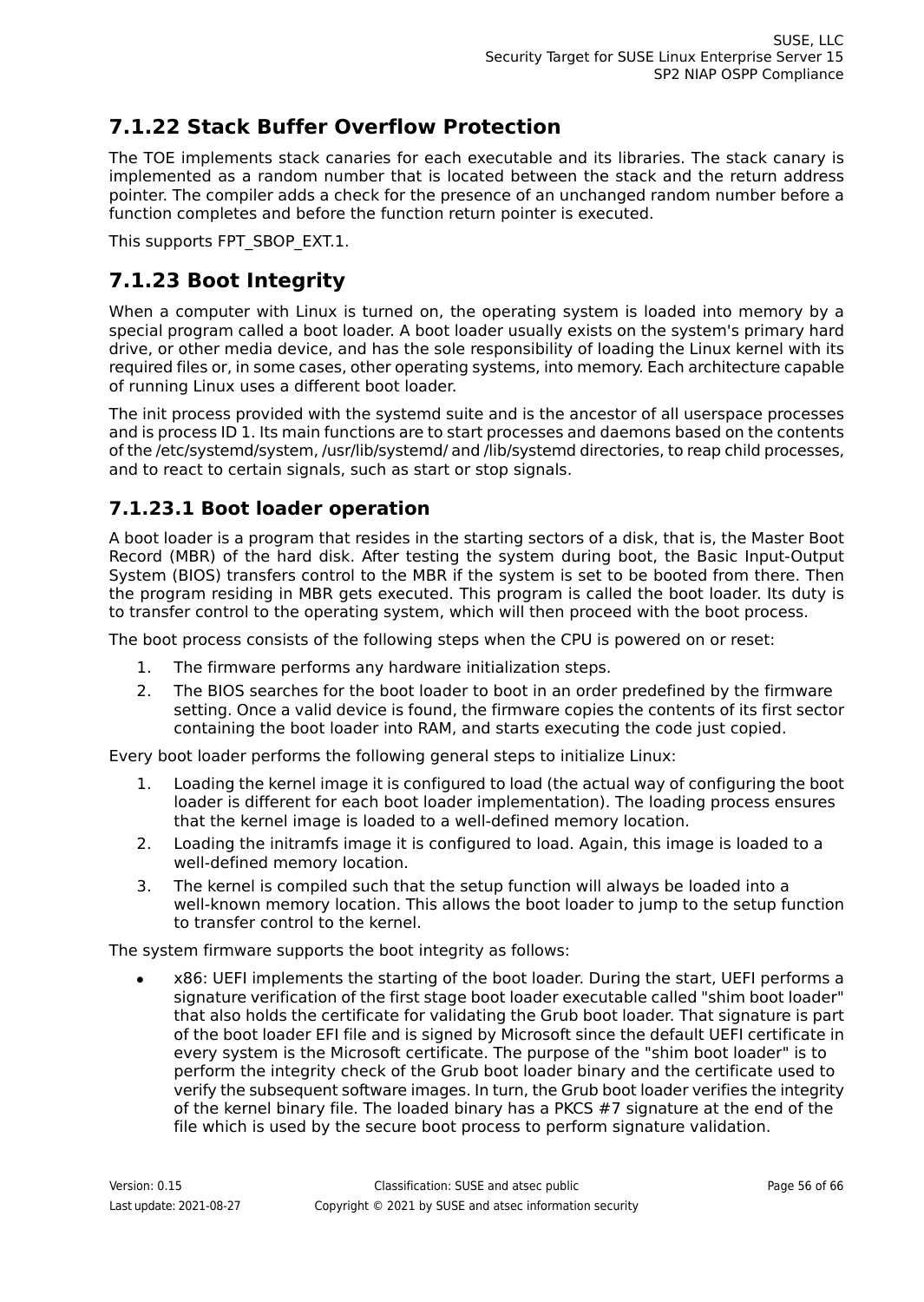- IBM Z: The loaded binaries have a signature associated with the file which is used by the secure boot process to perform signature validation.
- ARM: The loaded binaries have a signature associated with the file which is used by the secure boot process to perform signature validation.

### <span id="page-56-0"></span>**7.1.23.2 Kernel boot process**

The following initialization process is followed by the kernel. The details of the boot process are very different for each architecture. However, the following high-level steps are followed by each architecture.

Note, the kernel binary is compressed, except for a small code portion. That portion contains the setup code and the decompression routines in the kernel code to allow the kernel code to decompress itself.

The following steps are performed by the kernel after being loaded by the boot loader.

- 1. The setup function reinitializes the hardware devices in the computer and sets up the environment for the execution of the kernel program. The setup function initializes and configures hardware devices, such as the keyboard, video card, disk controller, and floating point unit.
- 2. The kernel is loaded into memory, and if its a compressed image, it is decompressed.
- 3. The kernel calls a second start-up (e.g. startup 32 on x86) function to set the execution environment for process 0.
- 4. The kernel initializes the memory management system.
- 5. The kernel sets the kernel mode stack for process 0.
- 6. The kernel initializes the provisional Page Tables and enables paging.
- 7. The kernel sets up the exception handlers.
- <span id="page-56-1"></span>8. start kernel completes the kernel initialization by initializing Page Tables, Memory Handling Data Structures, the SLUB allocator, system date, and system time.

### **7.1.23.3 User space boot process**

After the kernel is fully initialized, the user space is started up. There are the following two phases covering the boot process:

- initramfs: This state is intended to perform any initialization work to make the root file system available, such as loading kernel modules with special drivers needed to access the non-volatile storage holding the root file system.
- systemd This state initializes the entire user space by loading applications and daemons and performs any setup and configuration process necessary to get the system into the operational state.

### **initramfs**

The following steps are performed to initialize the initramfs:

- 1. After the kernel is loaded and initialized, it locates the compressed initramfs image in memory.
- 2. The Linux kernel uncompresses the image.
- 3. The kernel performs a loopback mount of the uncompressed initramfs image to mount it as the root file system.
- 4. The kernel executes the /linuxrc or /sbin/init executable. This is a copy of systemd which executes out of the initramfs.
- 5. systemd does whatever it needs to do to for setting up the system to allow accessing the root file system based on the configuration.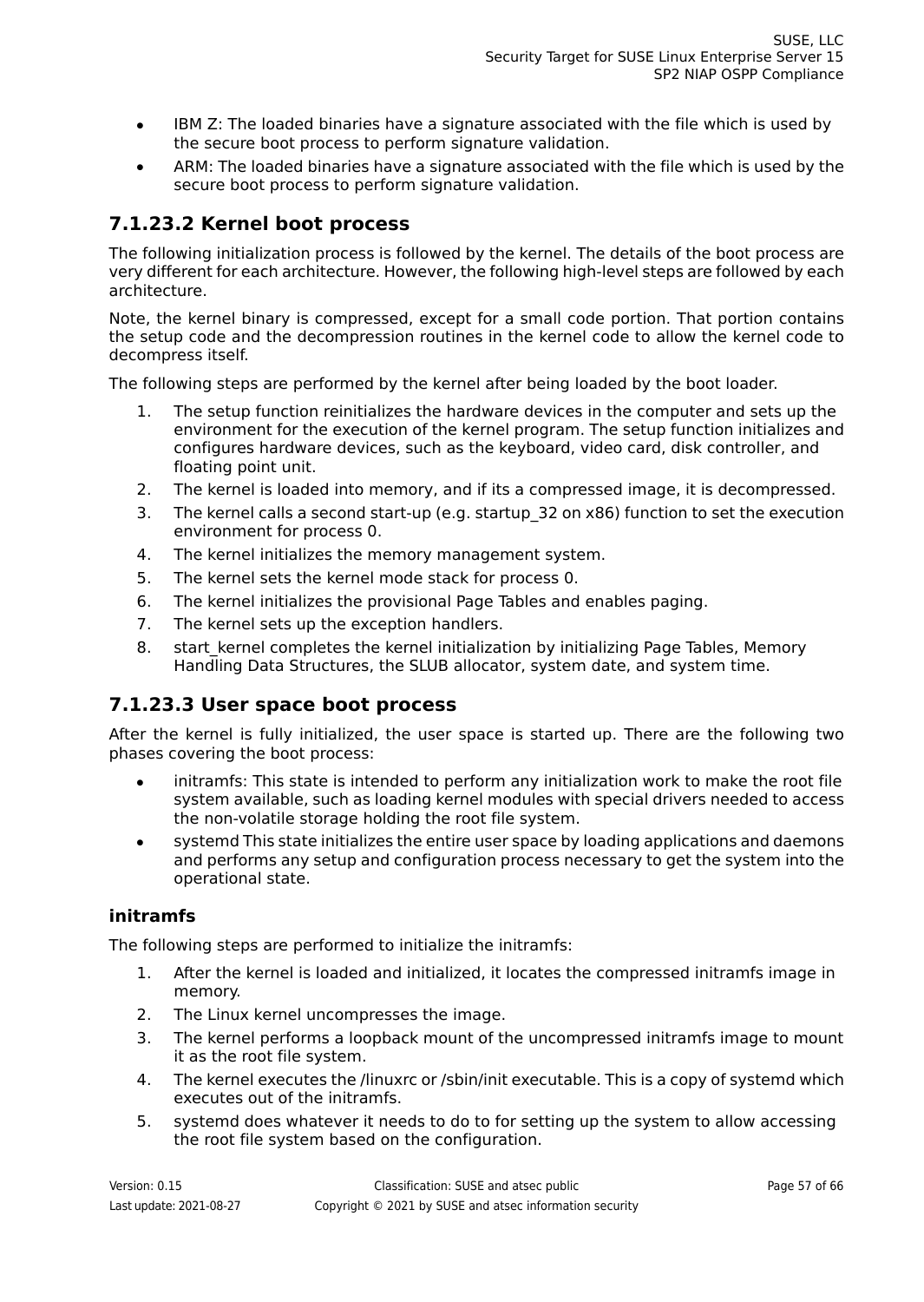6. After the systemd application terminates, the kernel unmounts the initramfs, and mounts the root file system pointed to by the "root" kernel command line parameter.

### **systemd**

On every Unix system there is one process with the special process identifier 1. It is started by the kernel before all other processes and is the parent process for all those other processes that have nobody else to be child of. Due to that it can do a lot of stuff that other processes cannot do. And it is also responsible for some things that other processes are not responsible for, such as bringing up and maintaining userspace during boot.

systemd starts up and supervises the entire system (hence the name...). It is based around the notion of units. In systemd, a unit refers to a resource that is managed. Each resource is defined by a configuration file called a unit file. Example: a unit avahi.service is the unit file for the Avahi daemon. Units are categorized by the type of their resource. The suffix portion of the unit's file name is the type.

The generic boot sequence after the initramfs operation is finished is given in the following. The kernel has mounted the root file system which hosts /sbin/init – note that this init application is implemented with the systemd framework. This application is the driver of the user space boot process.

The kernel executes /sbin/init which finalizes the boot sequence implemented in the kernel.

- 1. Before executing the /sbin/init application, it resets the pid table to assign process ID one to the init process.
- 2. systemd is an event-driven system as described in systemd(8).
- 3. The boot process driven by systemd is purely based on events. If one event is observed, all tasks associated with that event are executed in parallel. The implemented boot sequence with all events is outlined in bootup(7). The boot process covers the following aspects:
	- a. Mounts the /proc special file system.
	- b. Mounts the /dev/pts special file system.
	- c. Generate the /etc/nologin file early in the boot process.
	- d. Saves and restores the system entropy tool for higher quality random number generation.
	- e. Configures network interfaces.
	- f. Starts the system logging daemons.
	- g. Starts the sshd daemon.
	- h. Starts the cron daemon.
	- i. Probes hardware for setup and configuration.
	- j. Enables the logind daemon for authentication.

<span id="page-57-0"></span>This supports FPT\_TST\_EXT.1.

### **7.1.24 Trusted Update**

The system software management provided by the zypper tool obtains a list of updates regularly from SUSE. The list is compared with the installed set of RPMs. If an update for an installed RPM is found, the administrator is notified about the presence of the update.

During installation, the TOE receives a certificate that is stored in with the RPM database. That certificate is used to validate every RPM that is installed. A missing signature or wrong signature of an RPM package causes the package to be not installed. The TOE and its updates are distributed as RPMs.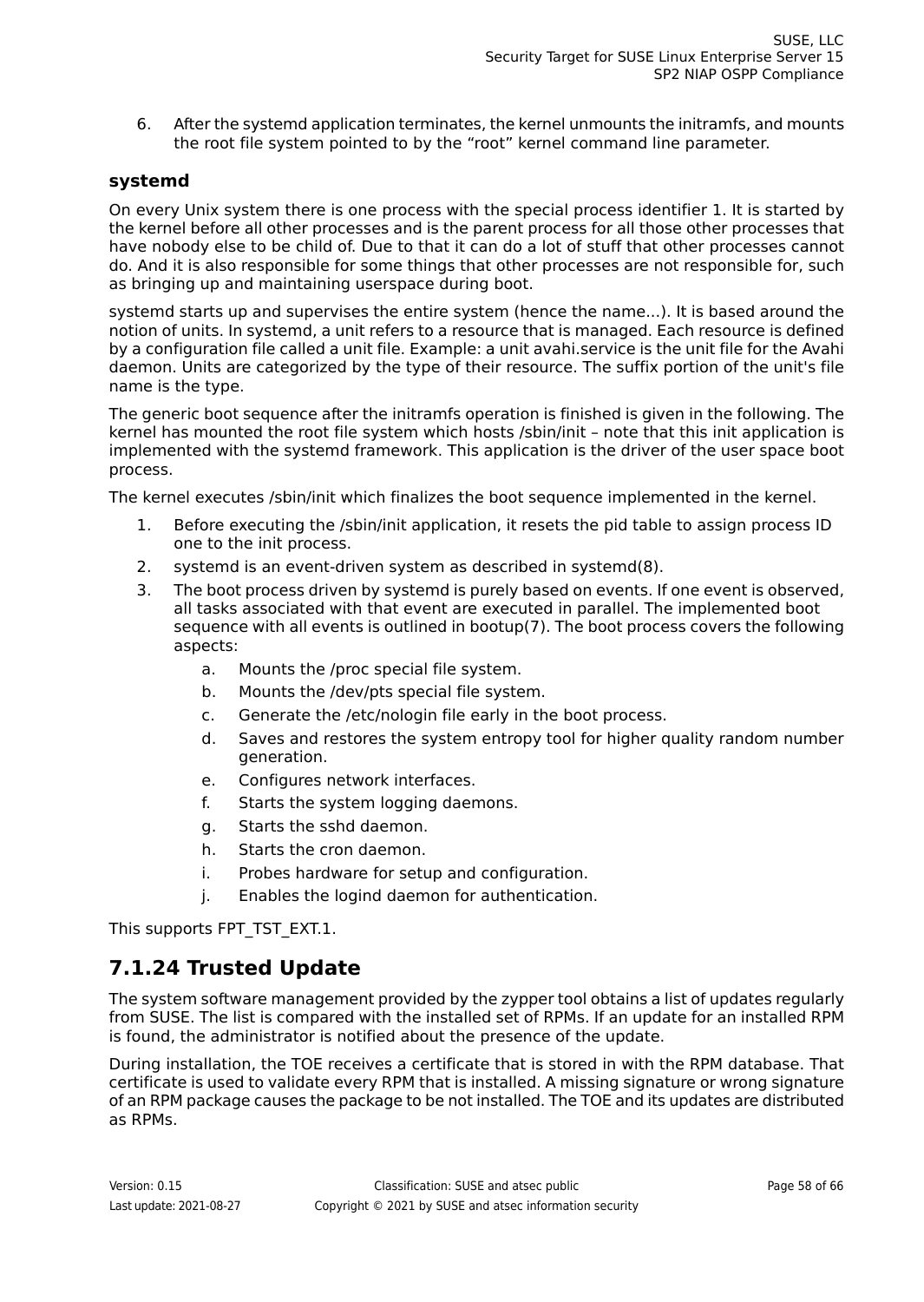This supports FPT\_TUD\_EXT.1.

## <span id="page-58-0"></span>**7.1.25 Trusted Update for Application Software**

The functionality for the system update discussed for FPT TUD EXT.1 applies to application software as well.

<span id="page-58-1"></span>This supports FPT\_TUD\_EXT.2.

## **7.1.26 Audit data generation**

The TOE audit generation mechanism is described in [Audit.](#page-39-2)

<span id="page-58-2"></span>This supports FAU\_GEN.1.

## **7.1.27 Authentication failure handling**

The TOE identification and authentication mechanism is described in [Identification](#page-39-2) and [Authentication.](#page-39-2)

<span id="page-58-3"></span>This supports FIA\_AFL.1.

## **7.1.28 Multiple Authentication Mechanisms**

The TOE identification and authentication mechanism is described in [Identification](#page-39-2) and [Authentication.](#page-39-2)

<span id="page-58-4"></span>This supports FIA\_UAU.5.

## **7.1.29 X.509 Certificate Validation**

The TOE X.509 certificate validation mechanism enforces the following checks:

- Firstly a certificate chain is built up starting from the supplied certificate and ending in the root CA. It is an error if the whole chain cannot be built up. The chain is built up by looking up the issuers certificate of the current certificate. If a certificate is found which is its own issuer it is assumed to be the root CA.
- The process of 'looking up the issuers certificate' itself involves a number of steps. After all certificates whose subject name matches the issuer name of the current certificate are subject to further tests. The relevant authority key identifier components of the current certificate (if present) must match the subject key identifier (if present) and issuer and serial number of the candidate issuer, in addition the keyUsage extension of the candidate issuer (if present) must permit certificate signing.
- The lookup first looks in the list of untrusted certificates and if no match is found the remaining lookups are from the trusted certificates. The root CA is always looked up in the trusted certificate list: if the certificate to verify is a root certificate then an exact match must be found in the trusted list.
- The second operation is to check every untrusted certificate's extensions for consistency with the supplied purpose. The supplied or "leaf" certificate must have extensions compatible with the supplied purpose and all other certificates must also be valid CA certificates. The following checks are applied:
	- The basicConstraints extension CA flag is used to determine whether the certificate can be used as a CA. If the CA flag is true then it is a CA, if the CA flag is false then it is not a CA. All CAs should have the CA flag set to true.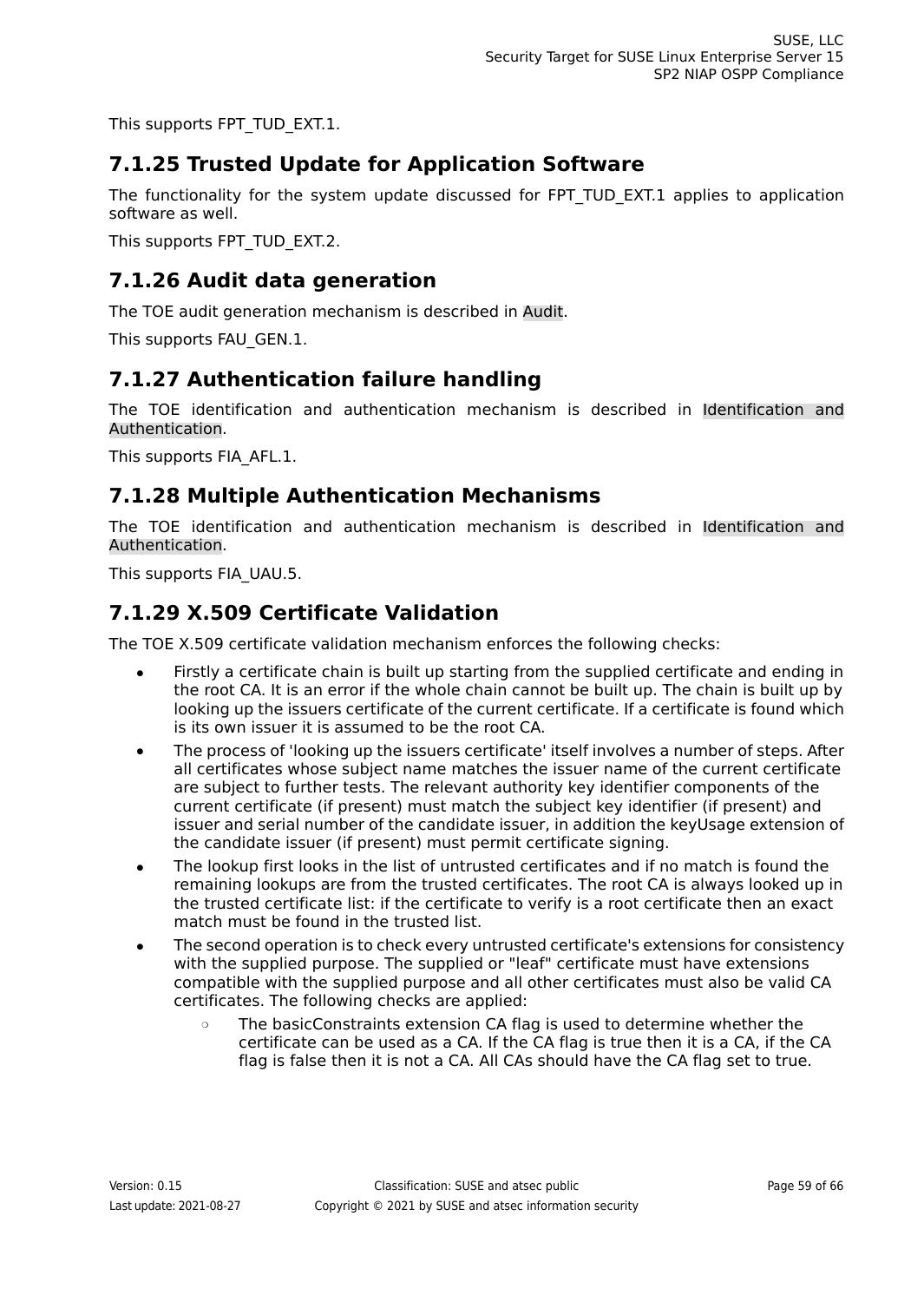- $\circ$  If the basicConstraints extension is absent then the certificate is considered to be a "possible CA" other extensions are checked according to the intended use of the certificate. A warning is given in this case because the certificate should really not be regarded as a CA: however it is allowed to be a CA to work around some broken software.
- $\circ$  If the certificate is a V1 certificate (and thus has no extensions) and it is self signed it is also assumed to be a CA but a warning is again given: this is to work around the problem of Verisign roots which are V1 self signed certificates.
- $\circ$  If the keyUsage extension is present then additional restraints are made on the uses of the certificate. A CA certificate must have the keyCertSign bit set if the keyUsage extension is present.
- $\circ$  The extended key usage extension places additional restrictions on the certificate uses. If this extension is present (whether critical or not) the key can only be used for the purposes specified. The following purposes are defined:
	- SSL Client: The extended key usage extension must be absent or include the "web client authentication" OID. keyUsage must be absent or it must have the digitalSignature bit set. Netscape certificate type must be absent or it must have the SSL client bit set.
	- SSL Client CA: The extended key usage extension must be absent or include the "web client authentication" OID. Netscape certificate type must be absent or it must have the SSL CA bit set: this is used as a work around if the basicConstraints extension is absent.
	- SSL Server: The extended key usage extension must be absent or include the "web server authentication" and/or one of the SGC OIDs. keyUsage must be absent or it must have the digitalSignature, the keyEncipherment set or both bits set. Netscape certificate type must be absent or have the SSL server bit set.
	- SSL Server CA: The extended key usage extension must be absent or include the "web server authentication" and/or one of the SGC OIDs. Netscape certificate type must be absent or the SSL CA bit must be set: this is used as a work around if the basicConstraints extension is absent.
	- Netscape SSL Server: For Netscape SSL clients to connect to an SSL server it must have the keyEncipherment bit set if the keyUsage extension is present. This isn't always valid because some cipher suites use the key for digital signing. Otherwise it is the same as a normal SSL server.
	- ➤ Common S/MIME Client Tests: The extended key usage extension must be absent or include the "email protection" OID. Netscape certificate type must be absent or should have the S/MIME bit set. If the S/MIME bit is not set in Netscape certificate type then the SSL client bit is tolerated as an alternative but a warning is shown: this is because some Verisign certificates don't set the S/MIME bit,
	- S/MIME Signing: In addition to the common S/MIME client tests the digitalSignature bit or the nonRepudiation bit must be set if the keyUsage extension is present.
	- S/MIME Encryption: In addition to the common S/MIME tests the keyEncipherment bit must be set if the keyUsage extension is present.
	- S/MIME CA: The extended key usage extension must be absent or include the "email protection" OID. Netscape certificate type must be absent or must have the S/MIME CA bit set: this is used as a work around if the basicConstraints extension is absent.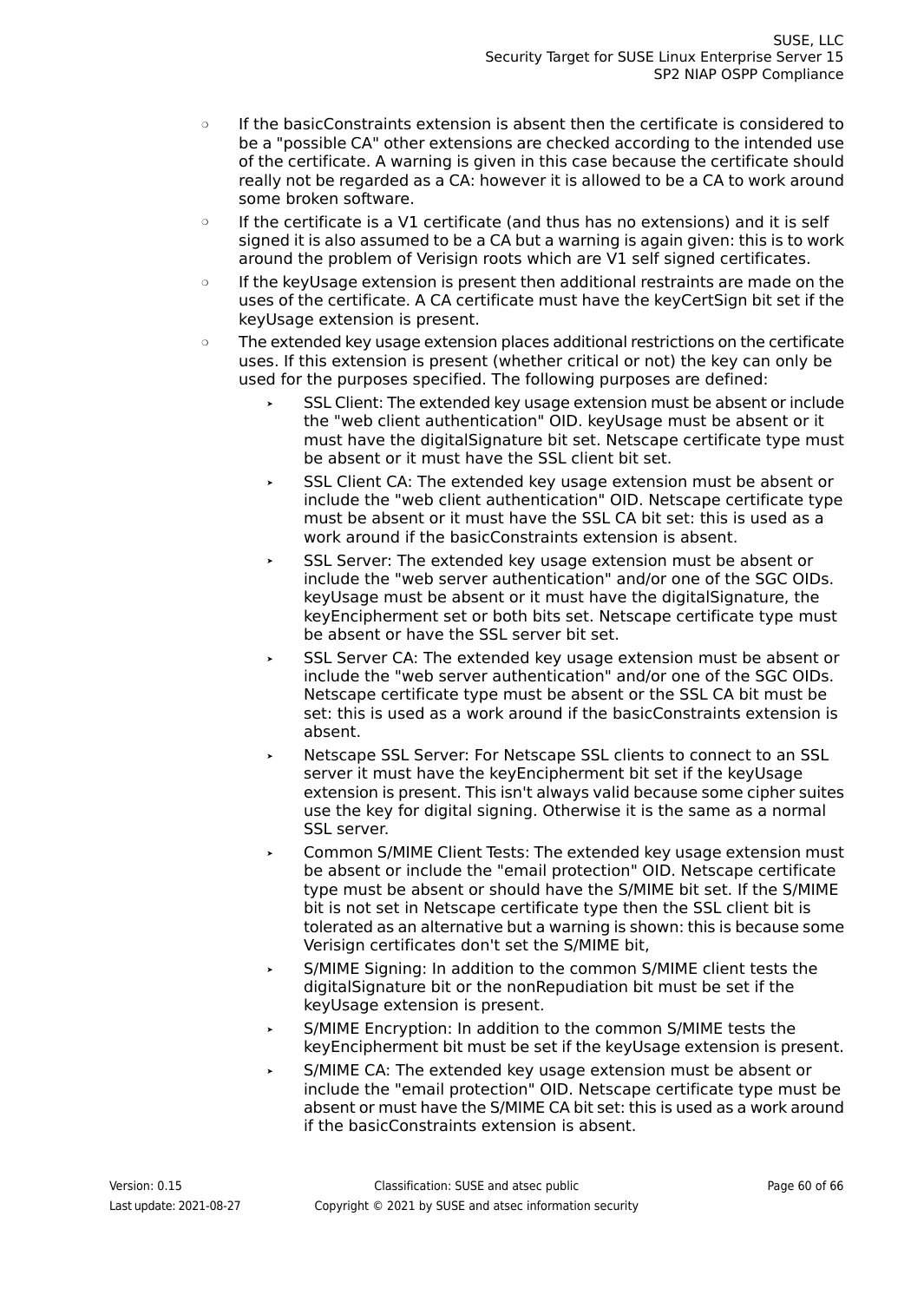- ➤ CRL Signing: The keyUsage extension must be absent or it must have the CRL signing bit set.
- ➤ CRL Signing CA The normal CA tests apply. Except in this case the basicConstraints extension must be present.
- The third operation is to check the trust settings on the root CA. The root CA should be trusted for the supplied purpose. For compatibility with previous versions of OpenSSL, a certificate with no trust settings is considered to be valid for all purposes.
- The final operation is to check the validity of the certificate chain. The validity period is checked against the current system time and the notBefore and notAfter dates in the certificate. The certificate signatures are also checked at this point.

If all operations complete successfully then certificate is considered valid. If any operation fails then the certificate is not valid.

<span id="page-60-0"></span>This supports FIA X509 EXT.1 and FIA X509 EXT.2.

## **7.1.30 Trusted channel communication**

The TOE trusted channel support is described in [Cryptographic](#page-41-0) services.

<span id="page-60-1"></span>This supports FTP\_ITC\_EXT.1.

## **7.1.31 Trusted Path**

<span id="page-60-2"></span>The TOE is administered remotely by using SSH to access the TOE.

This supports FTP\_TRP.1.

## **7.1.32 Cryptographic operation - Encryption/Decryption (SSH)**

<span id="page-60-3"></span>The TOE allows the use of AES-CTR with SSH. The counter value is derived from the shared secret obtained during the SSH handshake like the symmetric key. The counter is incremented by one and is a 32 bit value. Due to the maximum life time of a key, the counter value can never overflow.

This supports FCS\_COP.1(5).

## **7.1.33 SSH Protocol**

The TOE supports the following authentication mechanisms with SSH:

- Password-based authentication
- Key-based authentication with RSA keys and ECDSA keys.

The TOE maintains a counter for each SSH packet which is increased by the number of received bytes. If the counter reaches the threshold of 262144 bytes, the connection is closed. After processing at most 2^28 packets, the TOE initiates a re-keying.

The SSH implementation supports the following ciphers:

- Symmetric ciphers: aes128-ctr, aes256-ctr, aes128-cbc, aes256-cbc, AES128 GCM, AES256 GCM
- Asymmetric ciphers: ssh-rsa, rsa-sha2-256, rsa-sha2-512, ecdsa-sha2-nistp256, ecdsa-sha2-nistp384
- MAC: hmac-sha1, hmac-sha2-256, hmac-sha2-512, AES GCM
- Key agreement: diffie-hellman-group14-sha1, ecdh-sha2-nistp256, ecdh-sha2-nistp384, ecdh-sha2-nistp521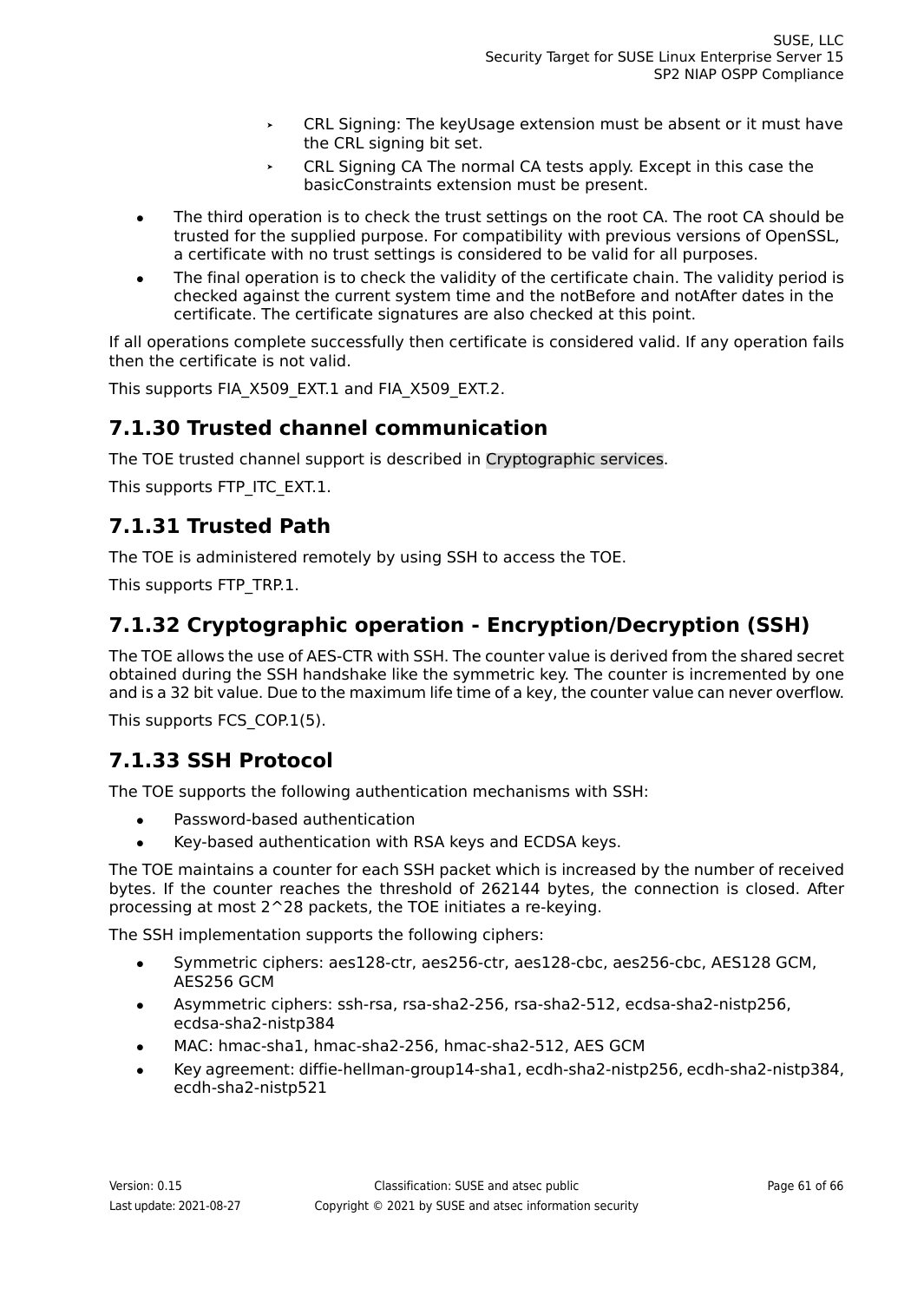The technical decision 578 explicitly discourages signatures with SHA-1 as provided with ssh-rsa. This ST includes this signature type for legacy support only and strongly recommends using one of the other mentioned signature types.

The aforementioned statements apply equally to the SSH client and server implementation.

For details, see [Cryptographic](#page-41-0) services.

<span id="page-61-0"></span>This supports FCS\_SSH\_EXT.1, FCS\_SSHC\_EXT.1, FCS\_SSHS\_EXT.1.

## **7.1.34 Timely Updates**

The entire TOE (and in fact the entire SLES distribution) is subject to an extensive update process. The update process starts when SUSE is informed about defects. Depending on the severity (security incidents are considered to be severe), fixes are developed, tested and released with updated RPM packages.

The entire update process is handled by SUSE and covers all packages shipped as part of the SLES distribution from which the TOE is a subset.

Guaranteed response times depend on the selected service level agreement which is outlined in https://www.suse.com/support/handbook/. The security incident and response process allows customers to directly interact with the SUSE team via a central email address and PGP key provided at https://www.suse.com/support/security/contact/ to report issues. Based on a timely triage and root cause analysis a responsible resolution of the incident report is ensured which may result in the release of an update of the affected software binaries. Such updates are made available via the automated update channels to all customers.

Identified issues can be relayed to SUSE either via the support channels defined by the service level agreement or via the communication specified in https://www.suse.com/support/security/.

This supports ALC\_TSU\_EXT.1.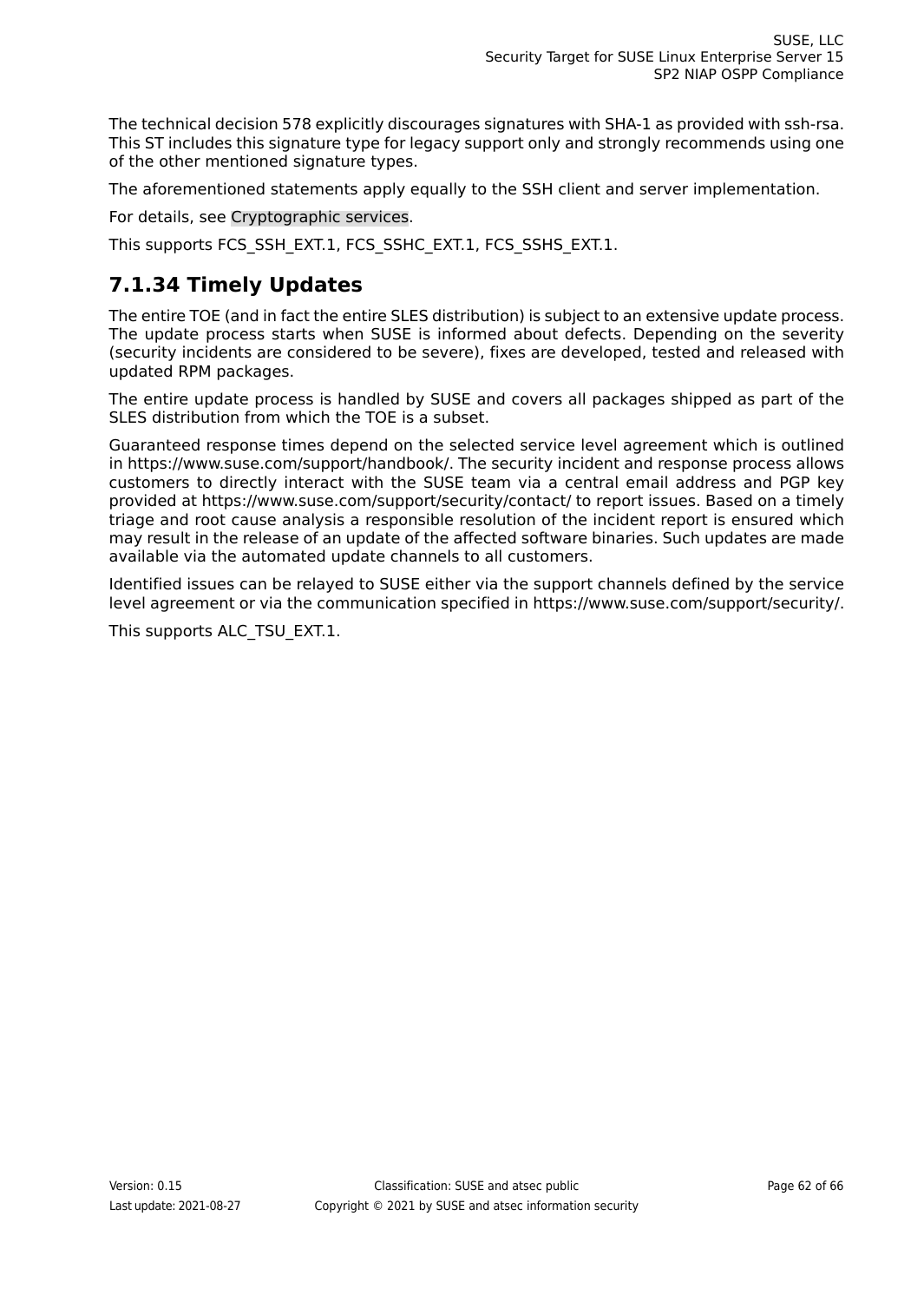# <span id="page-62-0"></span>**8 Abbreviations, Terminology and References**

## <span id="page-62-1"></span>**8.1 Abbreviations**

| <b>ACL</b>    | <b>Access Control List</b>                        |
|---------------|---------------------------------------------------|
| <b>API</b>    | Application Programming Interface                 |
| <b>KVM</b>    | Kernel Virtualized Machine                        |
| <b>HTTP</b>   | <b>Hypertext Transfer Protocol</b>                |
| <b>SFR</b>    | Security Functional Requirement                   |
| <b>SSL</b>    |                                                   |
| <b>ST</b>     | Secure Sockets Layer                              |
| <b>TCP/IP</b> | Security Target                                   |
| <b>TLS</b>    | Transmission Control Protocol / Internet Protocol |
| <b>TOE</b>    | <b>Transport Layer Security</b>                   |
| TSF           | Target of Evaluation                              |
| VM            | <b>TOE Security Functionality</b>                 |
|               | <b>Virtual Machine</b>                            |

### <span id="page-62-2"></span>**VPN**

Virtual Private Network

## **8.2 Terminology**

This section contains definitions of technical terms that are used with a meaning specific to this document. Terms defined in the [\[CC\]](#page-65-3) are not reiterated here, unless stated otherwise.

### **AppArmor**

Linux kernel LSM module that is able to implement additional restrictions for executables. This LSM is unused in the evaluated configuration.

### **Authentication Data**

Authentication data is the data used by users or remote entities to authenticate their claimed identity.

### **Authorized Administrator**

This term refers to a user in one of the defined administrative roles of a Linux system. The TOE associates the user with the UID of zero and named "root" with administrative authorities. Effectively, the UID zero is assigned with all Linux capabilities known to the Linux kernel. Every user who is allowed to log on as that root user, or to switch their UID to the root user is considered an authorized administrator. In addition, any user who is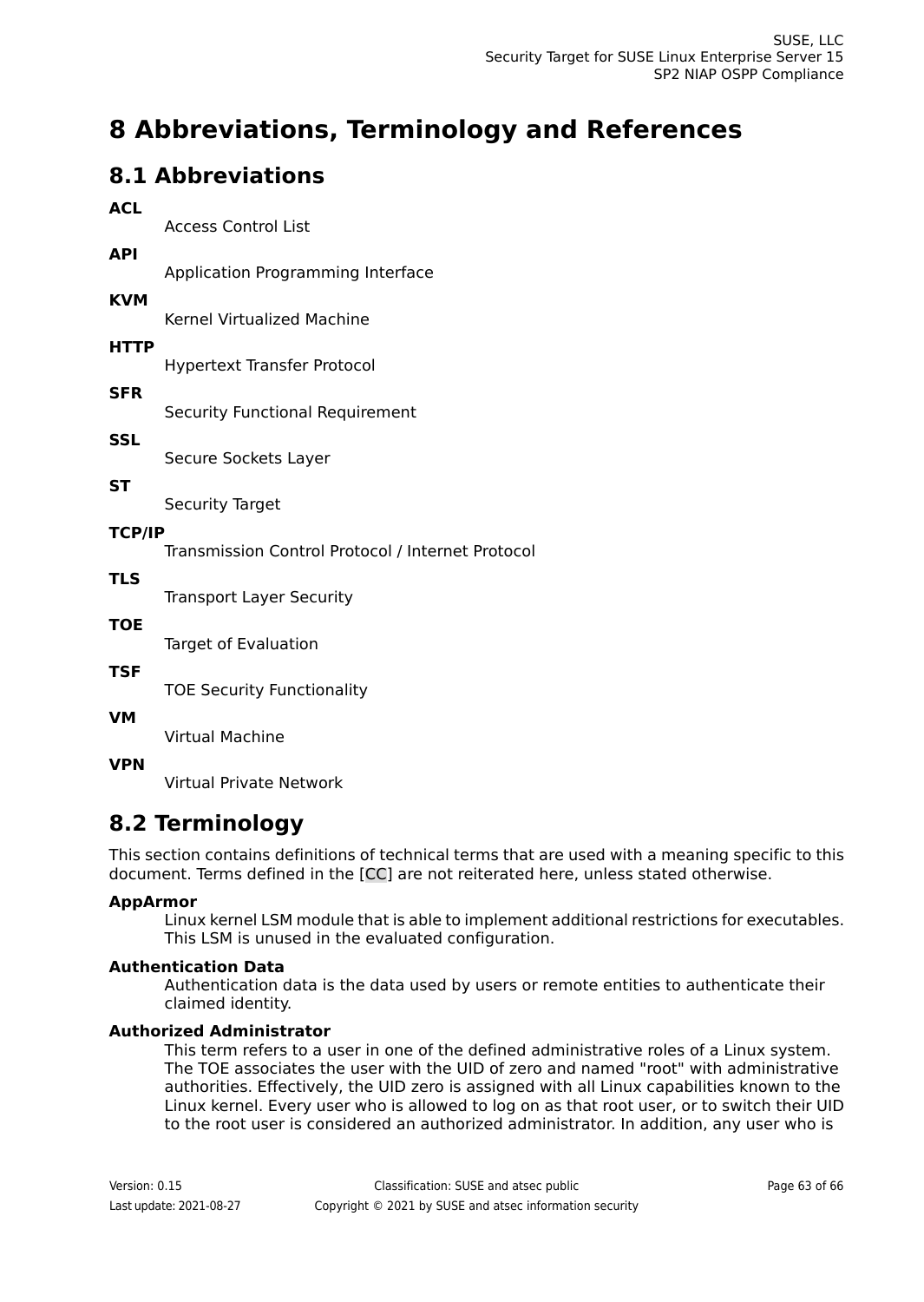able to execute applications which grant one or more Linux capabilities to be used in an unconditional manner is considered an authorized administrator. Note: the process executing on behalf of the root user must possess MLS override attributes to perform management aspects of the Authoritative Access Control Policy.

### **Category**

A category is the non-hierarchical category of the lower MLS label defined with an SELinux label. Note: an SELinux label consists of four parts where the MLS label is one of them. The MLS label in turn is split into a higher and a lower MLS label part.

#### **Classification**

A sensitivity label associated with an object.

#### **Clearance**

A sensitivity label associated with a subject or user.

#### **DAC**

Discretionary Access Control implemented with permission bits and ACLs.

# **Data**

Arbitrary bit sequences on persistent or transient storage media. **Guest**

Software executing within a virtual machine environment. There can be zero or more guests executing concurrently on the host system.

#### **Host**

The host system provides the Linux environment that controls and manages the virtual machines. The host provides the execution environment for every virtual machine.

#### **Information**

Any data held within a server, including data in transit between systems.

#### **IOMMU**

Input / Output Memory Management Unit. This MMU allows the setup of multiple DMA areas for different virtual machines.

### **KVM**

Kernel-based Virtual Machine.

#### **MLS**

Multi-level security

#### **Named Object**

In Linux, those objects that are covered by access control policies. The list of objects defined as named objects is provided with [SPM](#page-13-1)

#### **Object**

For Linux, objects are defined by [SPM](#page-13-1).

#### **OSPP**

Protection Profile for General Purpose Operating Systems

### **PAM**

Pluggable Authentication Module - the authentication functionality provided with Linux is highly configurable by selecting and combining different modules implementing different aspects of the authentication process.

#### **Product**

The term product is used to define software components that comprise the SLES system.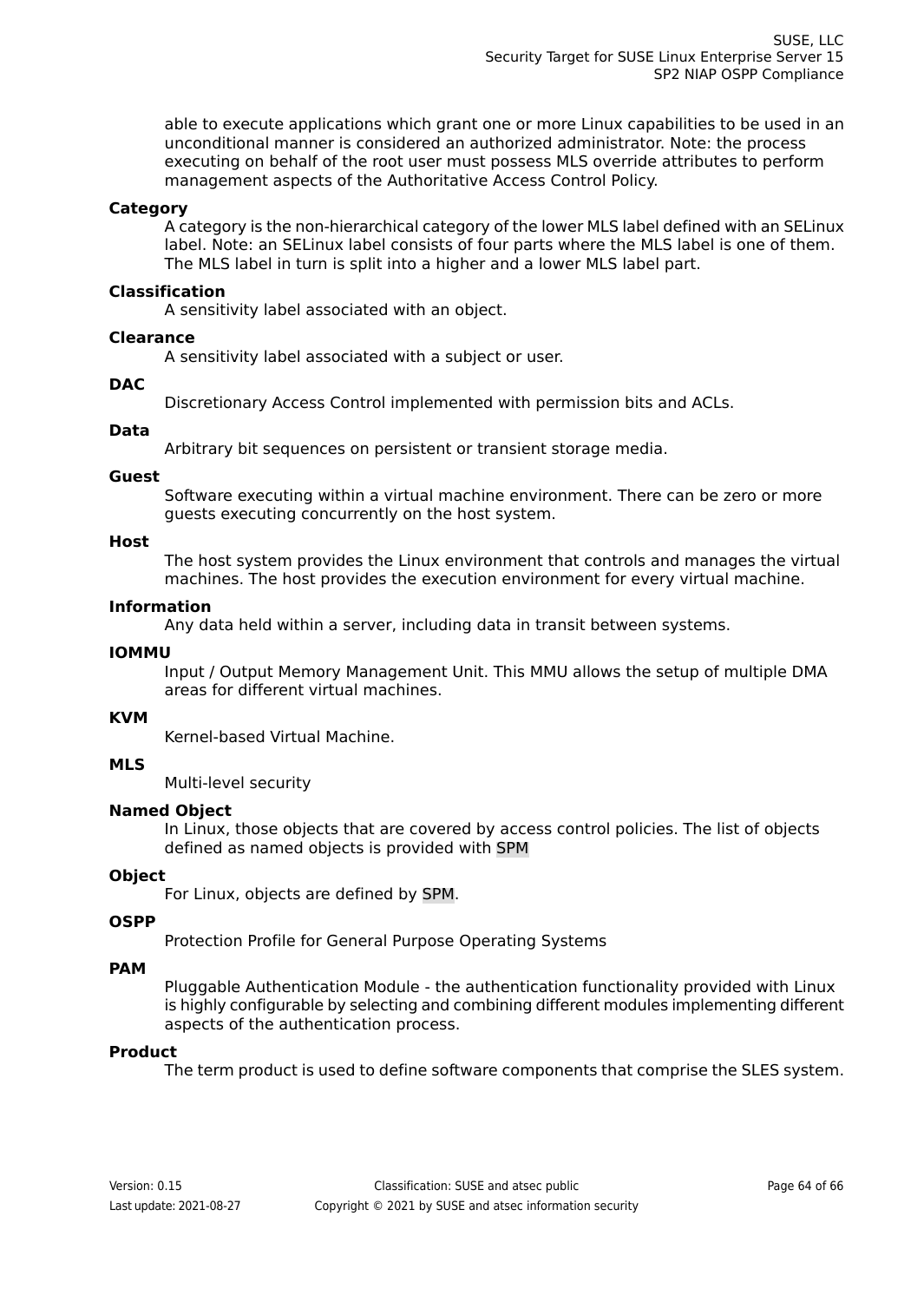### **QEMU**

The QEMU software component implements the virtual devices and virtual resources for virtual machines. There is one instance of QEMU per virtual machine. The QEMU software component is also identified as the "kvm" application on the host system.

#### **SELinux**

Linux kernel LSM module that is able to implement arbitrary security policies. An SELinux policy distributed with the TOE implements multi-level or multi-category security.

#### **Subject**

There are two classes of subjects in the TOE: i) untrusted internal subject - this is a Linux process running on behalf of some user or providing an arbitrary service, running outside of the TSF (for example, with no privileges); ii) trusted internal subject - this is a Linux process running as part of the TSF (for example: service daemons and the process implementing the identification and authentication of users).

### **Target Of Evaluation (TOE)**

The TOE is defined as the SUSE Linux Enterprise Server operating system, running and tested on the hardware and firmware specified in this Security Target. The BIOS firmware as well as the hardware are not part of the TOE.

#### **User**

Any individual/person or technical entity (such as a service added by the administrator on top of the TOE) who has a unique user identifier and who interacts with the SLES product.

#### **User Security Attributes**

Every user is associated with a number of security attributes which allow the TOE to enforce its security functions on this user. This also includes the user clearance which defines the maximum sensitivity label a user can have access to.

#### **Virtual devices**

See virtual resources for a generic explanation. This definition applies also to virtual devices, but with a focus to devices, such as disks, network cards, graphics cards, and similar.

#### **Virtual machine**

A virtual machine is an execution environment where the software executing within the virtual machine has access to the processor's user and supervisor state and resources defined by the host system. Resources include the number of processors, RAM size, physical devices, virtualized devices, communication channels to other virtual machines and the host system. For the KVM environment a virtual machine environment is controlled and provided by the Linux kernel hypervisor functionality plus the QEMU application instantiated for each virtual machine.

#### **Virtual machine environment**

See virtual machine.

#### **Virtual resources**

Virtual resources are resources that either do not physically exist and do not exist in the host system. Virtual resources are implemented by the virtual machine environment and are provided to the respective virtual machine. For example, virtual resources are special exceptions that can be triggered from the virtual machine environment to request services from the host system, such as para-virtualized drivers. Virtual devices can be considered one form of virtual resources.